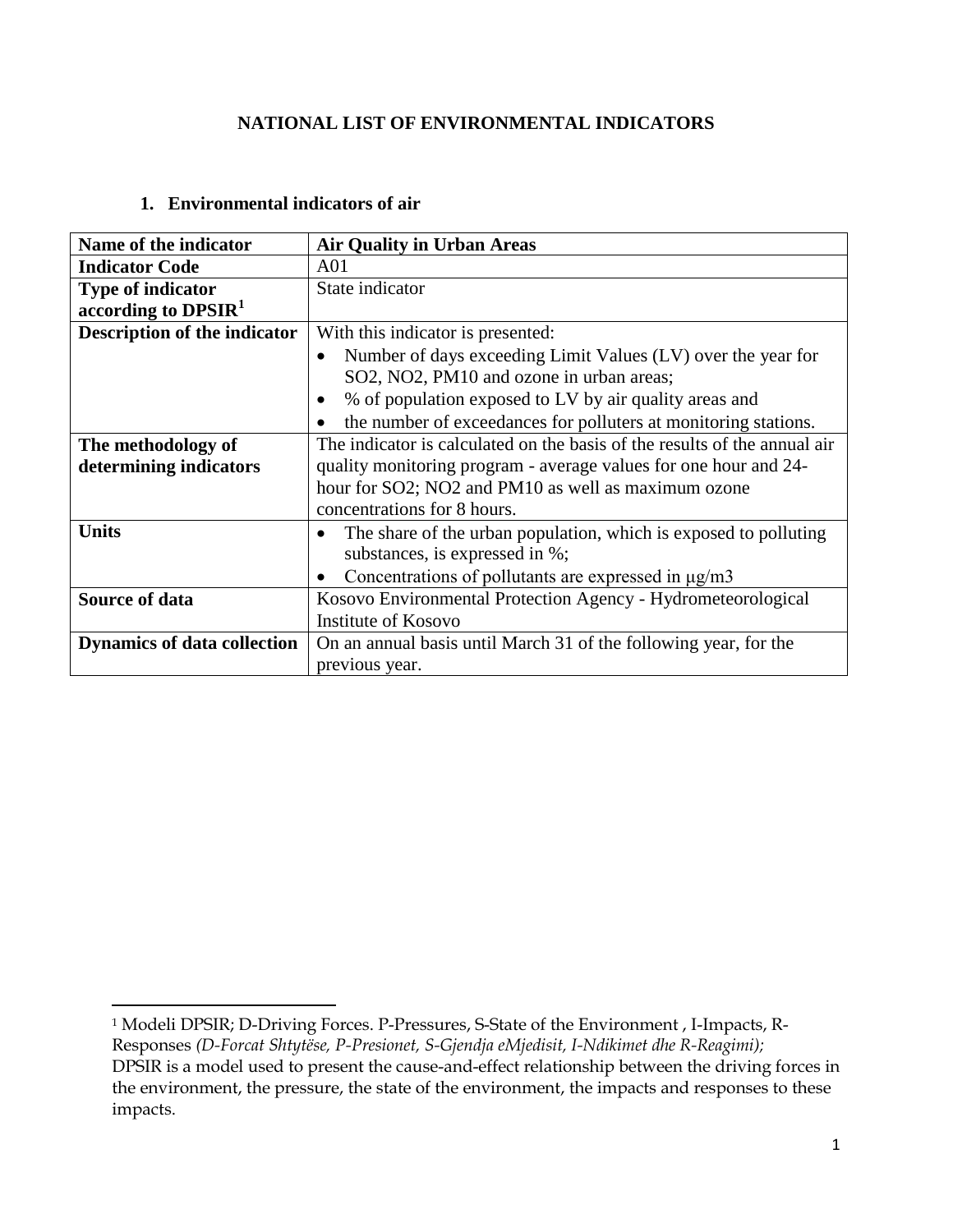| Name of the indicator               | <b>Acidification Gases Emissions</b>                                     |
|-------------------------------------|--------------------------------------------------------------------------|
| <b>Indicator Code</b>               | A02                                                                      |
|                                     |                                                                          |
| Type of indicator according to      | Pressure Indicator                                                       |
| <b>DPSIR</b>                        |                                                                          |
| <b>Description of the indicator</b> | This indicator presents the trend of anthropogenic emissions as          |
|                                     | emissions of acidifying substances such as NOx, ammonia                  |
|                                     | (NH3) and sulfur oxides (SOx expressed as SO2) since 1990                |
|                                     | from the sectors included in the Inventory of Pollutant Emissions        |
|                                     | Inventories.                                                             |
| The methodology of                  | Emitted volumes of acidifying gasses are calculated by                   |
| determining indicators              | multiplying the values of the quantities emitted for each                |
|                                     | pollutant with the corresponding potentials of the acidifying            |
|                                     | factor: $E=E_i* k_i$ , where:                                            |
|                                     | E - total emitted volume of acidifying gas                               |
|                                     | i-polluting materials (NOx, NH3 and SO2)                                 |
|                                     | $E_i$ - the amount emitted of polluting matter                           |
|                                     | $k_i$ -the factor of acidification potential                             |
| <b>Units</b>                        | The emitted volume of acidifying gases is expressed in<br>$\bullet$      |
|                                     | kilotonnes (1000 tons or kt)                                             |
|                                     | the emitted volume of acidifying gases is expressed through<br>$\bullet$ |
|                                     | the 1990 base $(1990 = 100)$                                             |
|                                     | the contribution of each sector is expressed in %                        |
|                                     | ٠                                                                        |
|                                     | the total and annual change of emissions for each acidifier<br>$\bullet$ |
|                                     | gas is expressed as a percentage (%)                                     |
| <b>Source of data</b>               | Kosovo Environmental Protection Agency                                   |
| <b>Dynamics of data collection</b>  | On an annual basis until March 31 of the following year, for the         |
|                                     | previous year                                                            |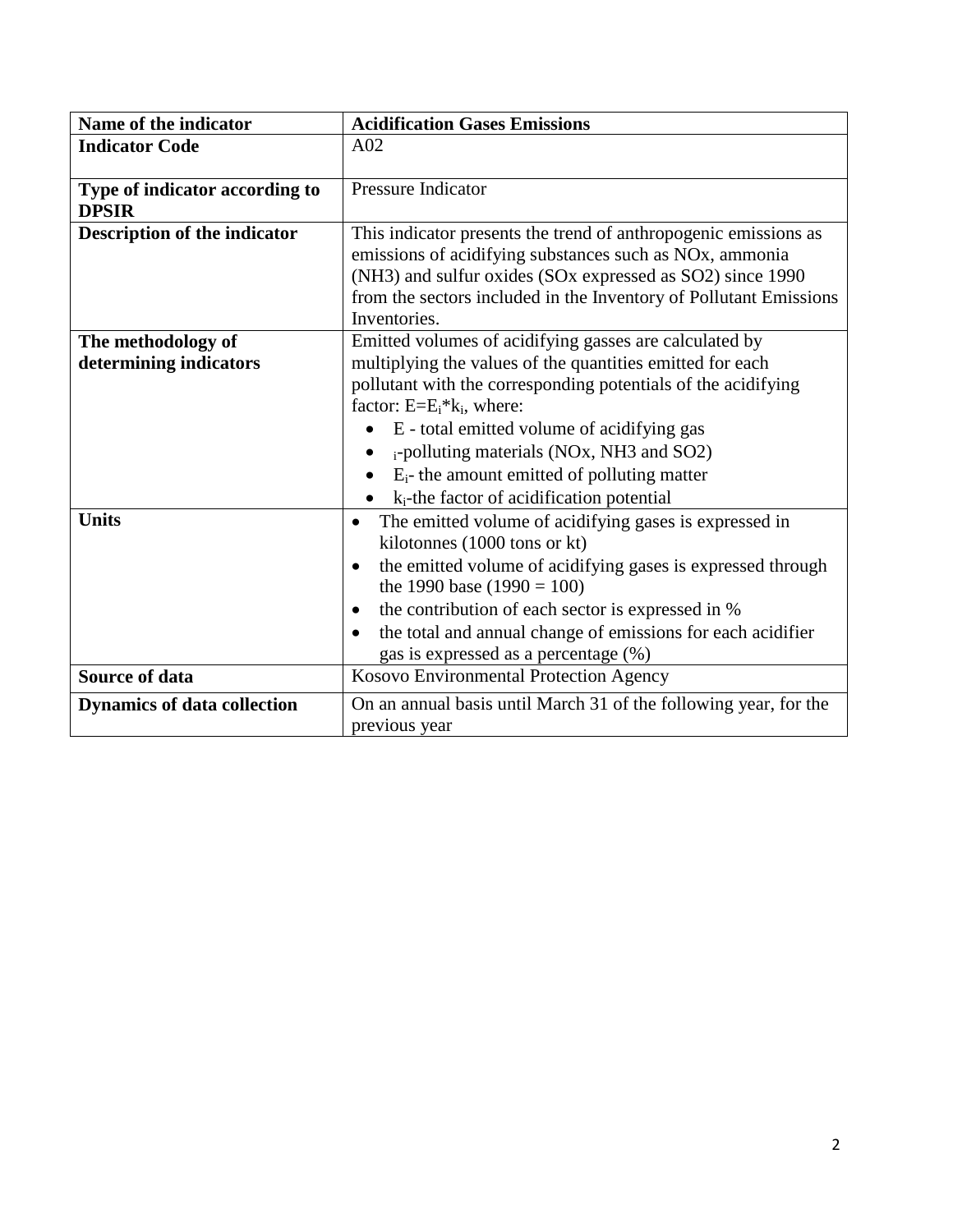| <b>Emissions from ozone precursors (pests)</b>                    |
|-------------------------------------------------------------------|
| A03                                                               |
|                                                                   |
| Pressure indicator                                                |
|                                                                   |
| This indicator shows the trend of anthropogenic emissions of      |
| ground ozone precursors: NOx, CO, Methane-CH4 and volatile        |
| non-methane organic compounds (NMVOCs) from 1990 (or the          |
| national reference year) by sectors included in the Inventory of  |
| Pollutants. Gaseous emissions are expressed through the potential |
| values estimated for the creation of groundwater ozone through    |
| equivalent NMVOC emissions.                                       |
| The total amount for each precursor emitted is calculated by      |
| multiplying the emission values of each gas quantity with the     |
| corresponding potential factor: $E=E_i^*k_i$ , where:             |
|                                                                   |
| E-the total amount of ozone precursors emitted                    |
| i-pollutants (NOx, CO, CH4 and NMVOC)                             |
| $E_i$ -the total amount of polluting matter<br>$\bullet$          |
| $k_i$ - the potential factor                                      |
| Tonnes or kt (1000 tons).                                         |
| Kosovo Environmental Protection Agency                            |
| On an annual basis until March 31 of the following year, for the  |
| previous year                                                     |
|                                                                   |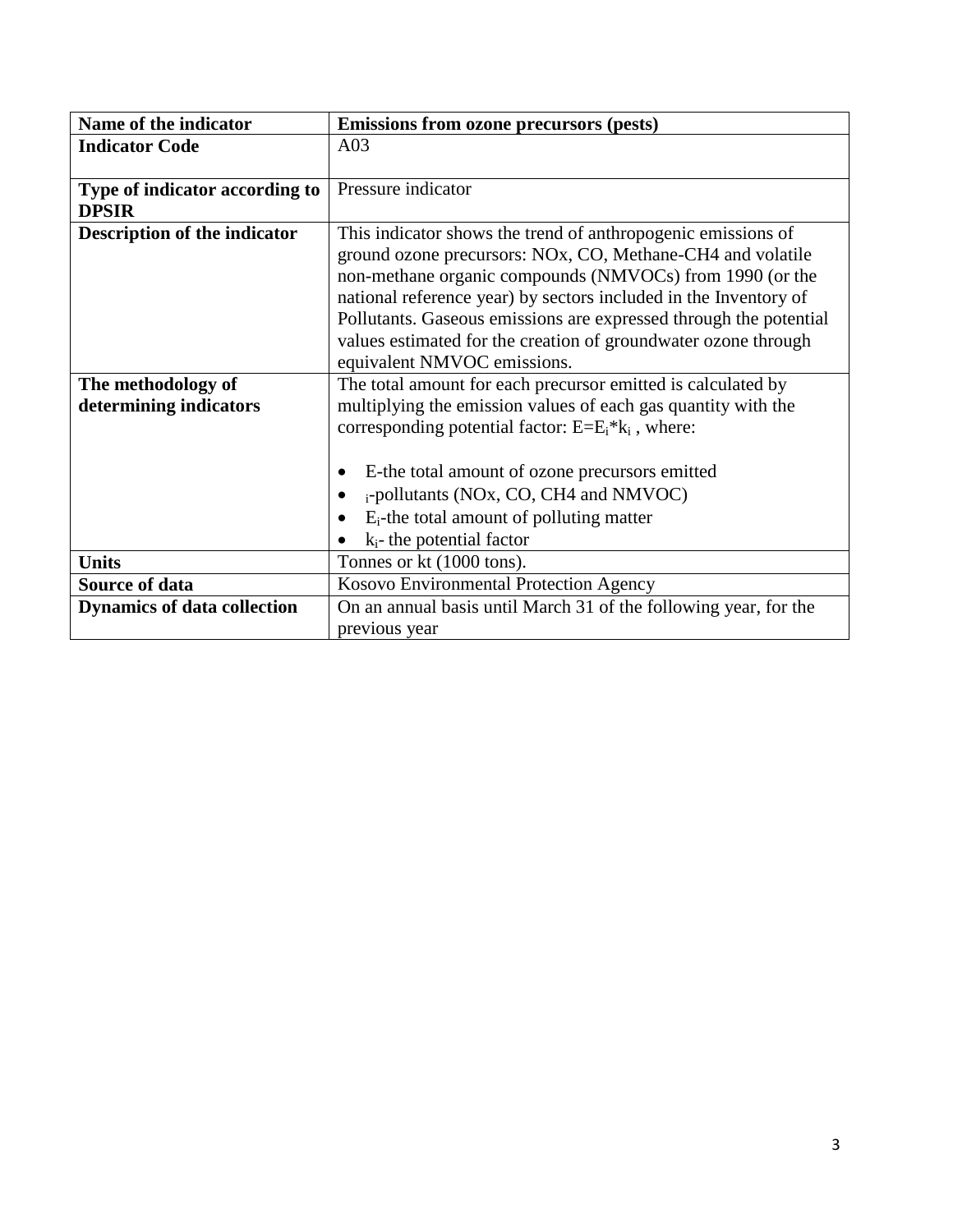| Name of the indicator                          | Emission of suspended primary particles and suspended<br>secondary particulate matter precursors                                                                                                                                                                                                                                                                                     |
|------------------------------------------------|--------------------------------------------------------------------------------------------------------------------------------------------------------------------------------------------------------------------------------------------------------------------------------------------------------------------------------------------------------------------------------------|
|                                                |                                                                                                                                                                                                                                                                                                                                                                                      |
| <b>Indicator Code</b>                          | A04                                                                                                                                                                                                                                                                                                                                                                                  |
| Type of indicator according to<br><b>DPSIR</b> | State indicator                                                                                                                                                                                                                                                                                                                                                                      |
| <b>Description of the indicator</b>            | This indicator shows:                                                                                                                                                                                                                                                                                                                                                                |
|                                                | The emission trend separately of suspended primary particles<br>$\bullet$<br>smaller than 2.5 $\mu$ m (PM2.5) and smaller than 10 $\mu$ m (PM10)<br>as well as secondary suspended nitrogen oxide precursors<br>(NOx), ammonia (NH3) and sulfur dioxide (SO2) since 1990<br>(or from the national reference year).<br>The general emissions for each gas are expressed by estimating |
|                                                | the values of the potential for the formation of suspended<br>particles.                                                                                                                                                                                                                                                                                                             |
| The methodology of<br>determining indicators   | The total amount of emissions of suspended primary particulates<br>and suspended secondary precursors and particulate matter is<br>calculated by multiplying the emission values for each gas with the<br>relevant potential factor : E=Ei*ki, where:                                                                                                                                |
|                                                | E-the total emission amount of suspended particles and and<br>their precursors                                                                                                                                                                                                                                                                                                       |
|                                                | i -polluting matter (Pm2.5, PM10)<br>$\bullet$                                                                                                                                                                                                                                                                                                                                       |
|                                                | Ei-the total quantity emitted of polluting matter<br>٠                                                                                                                                                                                                                                                                                                                               |
|                                                | ki-the potential factor<br>$\bullet$                                                                                                                                                                                                                                                                                                                                                 |
| <b>Units</b>                                   | The emitted volume of acidifying gases is expressed in<br>$\bullet$<br>kilotonnes (1000 tons or kt).                                                                                                                                                                                                                                                                                 |
|                                                | The emitted volume of acidifying gases is expressed through<br>$\bullet$                                                                                                                                                                                                                                                                                                             |
|                                                | the index, taking the base as $1990(1990=100)$ .                                                                                                                                                                                                                                                                                                                                     |
|                                                | The contribution of each sector is expressed in %.<br>$\bullet$                                                                                                                                                                                                                                                                                                                      |
|                                                | The total and annual emission change for each acidifier gas is<br>$\bullet$                                                                                                                                                                                                                                                                                                          |
|                                                | expressed as a percentage (%).                                                                                                                                                                                                                                                                                                                                                       |
| <b>Source of data</b>                          | Kosovo Environmental Protection Agency                                                                                                                                                                                                                                                                                                                                               |
| <b>Dynamics of data collection</b>             | On an annual basis until March 31 of the following year, for the                                                                                                                                                                                                                                                                                                                     |
|                                                | previous year.                                                                                                                                                                                                                                                                                                                                                                       |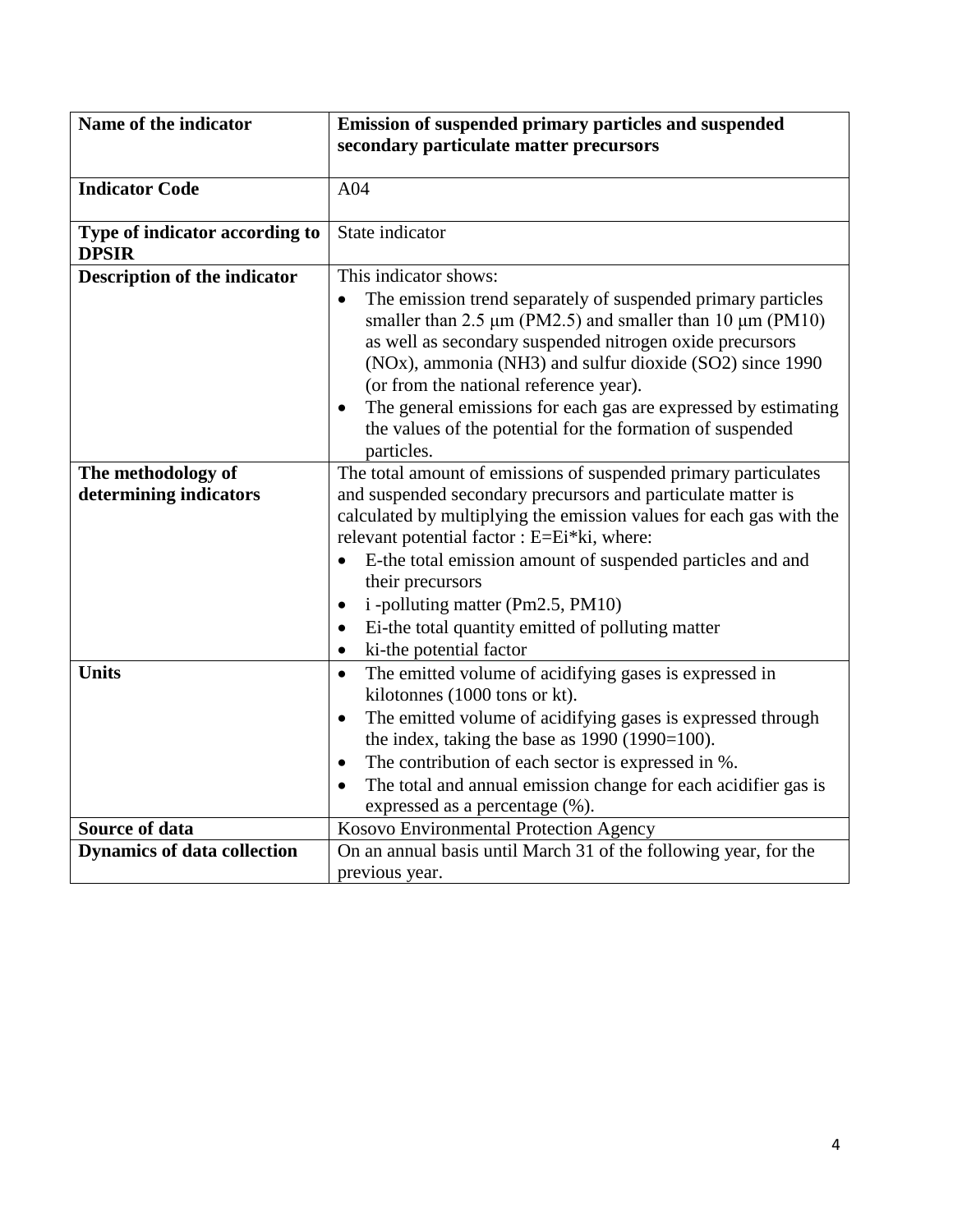|  | 2. Environmental indicators of climate change |  |  |  |
|--|-----------------------------------------------|--|--|--|
|--|-----------------------------------------------|--|--|--|

| Name of the indicator                          | Annual air temperature                                                                                                                                                       |
|------------------------------------------------|------------------------------------------------------------------------------------------------------------------------------------------------------------------------------|
|                                                |                                                                                                                                                                              |
| <b>Indicator Code</b>                          | <b>NK01</b>                                                                                                                                                                  |
| <b>Type of indicator according</b><br>to DPSIR | State indicator                                                                                                                                                              |
| <b>Description of the indicator</b>            | This indicator shows the trend of the average annual temperature<br>as well as the minimum and maximum annual air temperatures.                                              |
| The methodology of<br>determining indicators   | This indicator is determined on the basis of the data obtained of<br>temperature measurements at representative measuring sites over<br>a long period of time (20-30 years). |
| <b>Units</b>                                   | All temperature values are expressed in $^0C$                                                                                                                                |
| Source of data                                 | Hydrometeorological Institute of Kosovo.                                                                                                                                     |
| <b>Dynamics of data collection</b>             | On an annual basis until March 31 of the following year, for the<br>previous year.                                                                                           |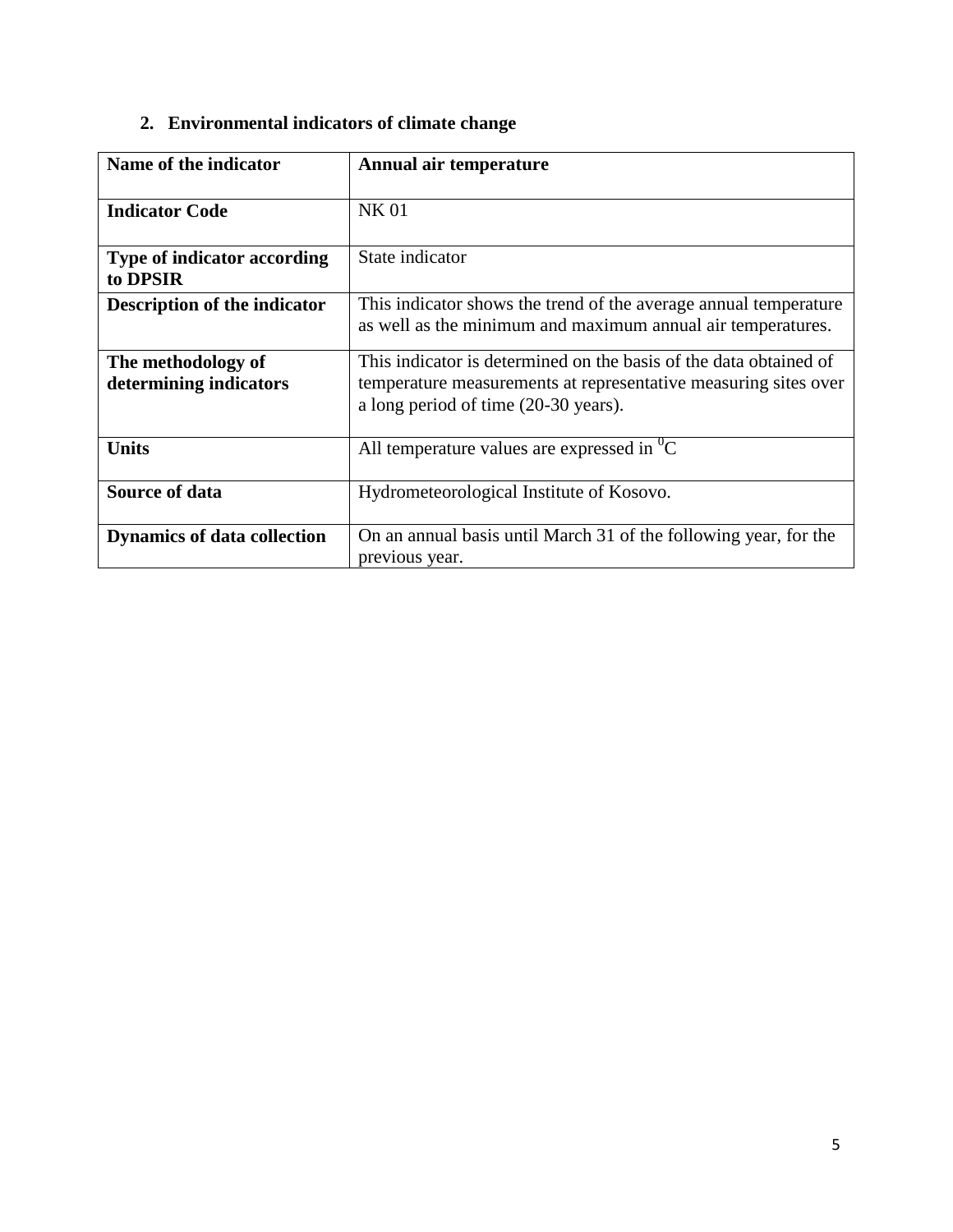| Name of the indicator               | <b>Annual rainfall</b>                                                                                                                              |
|-------------------------------------|-----------------------------------------------------------------------------------------------------------------------------------------------------|
| <b>Indicator Code</b>               | NK 02                                                                                                                                               |
| <b>Type of indicator according</b>  | State indicator                                                                                                                                     |
| to DPSIR                            |                                                                                                                                                     |
| <b>Description of the indicator</b> | This indicator shows the amount of rainfall in representative<br>stations, but does not include the total amount of rainfall at the<br>state level. |
| The methodology of                  | This indicator is determined on the basis of data obtained from                                                                                     |
| determining indicators              | precipitation measurements at representative stations.                                                                                              |
| <b>Units</b>                        | Annual rainfall is expressed in mm $(l/m2)$ .                                                                                                       |
| Source of data                      | Hydrometeorological Institute of Kosovo.                                                                                                            |
| <b>Dynamics of data collection</b>  | On an annual basis until March 31 of the following year, for the<br>previous year.                                                                  |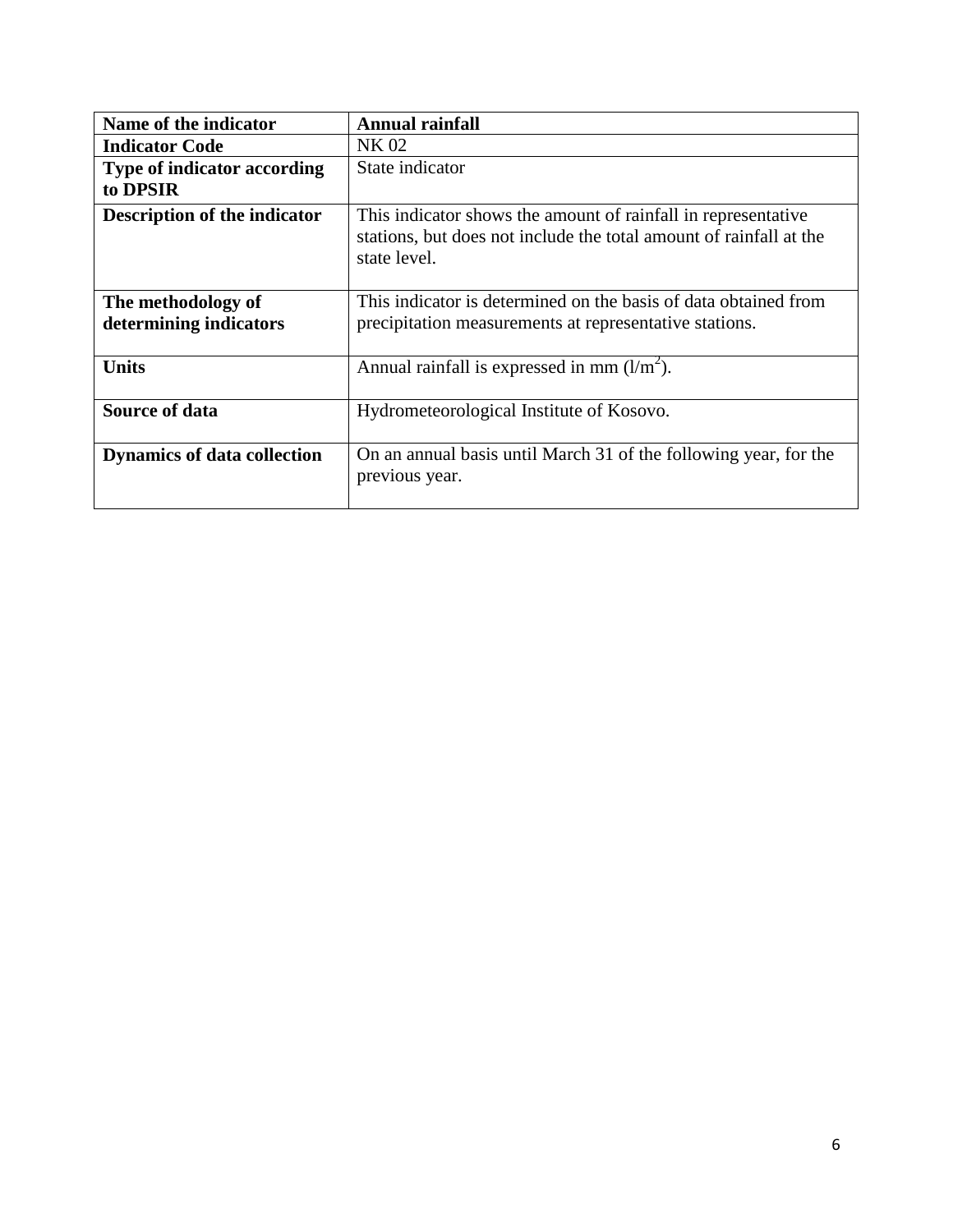| Name of the indicator               | Spending / use of substances that damage the Ozone layer          |
|-------------------------------------|-------------------------------------------------------------------|
| <b>Indicator Code</b>               | <b>NK03</b>                                                       |
| Type of indicator according to      | Pressure indicator                                                |
| <b>DPSIR</b>                        |                                                                   |
| <b>Description of the indicator</b> | This indicator shows the total amount spent of chlorine, fluorine |
|                                     | and bromine, which damage the ozone layer.                        |
|                                     |                                                                   |
| The methodology of                  | This indicator is determined on the basis of national data for    |
| determining indicators              | substances that damage the ozone layer, ie. the differences       |
|                                     | between the import and export of the quantities of these          |
|                                     | substances. Spending some types of substances multiplied by the   |
|                                     | appropriate factor to damage the ozone (ODP).                     |
|                                     |                                                                   |
| <b>Units</b>                        | This indicator is expressed in metric tons of the equivalent of   |
|                                     | trichlorofluoromethane - CFC-11 (mT eq CFC 11).                   |
|                                     |                                                                   |
| <b>Source of data</b>               | Data on the export and import of products that damage the ozone   |
|                                     | layer from Kosovo Customs. Calculations by the Kosovo             |
|                                     | Environmental Protection Agency - Inventory of greenhouse         |
|                                     | gases.                                                            |
|                                     |                                                                   |
| <b>Dynamics of data collection</b>  | On an annual basis until March 31 of the following year, for the  |
|                                     | previous year.                                                    |
|                                     |                                                                   |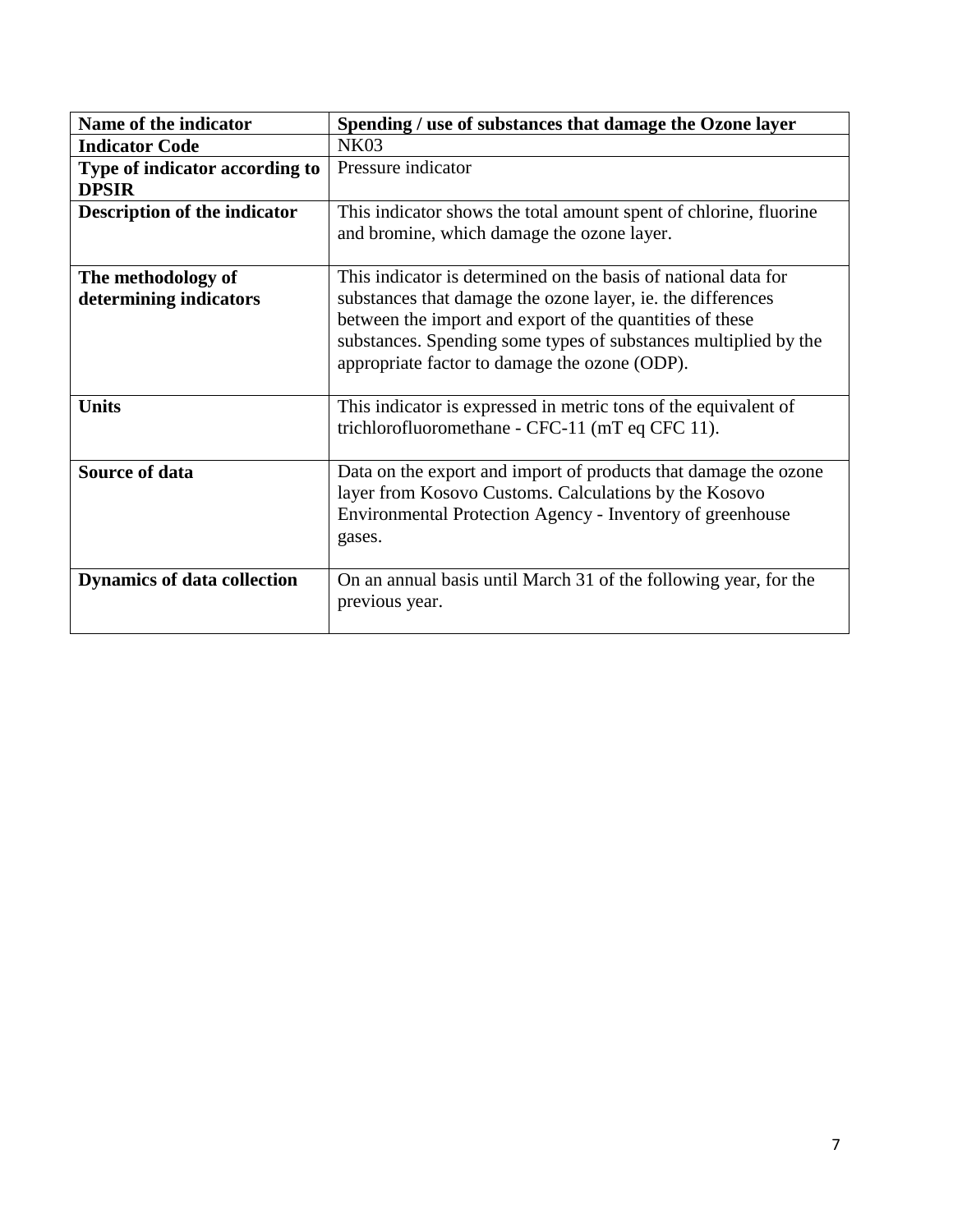| Name of the indicator                          | The greenhouse gas emission trend                                                                                                                                                                                                                                                                                                                                                                                                                                                                                                                     |
|------------------------------------------------|-------------------------------------------------------------------------------------------------------------------------------------------------------------------------------------------------------------------------------------------------------------------------------------------------------------------------------------------------------------------------------------------------------------------------------------------------------------------------------------------------------------------------------------------------------|
| <b>Indicator Code</b>                          | <b>NK04</b>                                                                                                                                                                                                                                                                                                                                                                                                                                                                                                                                           |
| Type of indicator according to<br><b>DPSIR</b> | Pressure indicator                                                                                                                                                                                                                                                                                                                                                                                                                                                                                                                                    |
| <b>Description of the indicator</b>            | This indicator represents the general anthropogenic emissions, the<br>trend of direct and indirect emissions of greenhouse gases.<br>Greenhouse gases, which are included in the Montreal Protocol<br>and present substances that damage the ozone layer, are not<br>included in this indicator.                                                                                                                                                                                                                                                      |
| The methodology of<br>determining indicators   | The indicator is determined on the basis of the inventory of<br>greenhouse gases calculating:<br>The intensity of CO2 production (eq) by number of<br>$\bullet$<br>inhabitants:<br>The intensity of CO2 production (eq) per unit of GDP.<br>$\bullet$<br>The $CO2$ production intensity per capita is calculated by<br>dividing the total amount of $CO2$ (eq) by the number of<br>inhabitants for the year under review.<br>The $CO2$ production intensity per unit of GDP is calculated by<br>$\bullet$<br>dividing the general emissions with GDP. |
| <b>Units</b>                                   | Emissions are expressed in millions of tonnes of $CO2$<br>$\bullet$<br>equivalent (Mt $CO_2$ -eq) per year.<br>Global Warming Potential (GWP) expresses the impact of each<br>$\bullet$<br>gas as equivalent $CO_2$ (GWP $CO_2 = 1$ ).<br>The production intensity of per capita emissions is expressed in<br>$\bullet$<br>tons per capita for the year under review.<br>The output intensity per unit of GDP is expressed in kg/1000<br>$\bullet$<br>EUR.<br>GDP is expressed in Permanent Prices, in millions of EUR.                               |
| <b>Source of data</b>                          | Kosovo Environmental Protection Agency                                                                                                                                                                                                                                                                                                                                                                                                                                                                                                                |
| <b>Dynamics of data collection</b>             | Annually until 31 March of the following year, for the previous<br>year                                                                                                                                                                                                                                                                                                                                                                                                                                                                               |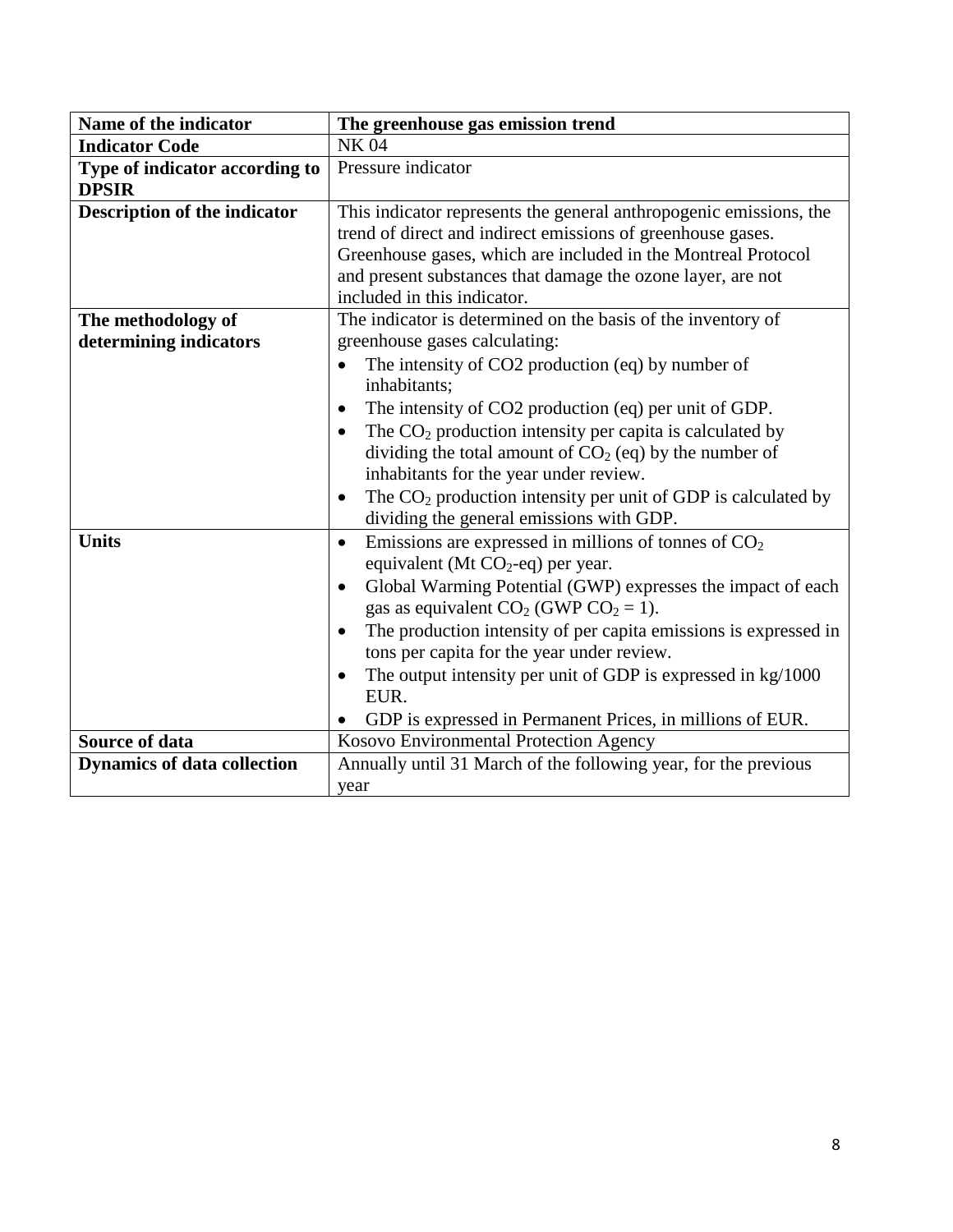| Name of the indicator                        | Projections of greenhouse gas emissions                                                                                                                                                                                                                              |
|----------------------------------------------|----------------------------------------------------------------------------------------------------------------------------------------------------------------------------------------------------------------------------------------------------------------------|
| <b>Indicator Code</b>                        | <b>NK05</b>                                                                                                                                                                                                                                                          |
| Type of indicator according to               | Pressure indicator                                                                                                                                                                                                                                                   |
| <b>DPSIR</b>                                 |                                                                                                                                                                                                                                                                      |
| <b>Description of the indicator</b>          | This indicator shows the trends of direct and indirect<br>anthropogenic emission of greenhouse gases emissions. Gases,<br>which are included in the Montreal Protocol and represent<br>substances that damage the ozone layer, are not treated in this<br>indicator. |
| The methodology of<br>determining indicators | Greenhouse gas emission scenarios are defined on the basis of<br>international approved methodologies such as CORINAIR and<br>IPPC, or any other approved international methodology.                                                                                 |
| <b>Units</b>                                 | Greenhouse gas emissions are expressed in millions of tonnes of<br>$CO2$ equivalent (Mt $CO2$ -eq) on an annual basis.                                                                                                                                               |
| <b>Source of data</b>                        | Institution responsible for environment.                                                                                                                                                                                                                             |
| <b>Dynamics of data collection</b>           | Annually until 31 March of the following year, for the previous<br>year                                                                                                                                                                                              |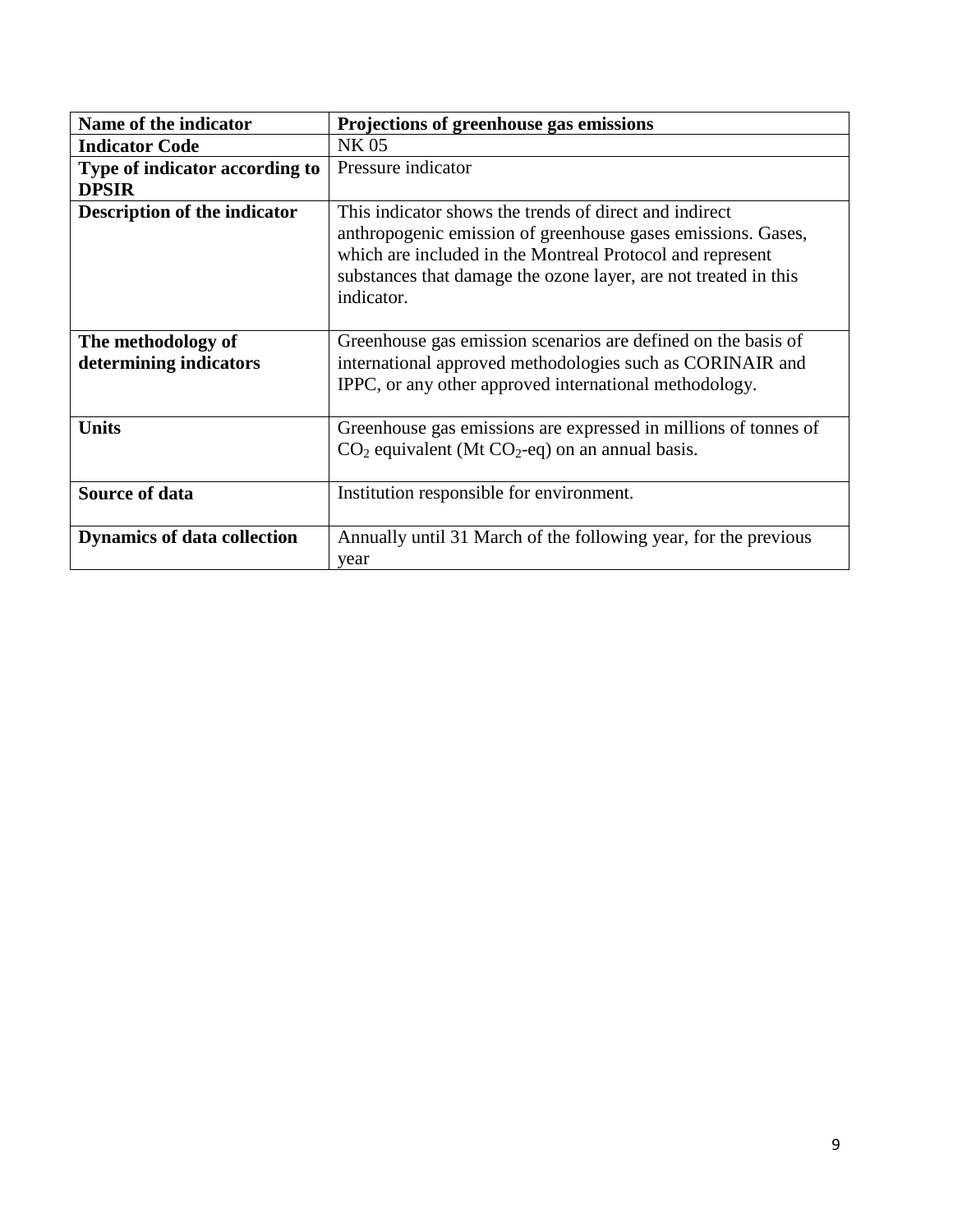### **3. Environmental indicators of water**

| Name of the indicator                          | <b>Nutrients in surface waters</b>                                                                                                                                                                                                                                                                                                                                               |
|------------------------------------------------|----------------------------------------------------------------------------------------------------------------------------------------------------------------------------------------------------------------------------------------------------------------------------------------------------------------------------------------------------------------------------------|
| <b>Indicator Code</b>                          | U <sub>01</sub>                                                                                                                                                                                                                                                                                                                                                                  |
| <b>Type of indicator</b><br>according to DPSIR | State indicator                                                                                                                                                                                                                                                                                                                                                                  |
| Description of the<br>indicator                | This indicator shows the concentration of orthophosphates and<br>nitrates in rivers, general phosphorus and nitrate in lakes and<br>nitrates in groundwater to enable penetration into the<br>eutrophication rate which causes rapid growth of algae and higher<br>plants and formation of changes in undesirable balancing of the<br>ecosystem as well as water quality itself. |
| The methodology of<br>determining indicators   | This indicator is determined on the basis of annual monitoring data<br>by calculating the average annual value for each site so that<br>regular levels are obtained and the average for the concentration<br>value of nitrates $(NO3)$ , phosphorus and orthophosphate $(PO4-P)$ .                                                                                               |
| <b>Measuring unit</b>                          | Concentration is expressed in milligrams per liter (mg/l).                                                                                                                                                                                                                                                                                                                       |
| <b>Source of data</b>                          | Hydrometeorological Institute of Kosovo                                                                                                                                                                                                                                                                                                                                          |
| <b>Dynamics of data</b><br>collection          | Annual data, latest by March 31 of the current year, should be<br>submitted for the previous year.                                                                                                                                                                                                                                                                               |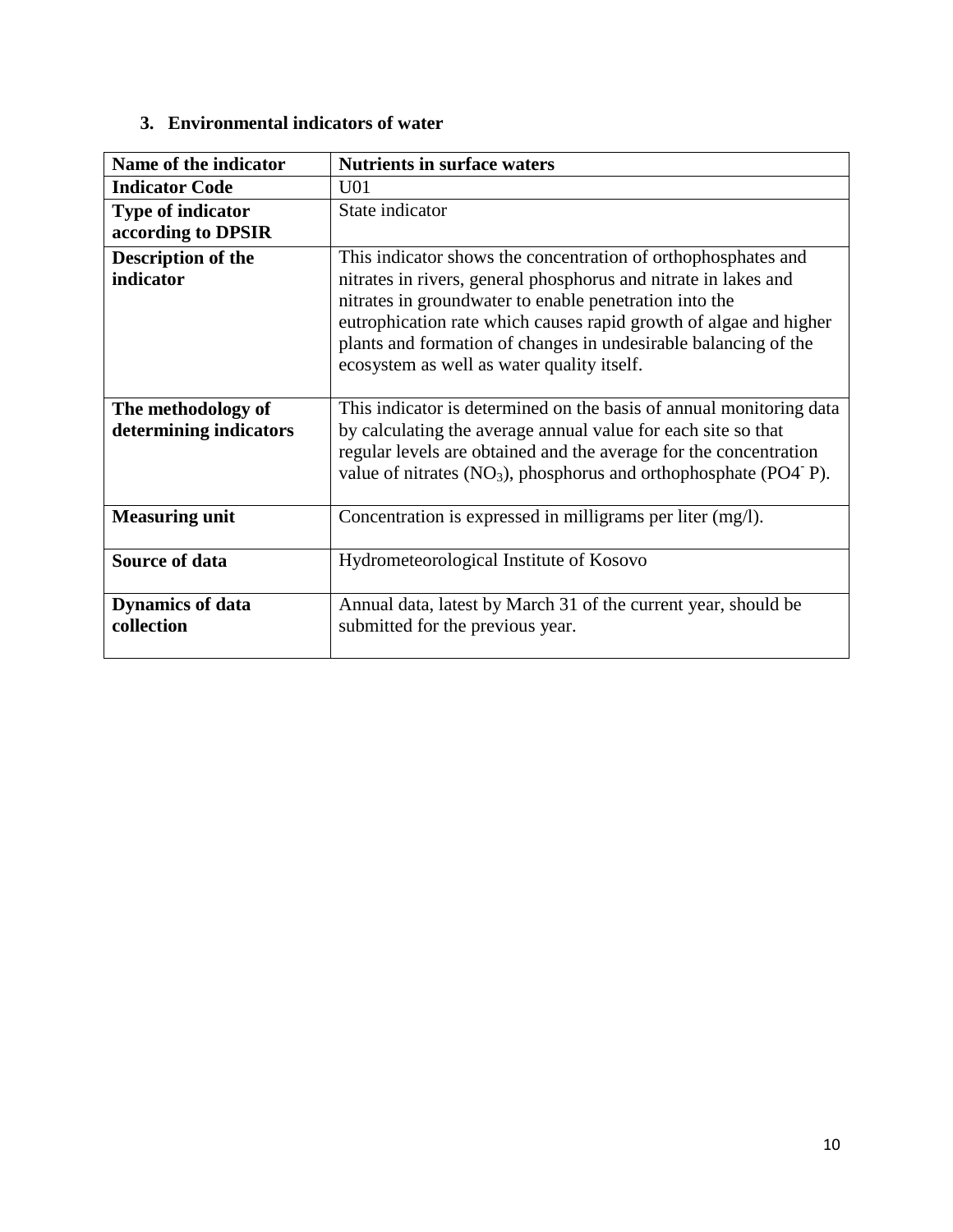| Name of the indicator                          | <b>Biochemical Oxygen Expansion</b>                                                                                                                                                                                                                                                                                                                                                                                        |
|------------------------------------------------|----------------------------------------------------------------------------------------------------------------------------------------------------------------------------------------------------------------------------------------------------------------------------------------------------------------------------------------------------------------------------------------------------------------------------|
| <b>Indicator Code</b>                          | U <sub>02</sub>                                                                                                                                                                                                                                                                                                                                                                                                            |
| <b>Type of indicator</b><br>according to DPSIR | State indicator                                                                                                                                                                                                                                                                                                                                                                                                            |
| <b>Description of the</b><br>indicator         | This indicator shows the consumption of oxygen in rivers<br>showing the state and trend in terms of concentration of organic<br>matter (pollution) in the form of biological oxygen consumption<br>and the overall concentration of ammonia where ammonium ion<br>concentration $(NH4^+)$ indicates the possibility of activity of waste<br>bacteria that through the sewage or washing system reach the<br>water surface. |
| The methodology of<br>determining indicators   | This indicator is established on the basis of the annual monitoring<br>data calculated with the average annual value for each<br>measurement site in order to obtain regular levels and set the<br>mean (median) for the values of biological oxygen expenditure,<br>chemical oxygen consumption and concentration of amines<br>$(NH4^+)$                                                                                  |
| <b>Measuring unit</b>                          | The biological and chemical oxygen expen-sion is expressed in<br>$mg O2/l$ , while the amonium ion concentration is expressed in mg<br>$N/l$ .                                                                                                                                                                                                                                                                             |
| <b>Source of data</b>                          | Responsible institution for monitoring the surface water status<br>(Hydrometeorological Institute of Kosovo)                                                                                                                                                                                                                                                                                                               |
| <b>Dynamics of data</b><br>collection          | Annual data, latest by March 31 of the current year, should be<br>submitted for the previous year.                                                                                                                                                                                                                                                                                                                         |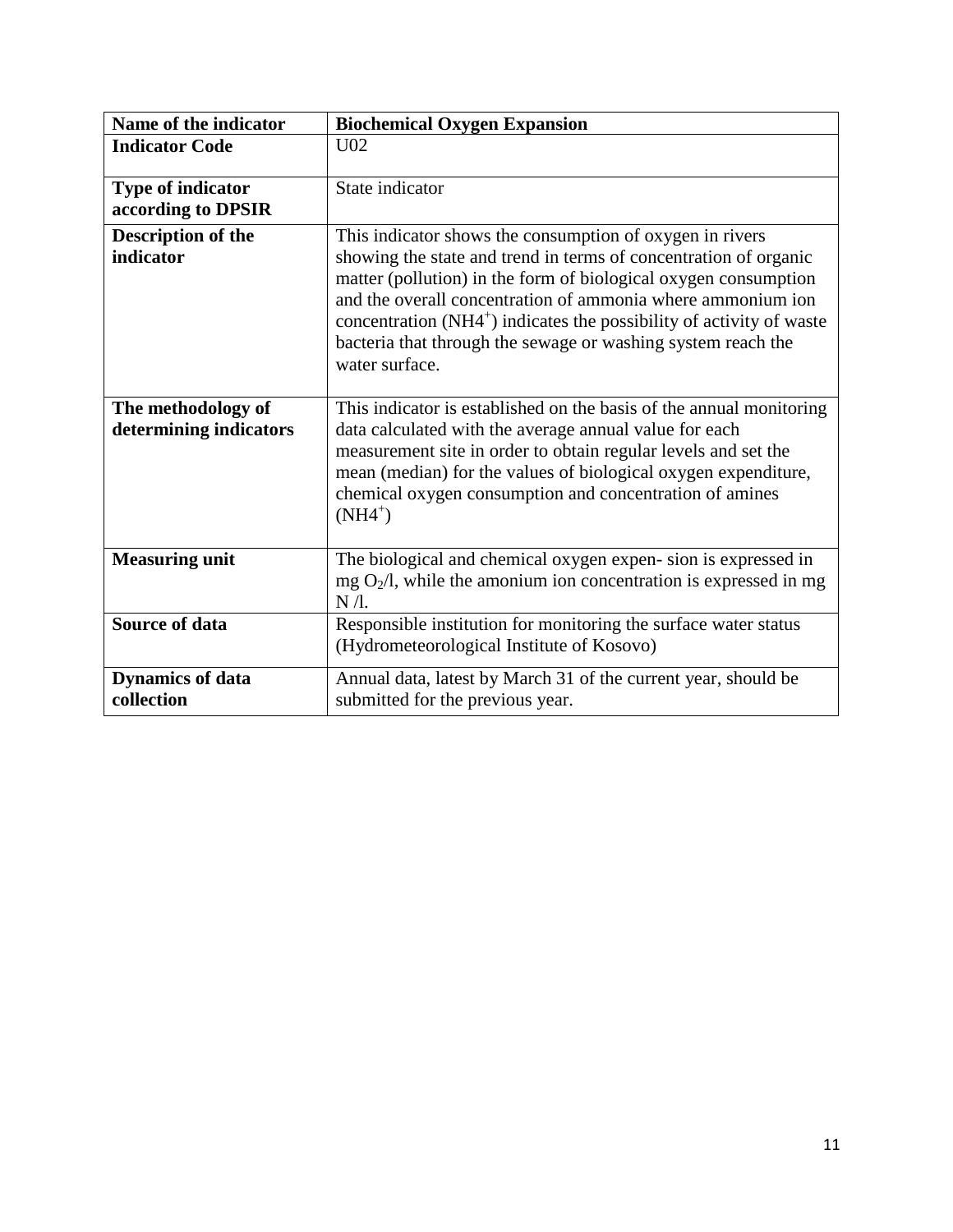| Name of the indicator     | <b>Surface Water Quality Index</b>                                                                  |
|---------------------------|-----------------------------------------------------------------------------------------------------|
|                           |                                                                                                     |
| <b>Indicator Code</b>     | U <sub>03</sub>                                                                                     |
|                           |                                                                                                     |
| <b>Type of indicator</b>  | State indicator                                                                                     |
| according to DPSIR        |                                                                                                     |
| <b>Description of the</b> | This indicator is based on the calculated water quality index                                       |
| indicator                 | method according to which ten physical-chemical parameters and                                      |
|                           | microbiological quality are accumulated in the summary of                                           |
|                           | surface water indicators.                                                                           |
| The methodology of        | The Water Quality Index (WQI) of the ten selected parameters                                        |
| determining indicators    | (oxygen saturation, SHBO <sub>5</sub> , ammonium ion, pH value, total                               |
|                           | nitrogen, orthophosphate, suspended matter, temperature,                                            |
|                           | electrical permeability and coliform bacteria) with its quality                                     |
|                           | (q <sub>i</sub> ) represents the surface water properties by reducing it to an                      |
|                           | index number.                                                                                       |
|                           | The share of each of the ten parameters on the overall water                                        |
|                           | quality does not have the same relative meaning, so each of them                                    |
|                           | gains its weight index $(w_i)$ and the number of points according to                                |
|                           | quality division and risk.<br>With output collection $(q_i x w_i)$ the index 100 is obtained as the |
|                           | ideal collection of the quality division of all parameters.                                         |
|                           | In the case of lack of quality data for any parameter then the                                      |
|                           | arithmetic value WQI is corrected by multiplying the index with                                     |
|                           | the value $1/x$ , where x is the arithmetical sum of the measured                                   |
|                           | weight index of the available parameters.                                                           |
| <b>Measuring unit</b>     | The indicators are expressed as follows, based on the WQI water                                     |
|                           | quality calculation:                                                                                |
|                           | WQI=0-38 very bad quality;                                                                          |
|                           | WQI=39-71 bad quality;                                                                              |
|                           | WQI=72-83 good quality;                                                                             |
|                           | WQI=84-89 very good quality;                                                                        |
|                           | WQI=90-100 excellent quality.                                                                       |
| <b>Source of data</b>     | Hydrometeorological Institute of Kosovo, data from the annual                                       |
|                           | monitoring of surface waters.                                                                       |
| <b>Dynamics of data</b>   | Annual data, latest by March 31 of the current year, should be                                      |
| collection                | submitted for the previous year.                                                                    |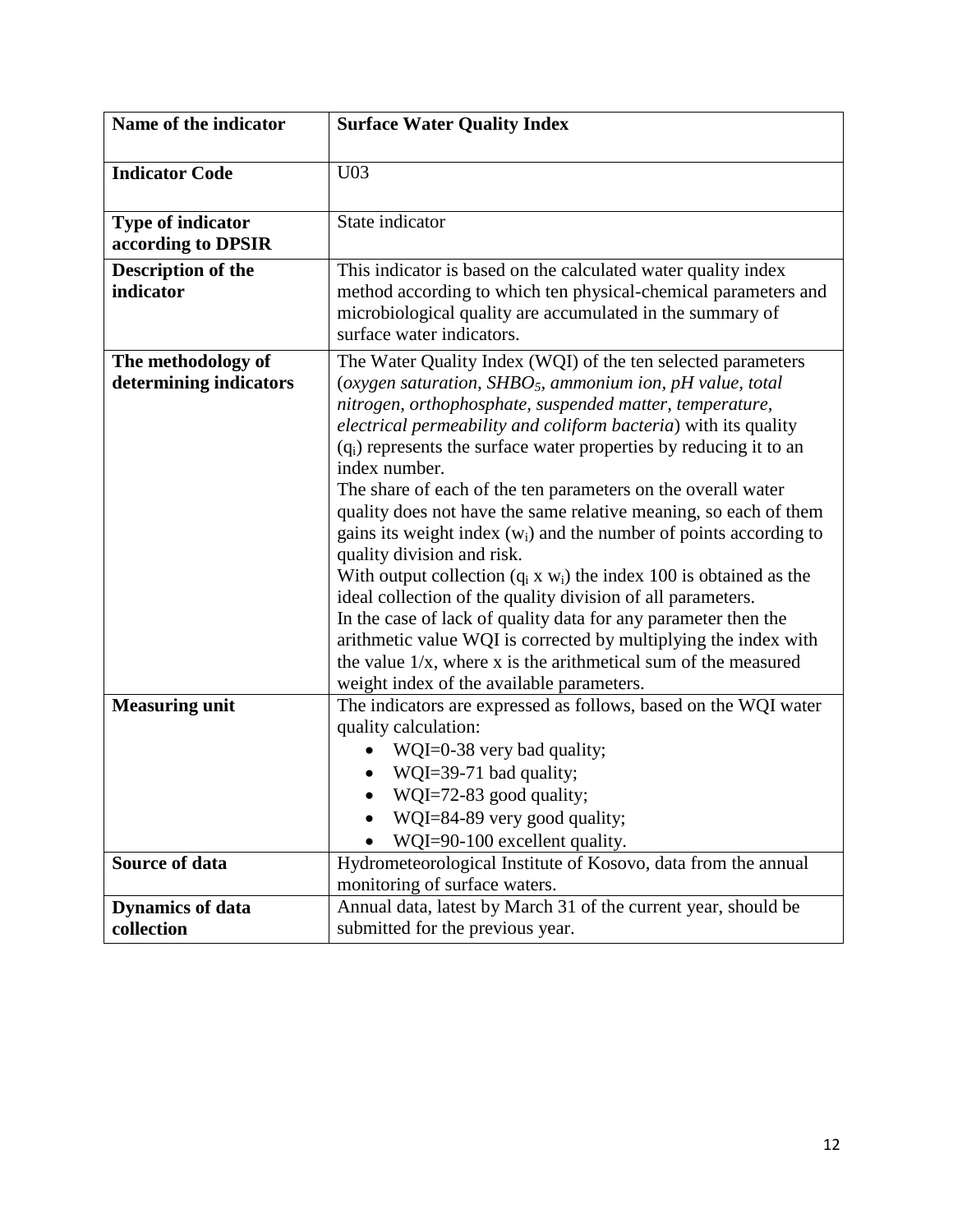| Name of the indicator                          | The quality of drinking water                                                                                                                                                                                                                                    |
|------------------------------------------------|------------------------------------------------------------------------------------------------------------------------------------------------------------------------------------------------------------------------------------------------------------------|
| <b>Indicator Code</b>                          | U04                                                                                                                                                                                                                                                              |
| <b>Type of indicator</b><br>according to DPSIR | State indicator                                                                                                                                                                                                                                                  |
| Description of the<br>indicator                | This indicator shows the quality of drinking water from the water<br>supply system through the flow of drinking water samples that do<br>not meet the prescribed quality criteria.                                                                               |
| The methodology of<br>determining indicators   | This indicator is determined on the basis of the number of irregular<br>samples and the total number of samples where physical-chemical<br>and microbiological indicators are tested. Indicators appear<br>together or separately for certain consumable groups. |
| <b>Measuring unit</b>                          | Percentage (%) of irregular samples (inappropriate) on annual<br>level.                                                                                                                                                                                          |
| <b>Source of data</b>                          | National Institute of Public Health of Kosovo                                                                                                                                                                                                                    |
| <b>Dynamics of data</b><br>collection          | Annual data, latest by March 31 of the current year, should be<br>submitted for the previous year.                                                                                                                                                               |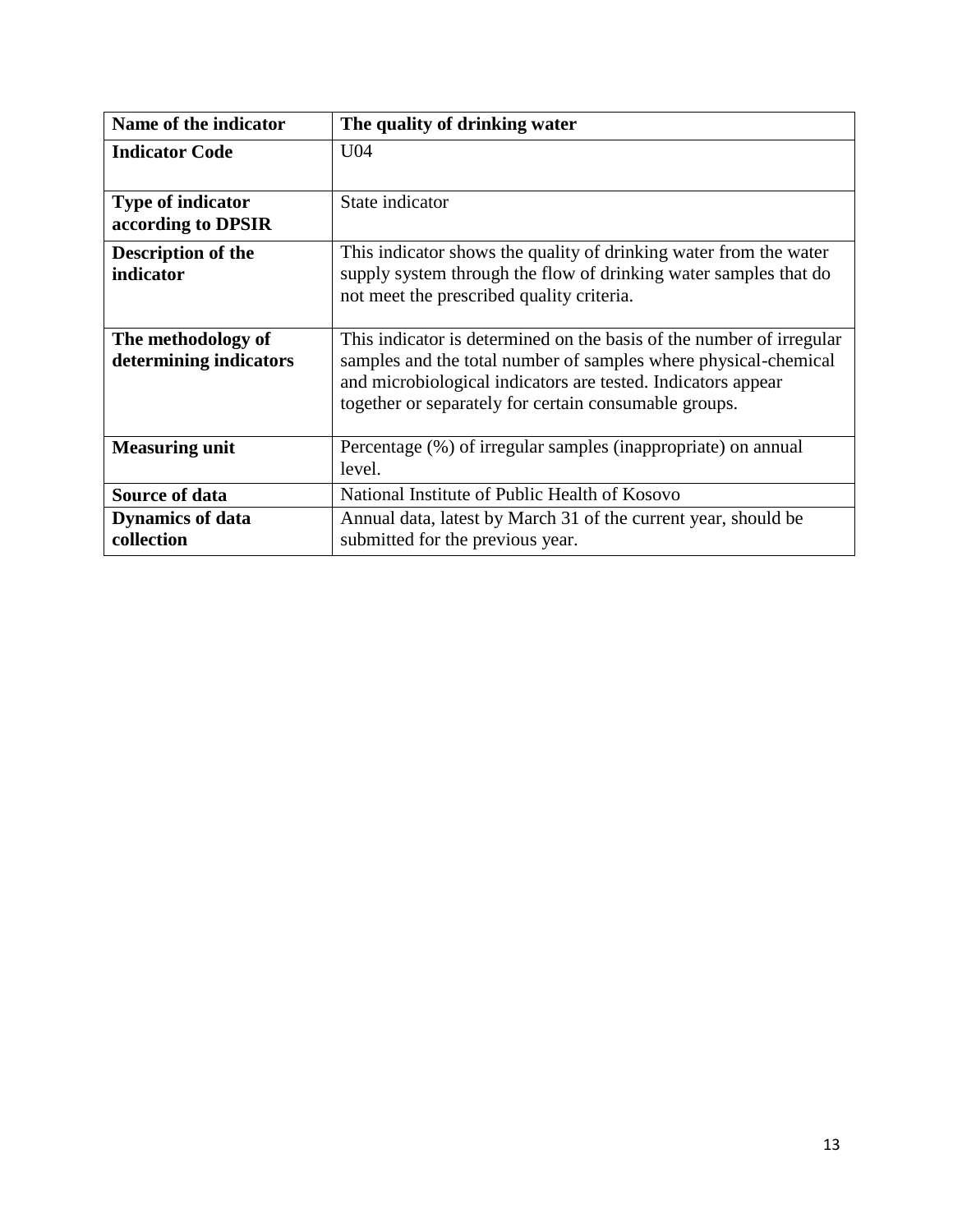| Name of the indicator    | <b>Use of freshwater resources</b>                                                                                                                                             |
|--------------------------|--------------------------------------------------------------------------------------------------------------------------------------------------------------------------------|
| <b>Indicator Code</b>    | U <sub>05</sub>                                                                                                                                                                |
| <b>Type of indicator</b> | Pressure indicator                                                                                                                                                             |
| according to DPSIR       |                                                                                                                                                                                |
| Description of the       | This indicator shows the total amount of water extracted from                                                                                                                  |
| indicator                | freshwater resources used for the use of water suppliers, in                                                                                                                   |
|                          | agriculture, in industrial production and for the use of cooling in the<br>energy industry, as well as in obtaining the amount of water for use<br>from each mentioned sector. |
| The methodology of       | Total freshwater consumption is calculated on the basis of data on                                                                                                             |
| determining indicators   | the amount of water released for the use of water supply,                                                                                                                      |
|                          | agriculture, processing industry and energy. Trend of the total                                                                                                                |
|                          | amount of water released and the trend by sectors is expressed over                                                                                                            |
|                          | the years for the data that are available.                                                                                                                                     |
| <b>Measuring unit</b>    | The total amount of water released and the amount of water                                                                                                                     |
|                          | extracted by sectors are expressed in million cubic meters per year<br>$(10^6 \text{ m}^3/\text{vit}).$                                                                        |
| <b>Source of data</b>    | Kosovo Agency of Statistics                                                                                                                                                    |
|                          | Water Services Regulatory Authority.                                                                                                                                           |
|                          | <b>Regional Water Companies</b>                                                                                                                                                |
| <b>Dynamics of data</b>  | On an annual basis, no later than 31 March of the current year, for                                                                                                            |
| collection               | the previous year.                                                                                                                                                             |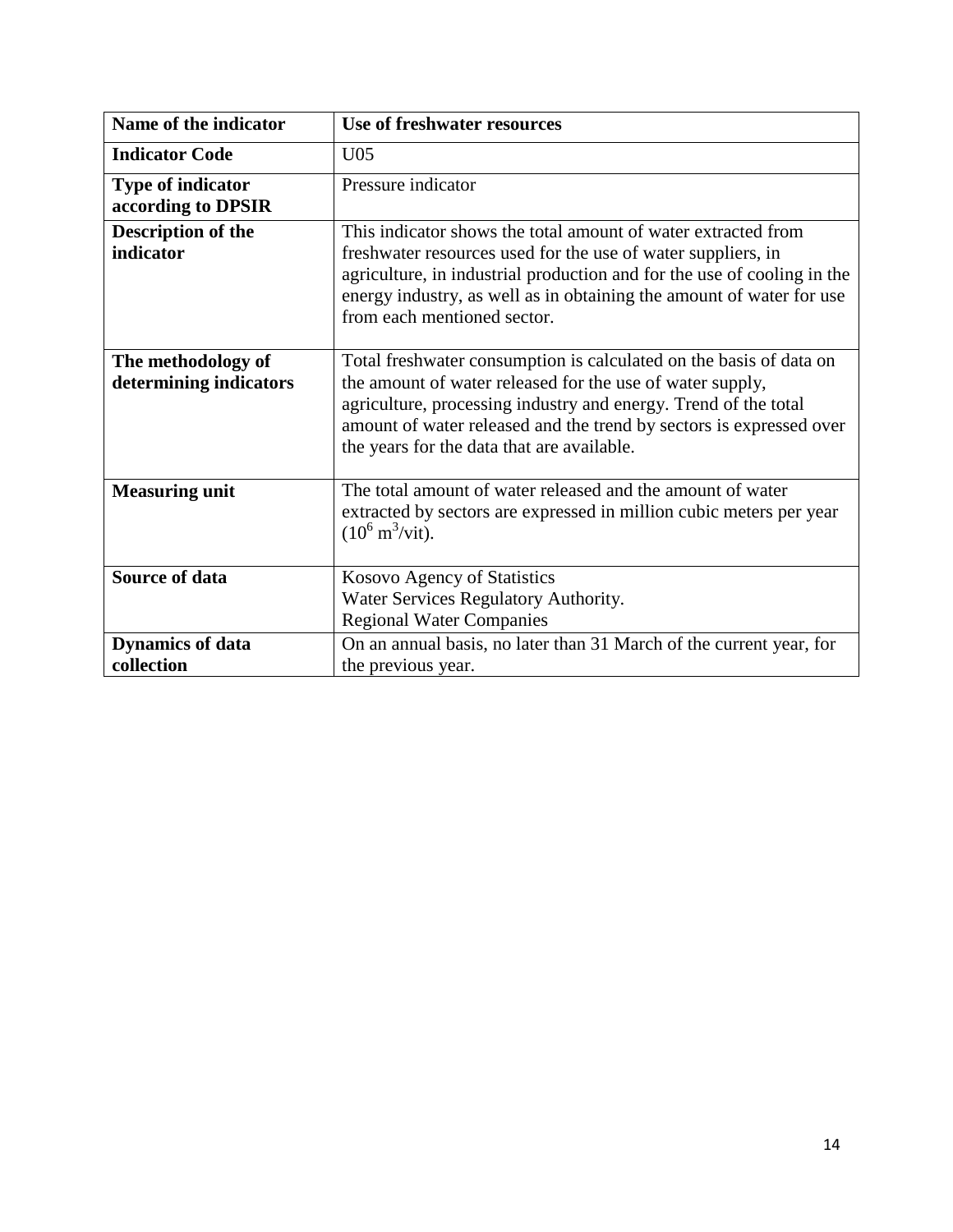| Name of the indicator                          | <b>Water Losses</b>                                                                                                                                                                                                                     |
|------------------------------------------------|-----------------------------------------------------------------------------------------------------------------------------------------------------------------------------------------------------------------------------------------|
| <b>Indicator Code</b>                          | U06                                                                                                                                                                                                                                     |
| <b>Type of indicator</b><br>according to DPSIR | Response indicator                                                                                                                                                                                                                      |
| <b>Description of the</b><br>indicator         | This indicator shows the loss of water that is displayed/generated<br>by leakage or evaporation during distribution between the water<br>extraction and the delivery site to indicate the efficiency of the<br>water supply regulation. |
| The methodology of<br>determining indicators   | Water losses are estimated based on the absolute and relative<br>difference between the quantity of water extracted and the<br>quantity delivered to customers.                                                                         |
| <b>Measuring unit</b>                          | Water losses are expressed in million cubic meters per year $(106)$<br>$m3/year$ ), expressed as a percentage (%) of the amount of water<br>released.                                                                                   |
| <b>Source of data</b>                          | Kosovo Agency of Statistics - KAS,<br>Water and Wastewater Regulatory Authority – WWRA                                                                                                                                                  |
| <b>Dynamics of data</b><br>collection          | Annual data, latest by 31 March of the current year, must be<br>submitted for the previous year.                                                                                                                                        |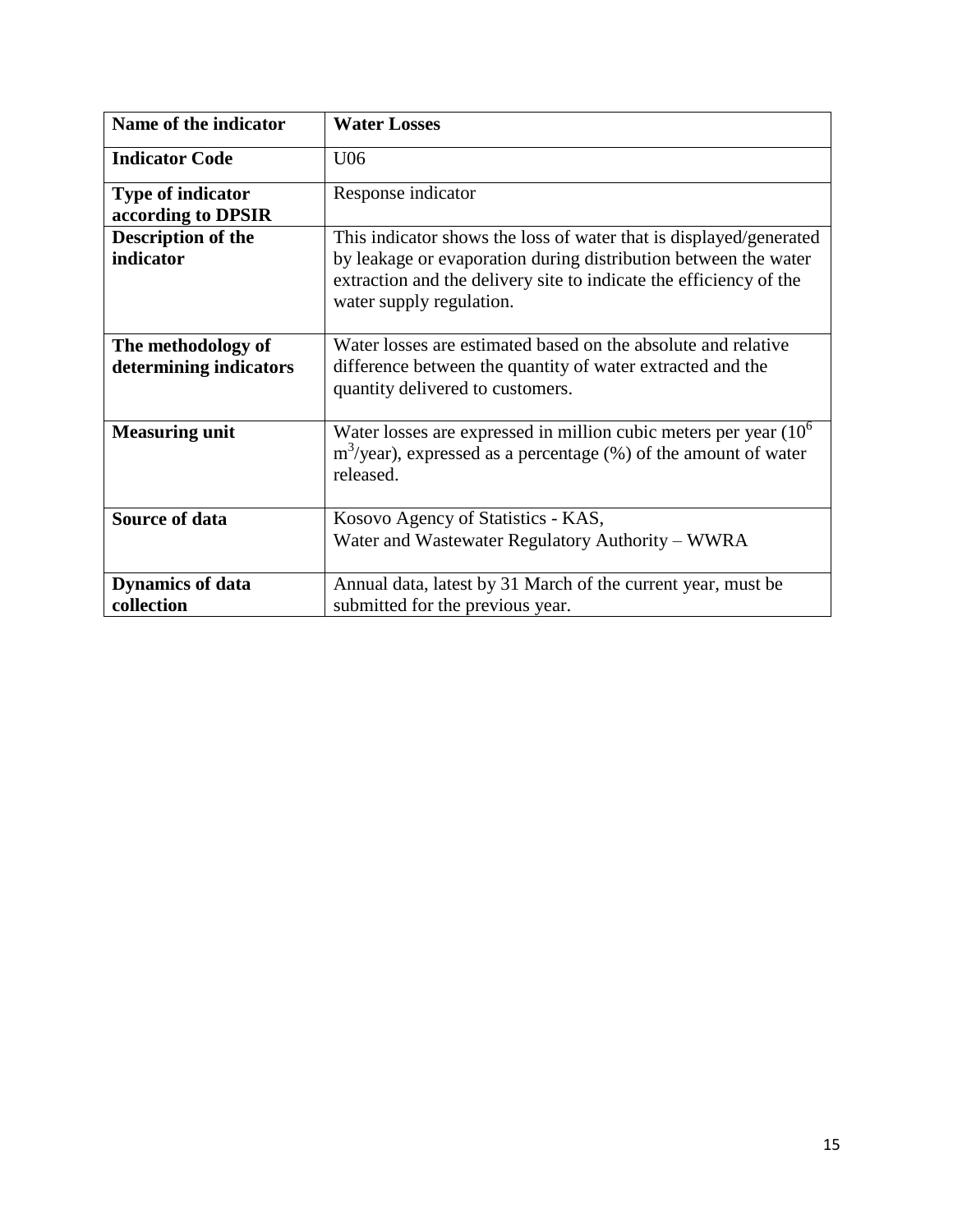| Name of the indicator                          | <b>Access to public water supply</b>                             |
|------------------------------------------------|------------------------------------------------------------------|
| <b>Indicator Code</b>                          | U <sub>07</sub>                                                  |
| <b>Type of indicator</b><br>according to DPSIR | Response indicator                                               |
| <b>Description of the</b>                      | This indicator shows the percentage of population with access to |
| indicator                                      | the public water supply system.                                  |
|                                                |                                                                  |
| The methodology of                             | This indicator represents the inclusion of the total population  |
| determining indicators                         | with access to the water supply system.                          |
|                                                |                                                                  |
| <b>Measuring unit</b>                          | The indicator is displayed in percent $(\%).$                    |
| <b>Source of data</b>                          | Water and Wastewater Regulatory Authority                        |
|                                                | Kosovo Agency of Statistics.                                     |
| <b>Dynamics of data</b>                        | Annual data, latest by March 31 of the current year, should be   |
| collection                                     | submitted for the previous year.                                 |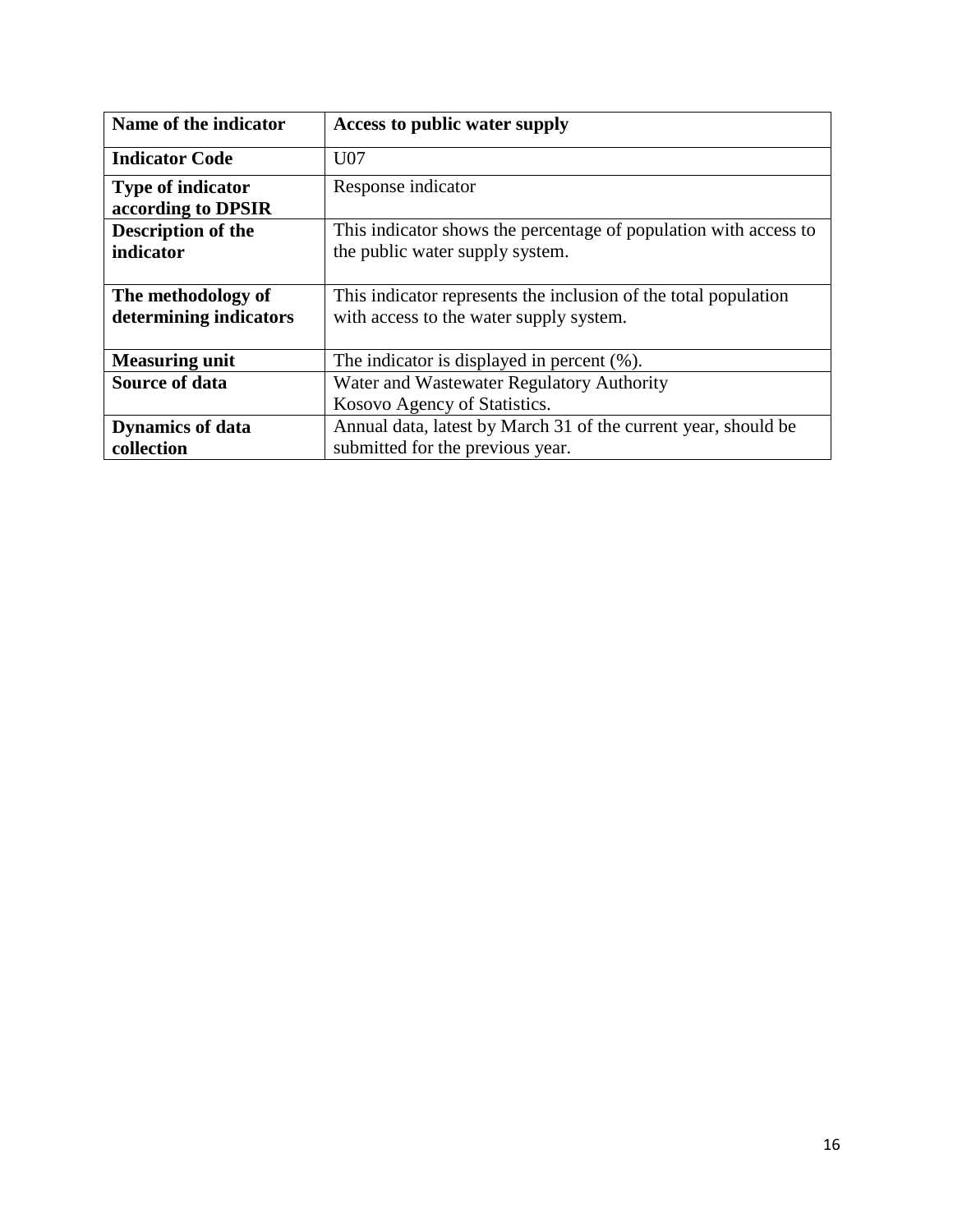| Name of the indicator     | Access to public sewerage                                        |
|---------------------------|------------------------------------------------------------------|
| <b>Indicator Code</b>     | U08                                                              |
| <b>Type of indicator</b>  | Response indicator                                               |
| according to DPSIR        |                                                                  |
| <b>Description of the</b> | This indicator shows the percentage of population with access to |
| indicator                 | the public sewage system.                                        |
|                           |                                                                  |
| The methodology of        | This indicator represents the inclusion of the total population  |
| determining indicators    | with access to the sewage system.                                |
|                           |                                                                  |
| <b>Measuring unit</b>     | The indicator is displayed in percent $(\%).$                    |
|                           |                                                                  |
| <b>Source of data</b>     | Water and Wastewater Regulatory Authority                        |
|                           | Kosovo Agency of Statistics                                      |
| <b>Dynamics of data</b>   | Annual data, latest by March 31 of the current year, should be   |
| collection                | submitted for the previous year.                                 |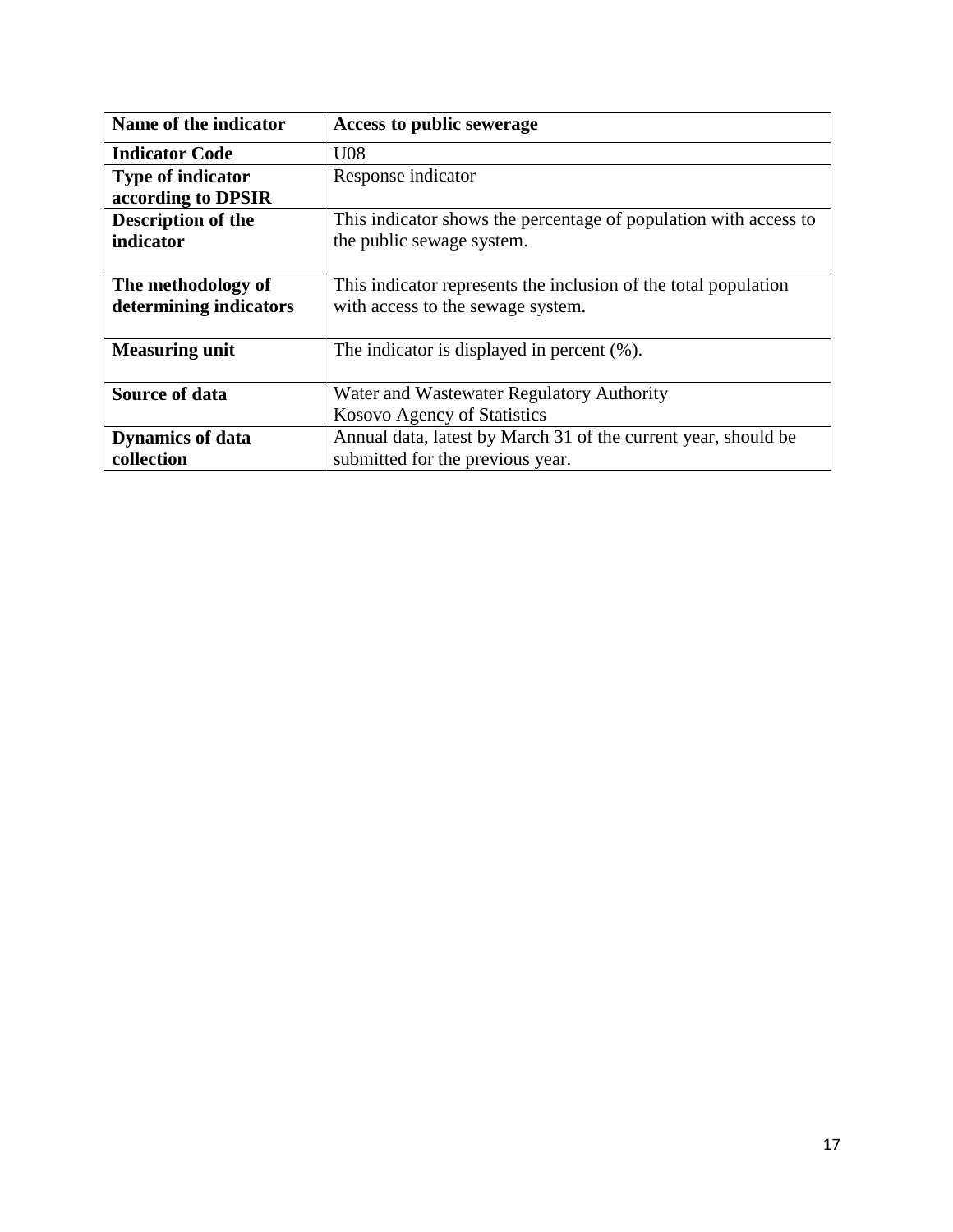| Name of the indicator    | <b>Access to sewage treatment plants</b>                                                     |
|--------------------------|----------------------------------------------------------------------------------------------|
| <b>Indicator Code</b>    | U09                                                                                          |
| <b>Type of indicator</b> | Response indicator                                                                           |
| according to DPSIR       |                                                                                              |
| Description of the       | This indicator shows the percentage of residents who have access                             |
| indicator                | to sewage treatment plants with primary, secondary and/or                                    |
|                          | tertiary treatment in relation to the total number of inhabitants,                           |
|                          | cumulative and according to the level of sewage treatment                                    |
|                          | (where are included settlements with the same population (p.e)                               |
|                          | greater than 2000).                                                                          |
|                          |                                                                                              |
| The methodology of       | This indicator is determined by calculating the share of the                                 |
| determining indicators   | population with access to sewage treatment plants in addition to                             |
|                          | the total number of inhabitants so that the number of residents                              |
|                          | having access to the public sewage system with access to a water                             |
|                          | treatment plant sewage is divided by the total number of                                     |
|                          | inhabitants and is multiplied by 100. This indicator can also be                             |
|                          | calculated for each separate scale of sewage treatment (primary,<br>secondary and tertiary). |
|                          |                                                                                              |
| <b>Measuring unit</b>    | The indicator is expressed in percentage (%).                                                |
| <b>Source of data</b>    | Water and Wastewater Regulatory Authority                                                    |
|                          | Kosovo Agency of Statistics                                                                  |
| <b>Dynamics of data</b>  | Annual data, latest by March 31 of the current year, should be                               |
| collection               | submitted for the previous year.                                                             |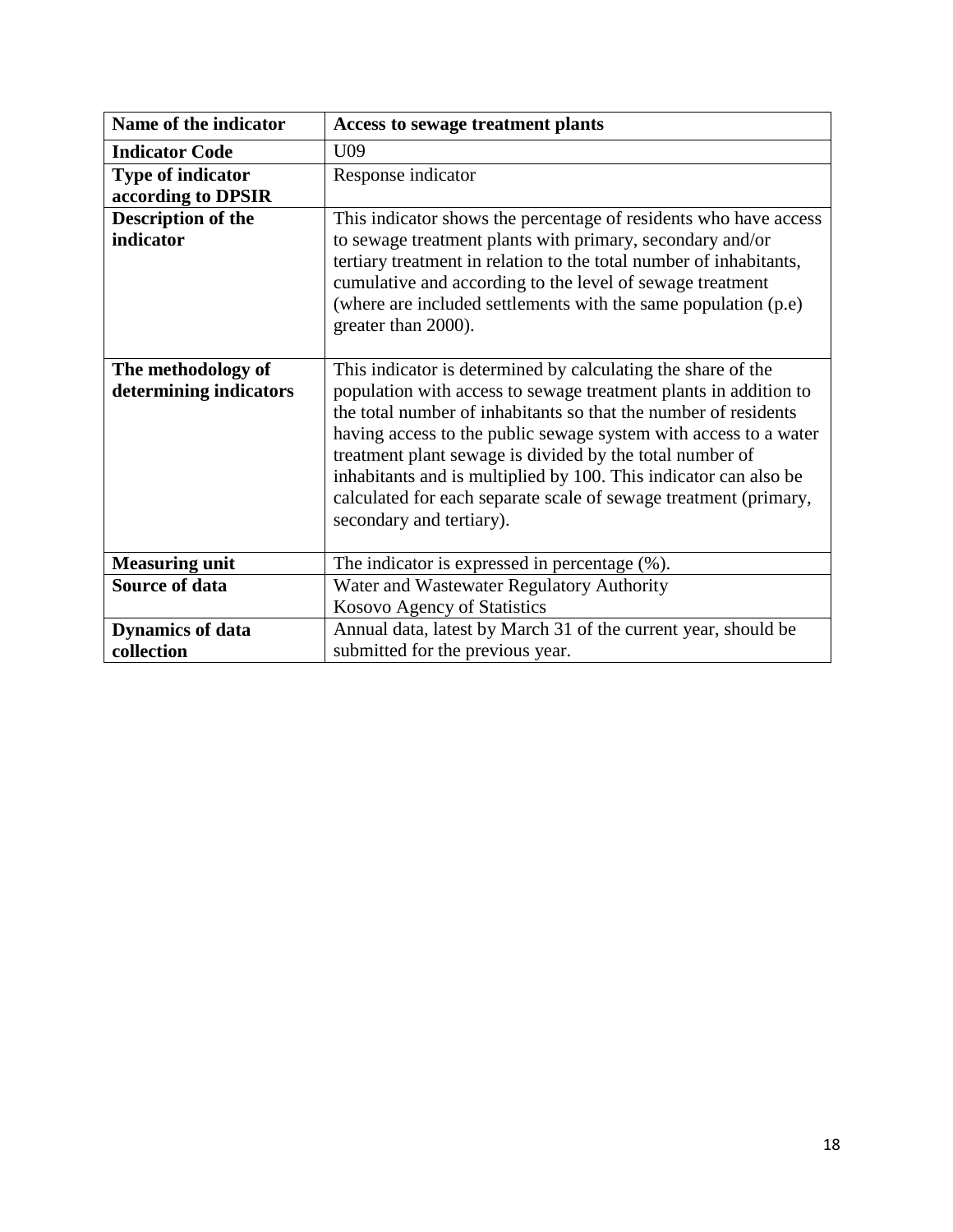## **4. Environmental biodiversity indicators**

| Name of the indicator                          | <b>Diversity of species</b>                                                                                                                         |
|------------------------------------------------|-----------------------------------------------------------------------------------------------------------------------------------------------------|
| <b>Indicator Code</b>                          | <b>B01</b>                                                                                                                                          |
| <b>Type of indicator</b><br>according to DPSIR | State indicator                                                                                                                                     |
| <b>Description of the</b><br>indicator         | The indicator represents an overview of the diversity of flora<br>and fauna in Kosovo.                                                              |
| The methodology of<br>determining indicators   | The indicator is determined on the basis of the number of<br>species as well as the protected species of flora and fauna by the<br>taxonomic group. |
| <b>Measuring unit</b>                          | Number of species of flora and fauna                                                                                                                |
| <b>Source of data</b>                          | Kosovo Institute for Nature Protection                                                                                                              |
| <b>Dynamics of data</b><br>collection          | On a ten-year basis                                                                                                                                 |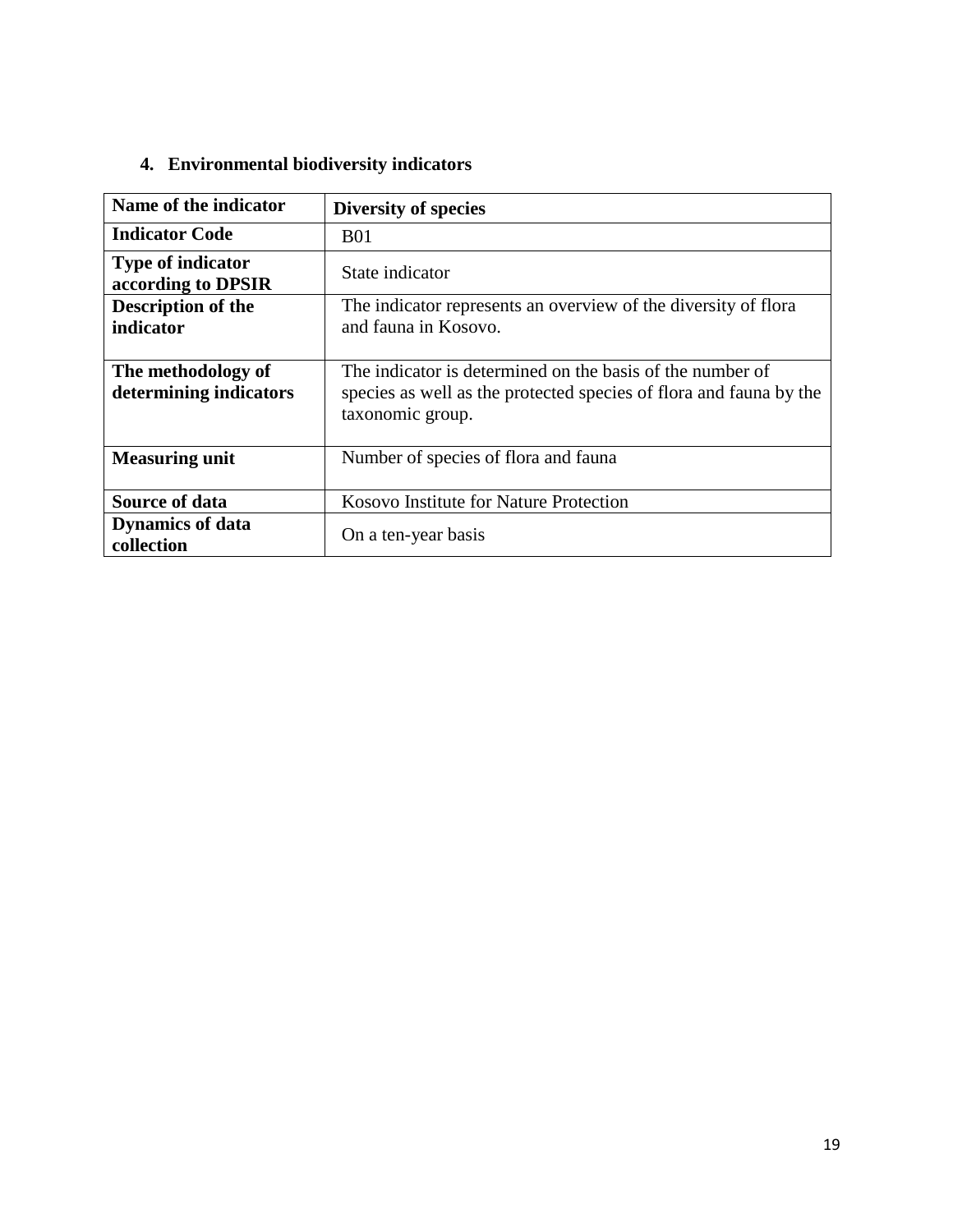| Name of the indicator                        | Representation and status of selected species                                                                                                                                                                                                                                                                                                                                                                                                                                                                          |
|----------------------------------------------|------------------------------------------------------------------------------------------------------------------------------------------------------------------------------------------------------------------------------------------------------------------------------------------------------------------------------------------------------------------------------------------------------------------------------------------------------------------------------------------------------------------------|
| <b>Indicator Code</b>                        | <b>B02</b>                                                                                                                                                                                                                                                                                                                                                                                                                                                                                                             |
| <b>Type of indicator</b>                     | State indicator                                                                                                                                                                                                                                                                                                                                                                                                                                                                                                        |
| according to DPSIR                           |                                                                                                                                                                                                                                                                                                                                                                                                                                                                                                                        |
| <b>Description of the</b>                    | The indicator shows the number of common populations,                                                                                                                                                                                                                                                                                                                                                                                                                                                                  |
| indicator                                    | specific types and/or indicative species, especially in hard-<br>pressed settlements.                                                                                                                                                                                                                                                                                                                                                                                                                                  |
| The methodology of<br>determining indicators | The indicator is determined on the basis of the trend of<br>population change and and distribution evaluation and<br>population density of selected species. Data is obtained by<br>counting and estimating the approximate number of<br>individuals, estimating the distribution and density of the<br>population in a given area, typical or otherwise important for<br>the population of certain species on the basis of which a<br>conclusion is reached on the dynamics of the population of<br>selected species. |
| <b>Measuring unit</b>                        | The density of the population is expressed in the number of<br>individuals per unit area $(m2)$ or descriptive.                                                                                                                                                                                                                                                                                                                                                                                                        |
| <b>Source of data</b>                        | Institution responsible for monitoring the status of selected                                                                                                                                                                                                                                                                                                                                                                                                                                                          |
|                                              | species (Kosovo Institute for Nature Protection)                                                                                                                                                                                                                                                                                                                                                                                                                                                                       |
| <b>Dynamics of data</b>                      | On a five-year basis                                                                                                                                                                                                                                                                                                                                                                                                                                                                                                   |
| collection                                   |                                                                                                                                                                                                                                                                                                                                                                                                                                                                                                                        |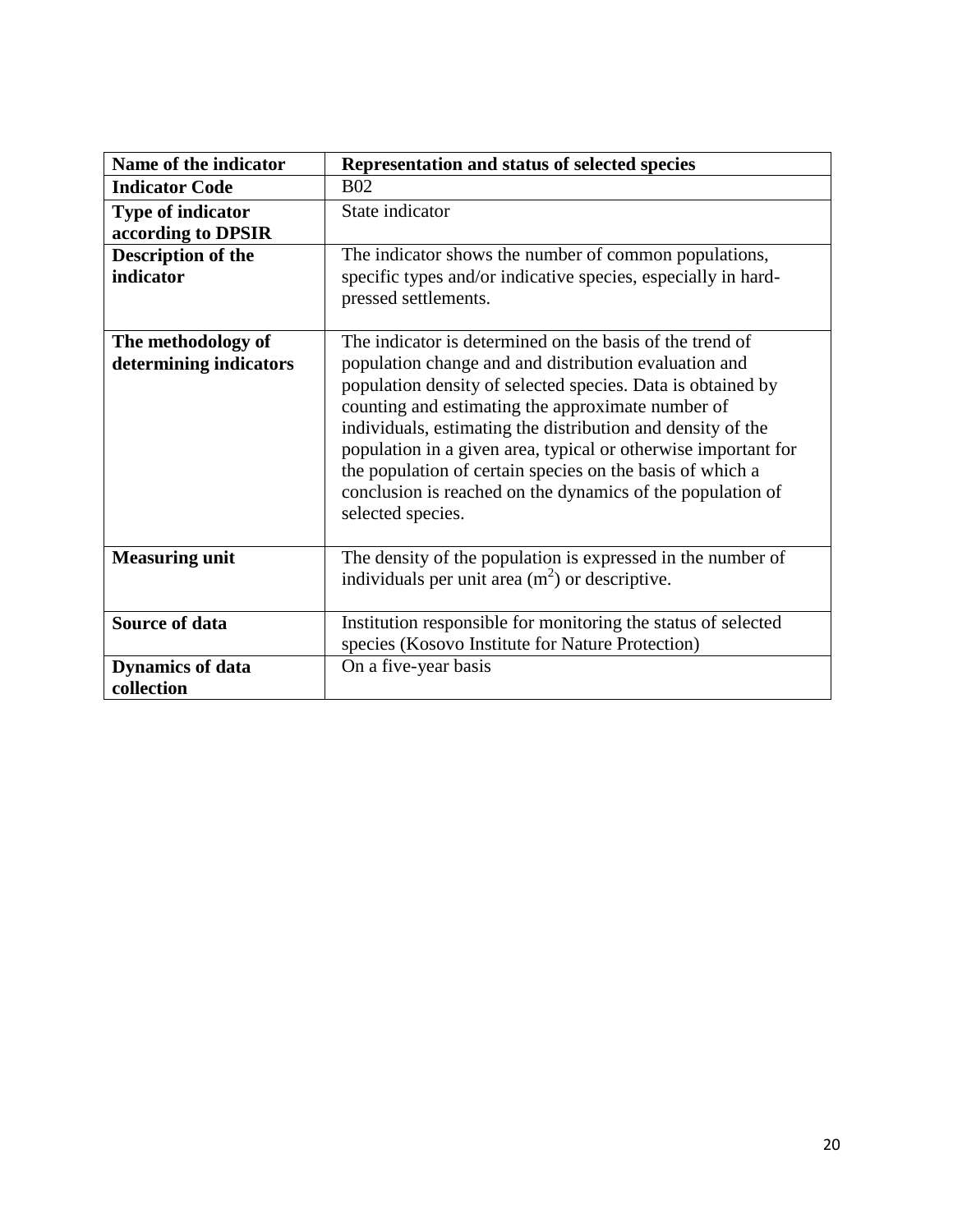| Name of the indicator    | Foreign species - alohtone and invasive                          |
|--------------------------|------------------------------------------------------------------|
| <b>Indicator Code</b>    | <b>B03</b>                                                       |
| <b>Type of indicator</b> | State indicator                                                  |
| according to DPSIR       |                                                                  |
| Description of the       | The indicator shows the trend of introduction of foreign species |
| indicator                | - alohtone is invasive foreign ones in the territory of Kosovo   |
|                          | with which is shown the increasing risk of biodiversity loss.    |
|                          |                                                                  |
| The methodology of       | The indicator is determined on the basis of the analysis of the  |
| determining indicators   | presence of foreign and invasive species individually for        |
|                          | terrestrial and aquatic ecosystems as well as through taxonomic  |
|                          | groups. Their number should also be taken into account.          |
|                          |                                                                  |
| <b>Measuring unit</b>    | List and description of species                                  |
| <b>Source of data</b>    | Studies and information from scientific research institutions    |
|                          | (FMNS - Department of Biology) as well as the Kosovo Institute   |
|                          | for Nature Protection.                                           |
| <b>Dynamics of data</b>  | On a ten-year basis                                              |
| collection               |                                                                  |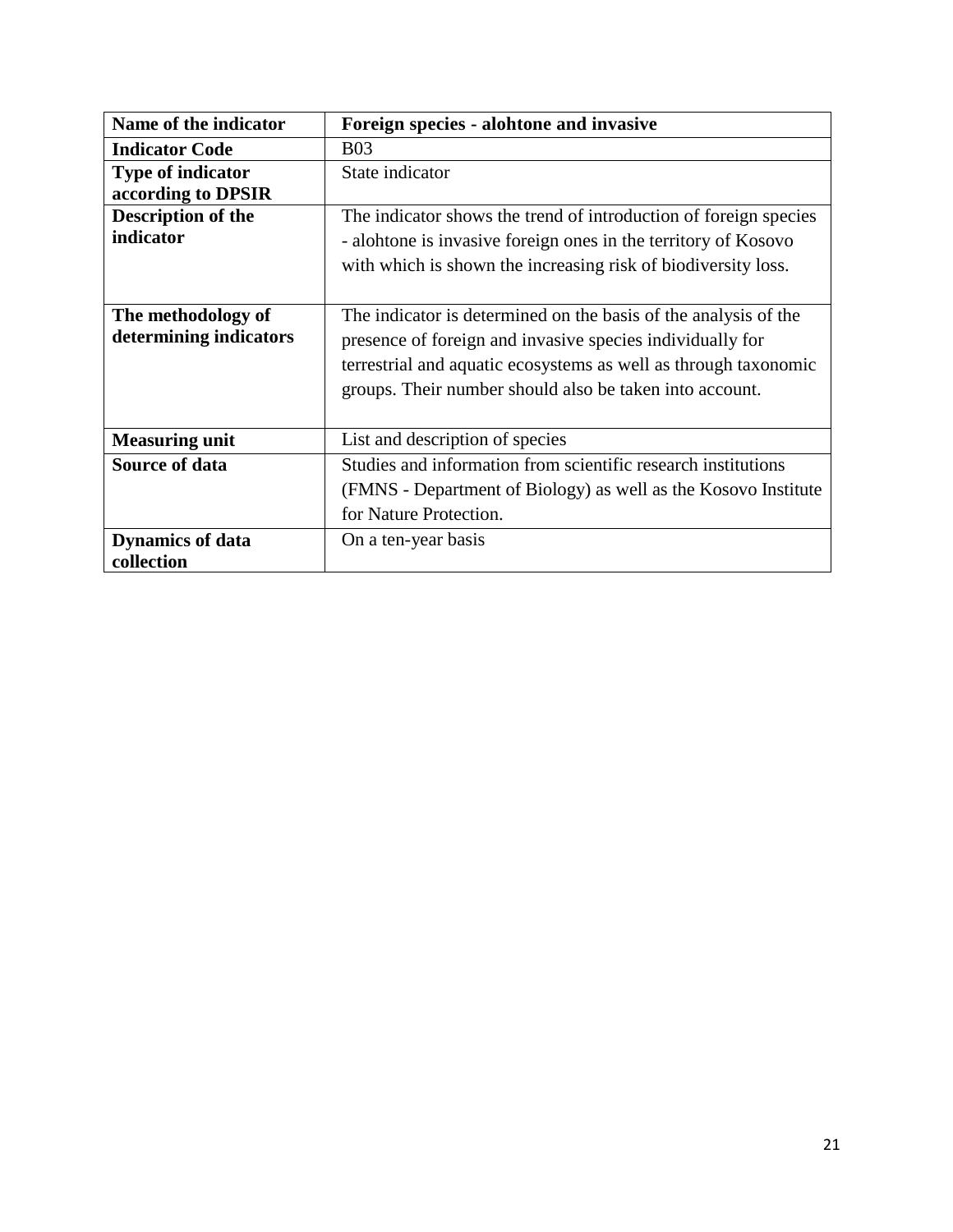| <b>Forest fires</b>                                                 |
|---------------------------------------------------------------------|
| <b>B04</b>                                                          |
| Pressure indicator                                                  |
|                                                                     |
| The indicator shows the number of fires and the size of the         |
| affected area in order to assess the negative effects on the        |
| environment.                                                        |
|                                                                     |
| The indicator is determined based on estimates of the number of     |
| fires and areas affected by field inspections and data on fires in  |
|                                                                     |
| private and state forests in all municipalities in the territory of |
| Kosovo.                                                             |
|                                                                     |
| number of fires;                                                    |
| the size of the affected area is expressed in hectares (ha).<br>٠   |
|                                                                     |
| Kosovo Forest Agency                                                |
| On an annual basis, no later than 31 March of the current year,     |
| for the previous year.                                              |
|                                                                     |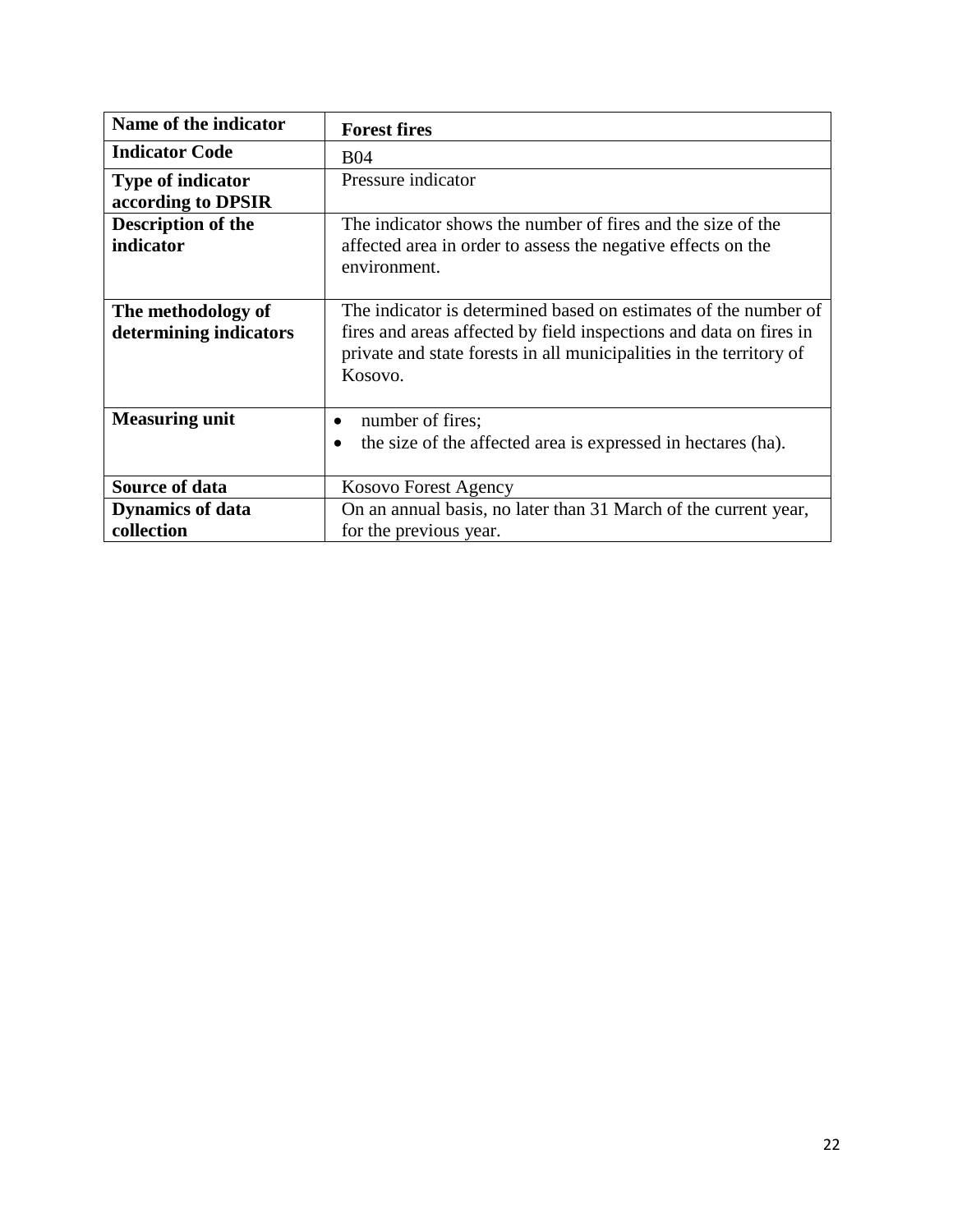| Name of the indicator    | <b>Protected Areas</b>                                              |
|--------------------------|---------------------------------------------------------------------|
| <b>Indicator Code</b>    | <b>B05</b>                                                          |
| <b>Type of indicator</b> | Response indicator                                                  |
| according to DPSIR       |                                                                     |
| Description of the       | The indicator shows the change in the number of protected           |
| indicator                | areas and their surface for all categories of protection.           |
|                          |                                                                     |
| The methodology of       | The indicator is determined on the basis of the number of areas     |
| determining indicators   | protected by the protection categories, the determination of        |
|                          | their total area and the calculation of the percentage of the area  |
|                          | of the protected areas in the total area of the national territory. |
|                          |                                                                     |
| <b>Measuring unit</b>    | number of protected areas;                                          |
|                          | surface area of protected areas per hectare (ha) per year;          |
|                          | the percentage of area of protected areas in relation to the        |
|                          | area of national territory.                                         |
|                          |                                                                     |
| <b>Source of data</b>    | <b>Kosovo Institute for Nature Protection</b>                       |
| <b>Dynamics of data</b>  | On an annual basis, until March 31 of the current year, for the     |
| collection               | previous year.                                                      |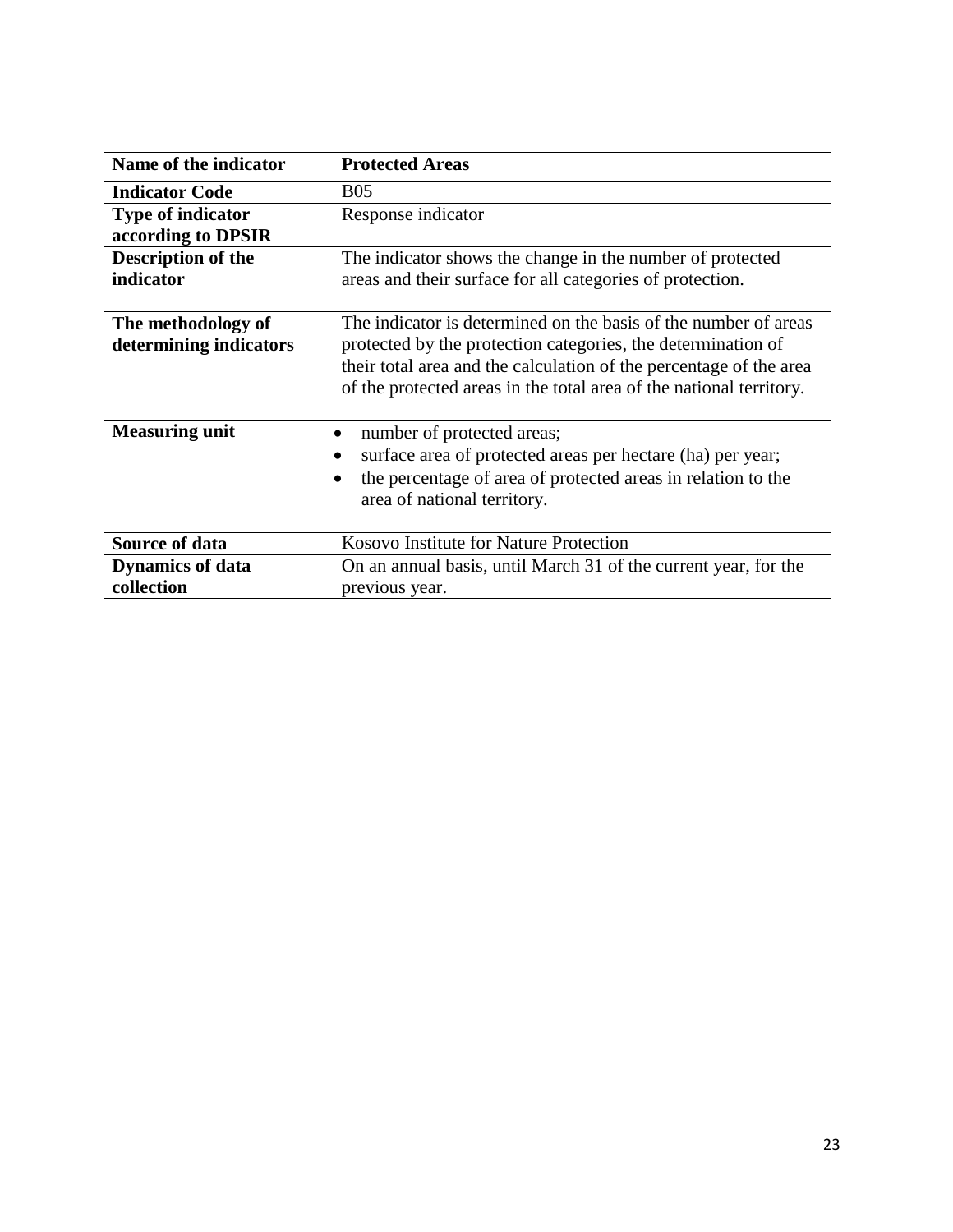### **5. Environmental indicators of waste**

| Name of the indicator                          | The amount of municipal waste generated                                                                                                                                                                                                                       |
|------------------------------------------------|---------------------------------------------------------------------------------------------------------------------------------------------------------------------------------------------------------------------------------------------------------------|
| <b>Indicator Code</b>                          | M <sub>01</sub>                                                                                                                                                                                                                                               |
| <b>Type of indicator according</b><br>to DPSIR | Pressure indicator                                                                                                                                                                                                                                            |
| <b>Description of the indicator</b>            | The indicator represents the amount of municipal waste<br>generated per capita at the national level.                                                                                                                                                         |
| The methodology of<br>determining indicators   | The indicator is calculated/determined based on data on the<br>amount of collected municipal waste (in tonnes) from the<br>municipality respectively the respective company and data on the<br>number of inhabitants per municipality ie the respective area. |
| <b>Measuring unit</b>                          | The amount of municipal waste generated is expressed in<br>kilograms per capita per year (kg/inhabitant/year).                                                                                                                                                |
| <b>Source of data</b>                          | The body responsible for waste statistics (Kosovo Agency of<br>Statistics)                                                                                                                                                                                    |
| <b>Dynamics of data collection</b>             | Annual data, latest by March 31 of the current year, should be<br>submitted for the previous year.                                                                                                                                                            |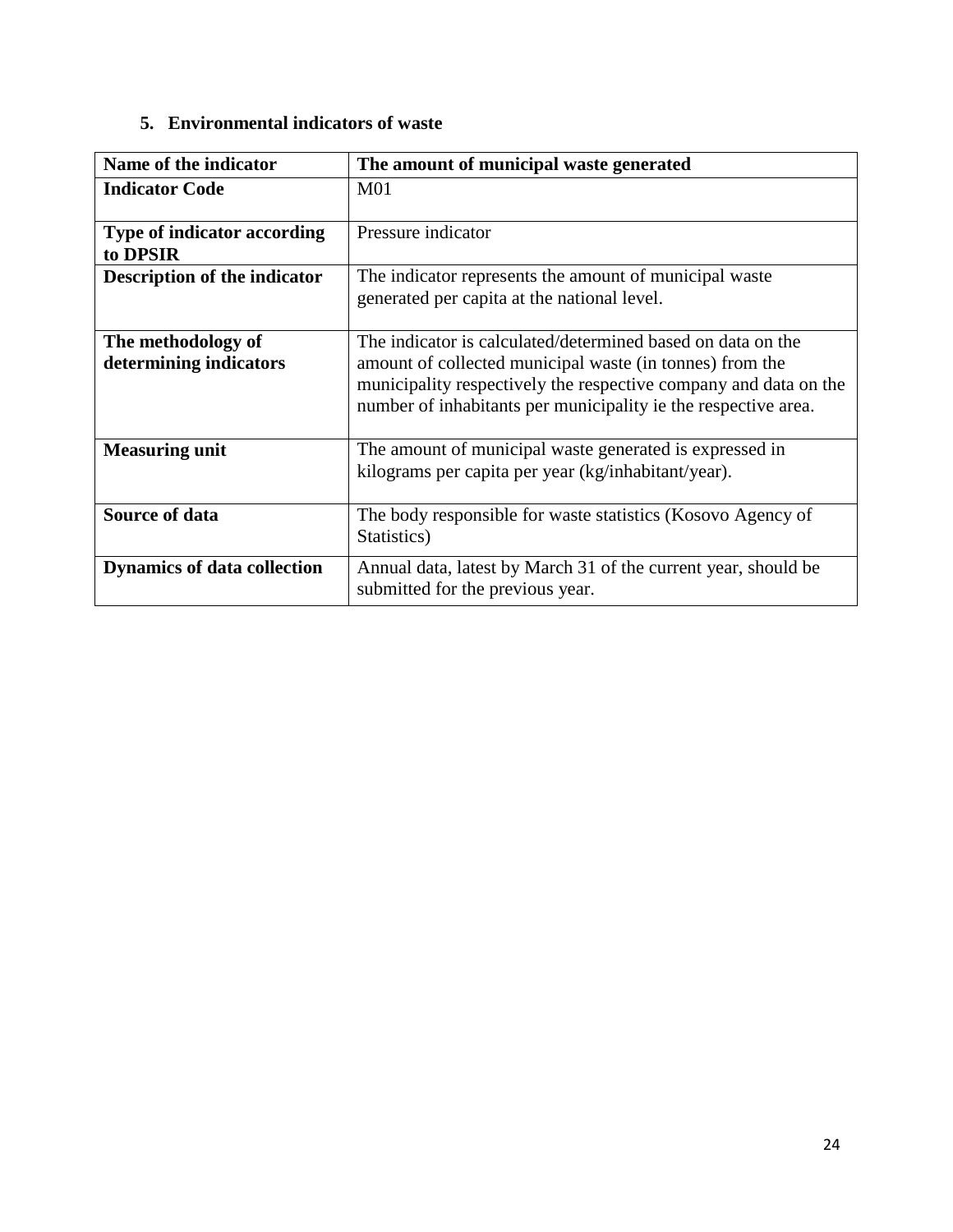| Name of the indicator                        | The amount of industrial waste generated                                                                                                                                                                                                                                                                                 |
|----------------------------------------------|--------------------------------------------------------------------------------------------------------------------------------------------------------------------------------------------------------------------------------------------------------------------------------------------------------------------------|
| <b>Indicator Code</b>                        | M <sub>02</sub>                                                                                                                                                                                                                                                                                                          |
| Type of indicator according<br>to DPSIR      | Pressure indicator                                                                                                                                                                                                                                                                                                       |
| <b>Description of the indicator</b>          | The indicator represents the total amount of industrial waste<br>generated (produced) at national level and the intensity of<br>production/generation of industrial waste per unit of GDP.                                                                                                                               |
| The methodology of<br>determining indicators | The indicator is calculated/determined based on the annual data<br>on the amount of industrial waste produced/generated.<br>To calculate/determine the intensity of production/generation of<br>industrial waste, the total amount of industrial waste<br>production/generation with the GDP unit should be divided.     |
| <b>Measuring unit</b>                        | The total amount of industrial waste produced/generated is<br>$\bullet$<br>expressed in 1000 tons or tons<br>Gross Domestic Product (GDP), expressed in million Euros<br>$\bullet$<br>of Permanent Price/Value<br>The intensity of industrial waste production/generation is<br>$\bullet$<br>expressed in kg/1000 Euros. |
| <b>Source of data</b>                        | Kosovo Agency of Statistics                                                                                                                                                                                                                                                                                              |
| <b>Dynamics of data collection</b>           | On an annual basis, no later than 31 March of the current year,<br>for the previous year.                                                                                                                                                                                                                                |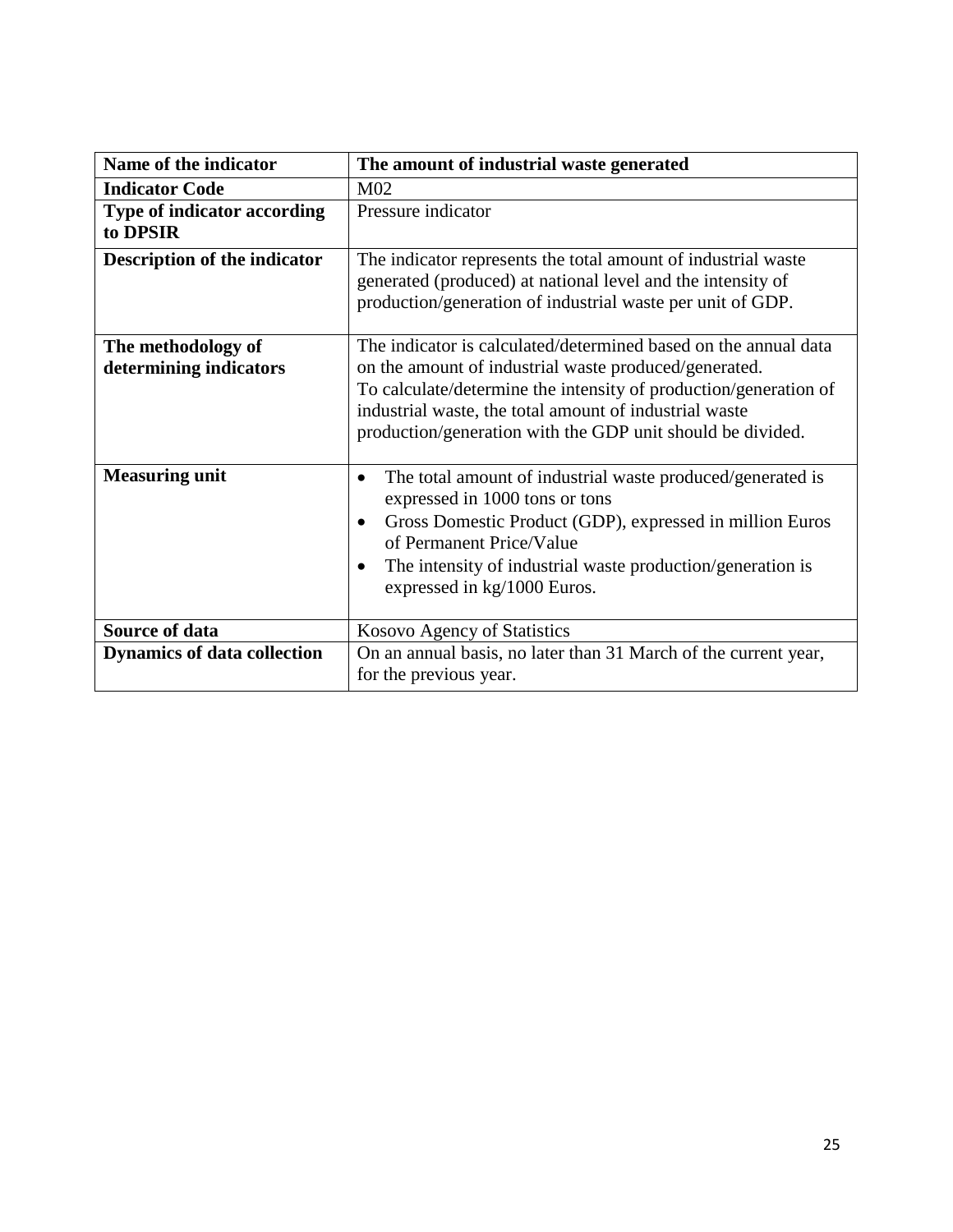| Name of the indicator                        | Generated amount of hazardous waste                                                                                                                                                                                                                                                               |
|----------------------------------------------|---------------------------------------------------------------------------------------------------------------------------------------------------------------------------------------------------------------------------------------------------------------------------------------------------|
| <b>Indicator Code</b>                        | M <sub>03</sub>                                                                                                                                                                                                                                                                                   |
| Type of indicator according<br>to DPSIR      | Pressure indicator                                                                                                                                                                                                                                                                                |
| <b>Description of the indicator</b>          | The indicator represents the total amount of hazardous waste<br>(produced) at national level and the intensity of hazardous waste<br>production/generation per unit of GDP per capita.                                                                                                            |
| The methodology of<br>determining indicators | The indicator is calculated/determined based on the annual data<br>on the amount of hazardous waste produced/generated.<br>To calculate/determine the intensity of production/generation, the<br>total amount of hazardous waste production/generation with the<br>GDP unit should be subdivided. |
| <b>Measuring unit</b>                        | The total amount of hazardous waste produced/generated is<br>expressed in 1000 tons<br>The intensity of hazardous waste production/generation is<br>٠<br>expressed in kg/1000 Euros.                                                                                                              |
| <b>Source of data</b>                        | Kosovo Agency of Statistics                                                                                                                                                                                                                                                                       |
| <b>Dynamics of data collection</b>           | On an annual basis, no later than 31 March of the current year,<br>for the previous year.                                                                                                                                                                                                         |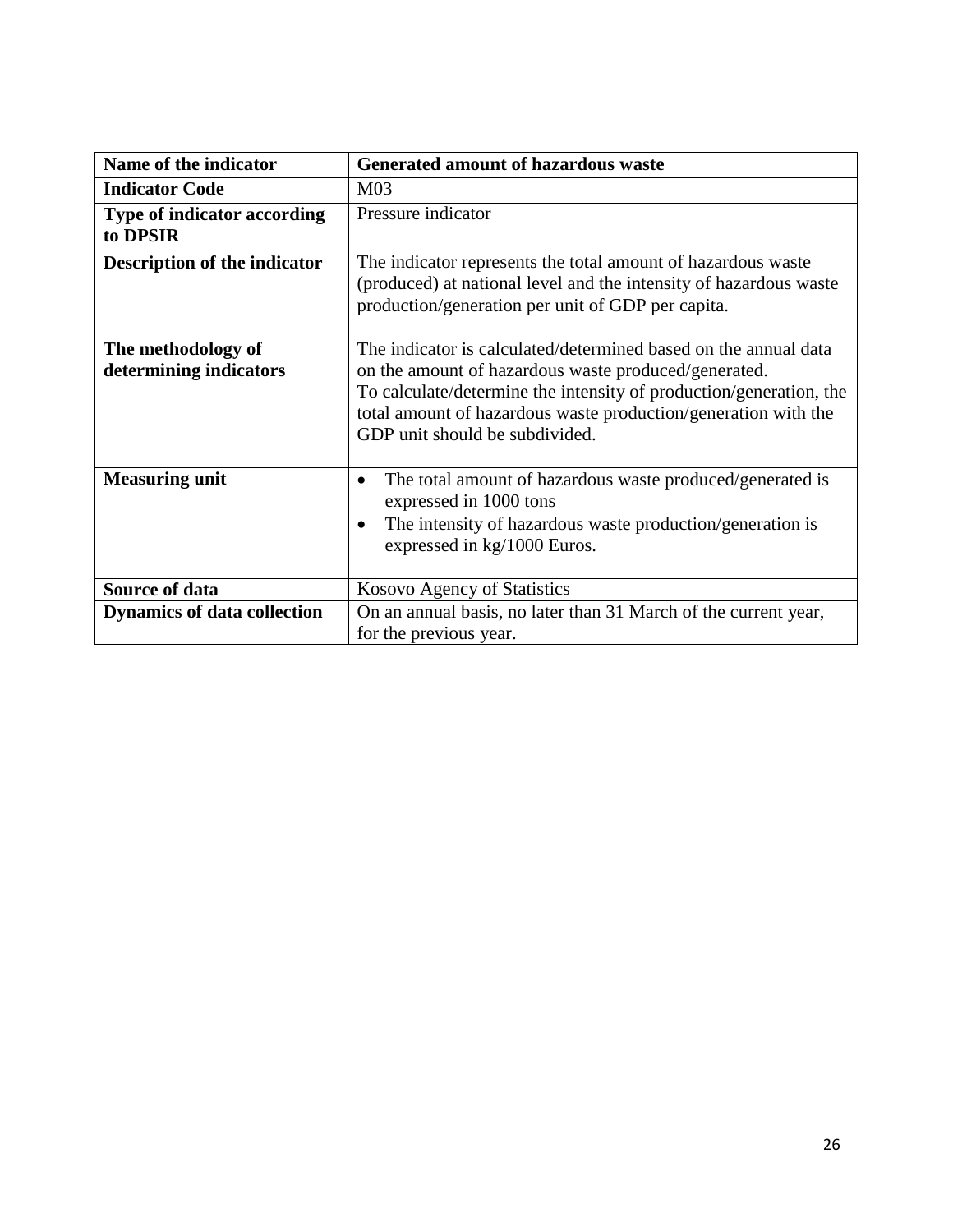| Name of the indicator                          | Total amount of municipal waste disposed                                                                                                                                                                                                                                                             |
|------------------------------------------------|------------------------------------------------------------------------------------------------------------------------------------------------------------------------------------------------------------------------------------------------------------------------------------------------------|
| <b>Indicator Code</b>                          | M <sub>04</sub>                                                                                                                                                                                                                                                                                      |
| <b>Type of indicator according</b><br>to DPSIR | Response indicator                                                                                                                                                                                                                                                                                   |
| <b>Description of the indicator</b>            | The indicator represents the total amount of municipal waste<br>disposed per capita at the national level.                                                                                                                                                                                           |
| The methodology of<br>determining indicators   | The indicator is calculated/determined based on the data on the<br>amount of municipal waste deposited in sanitary landfills (in<br>tons) by the municipality respectively the respective company<br>and the data on the number of inhabitants per municipality<br>respectively the respective area. |
| <b>Measuring unit</b>                          | The quantity of municipal waste disposed is expressed in<br>kilograms per capita for one year (kg/inhabitant/year).                                                                                                                                                                                  |
| <b>Source of data</b>                          | Sanitary Depot Management and Waste Regional Companies                                                                                                                                                                                                                                               |
| <b>Dynamics of data collection</b>             | Annual data, latest by March 31 of the current year, should be<br>submitted for the previous year.                                                                                                                                                                                                   |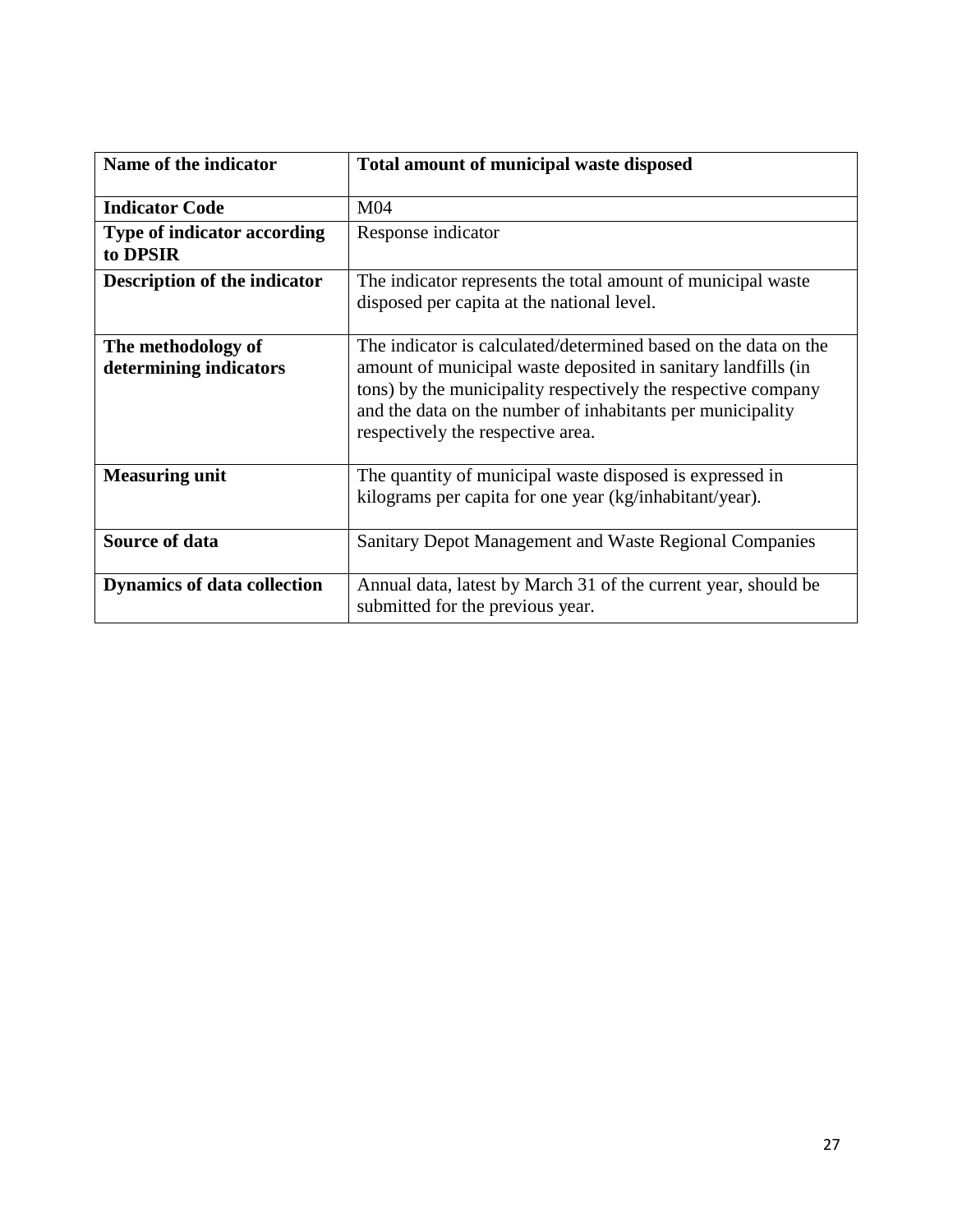| Name of the indicator                          | Total amount of municipal waste recycled                                                                                                                                                                         |
|------------------------------------------------|------------------------------------------------------------------------------------------------------------------------------------------------------------------------------------------------------------------|
| <b>Indicator Code</b>                          | M <sub>05</sub>                                                                                                                                                                                                  |
| <b>Type of indicator according</b><br>to DPSIR | Response indicator                                                                                                                                                                                               |
| <b>Description of the indicator</b>            | The indicator represents the total amount of recycled municipal<br>waste per capita at the national level.                                                                                                       |
| The methodology of<br>determining indicators   | The indicator is calculated/determined based on data on the<br>amount of recycled municipal waste (in tonnes) and the data on<br>the number of inhabitants per municipality respectively the<br>respective area. |
| <b>Measuring unit</b>                          | The amount of municipal recycled waste is expressed in<br>kilograms per capita for one year (kg/inhabitant/year).                                                                                                |
| <b>Source of data</b>                          | Kosovo Agency of Statistics.                                                                                                                                                                                     |
| <b>Dynamics of data collection</b>             | On an annual basis, no later than 31 March of the current year,<br>for the previous year.                                                                                                                        |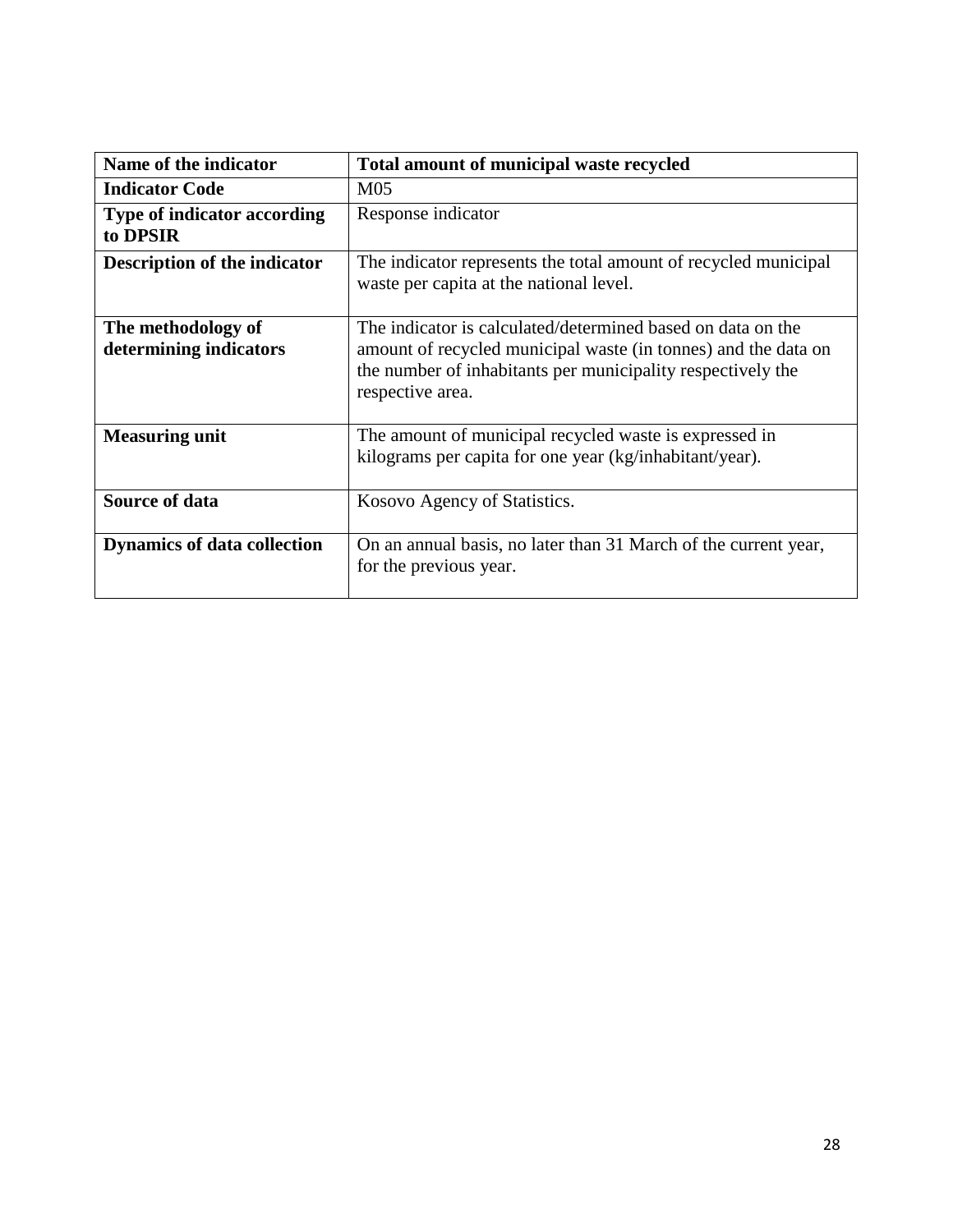### **6. Environmental Indicators of the Earth**

| Name of the indicator     | Change the land use destination                                      |
|---------------------------|----------------------------------------------------------------------|
| <b>Indicator Code</b>     | T 01                                                                 |
| <b>Type of indicator</b>  | Pressure indicator                                                   |
| according to DPSIR        |                                                                      |
| <b>Description of the</b> | This indicator shows the expansion of urban areas in account of      |
| indicator                 | agricultural lands, forest lands and other categories of natural and |
|                           | semi-natural lands. This indicator analyzes areas occupied by        |
|                           | constructions and other urban infrastructure, including sports and   |
|                           | recreation facilities. The indicator also shows the origin of urban  |
|                           | land expressed as part of the different categories on the basis of   |
|                           | which the change was made.                                           |
| The methodology of        | The indicator is calculated by analyzing maps based on satellite     |
| determining indicators    | images and the data obtained from the CORINE Land Cover              |
|                           | (CLC) methodology analysis from 2000, 2006, 2012, 2016, or by        |
|                           | taking into account the trend of increasing surface areas for        |
|                           | constructions for a certain period of time (5-10 years).             |
|                           | The indicator shows the change of the land surface area on an        |
|                           | annual basis by type. Namely, changes in agricultural, forestry,     |
|                           | natural and semi-natural areas (CLC2-CLC5) and urban land            |
|                           | (CLC1), depending on the methodology used to calculate the           |
|                           | change of land cover.                                                |
| <b>Measuring unit</b>     | The land area designated (designated) is expressed in ha or km2,     |
|                           | while the part of the changed land is expressed in $(\%)$ .          |
| <b>Source of data</b>     | Responsible institution for agriculture and forestry (Ministry of    |
|                           | Agriculture, Forestry and Rural Development);                        |
|                           | Institution responsible for assessing land change according to       |
|                           | methodology Corine Land Cover-CLC (Kosovo Environmental              |
|                           | Protection Agency); or                                               |
|                           | Institution responsible for national statistics (Kosovo Agency of    |
|                           | Statistics).                                                         |
| <b>Dynamics of data</b>   | For the period of 5-10 years, depending on the data available.       |
| collection                |                                                                      |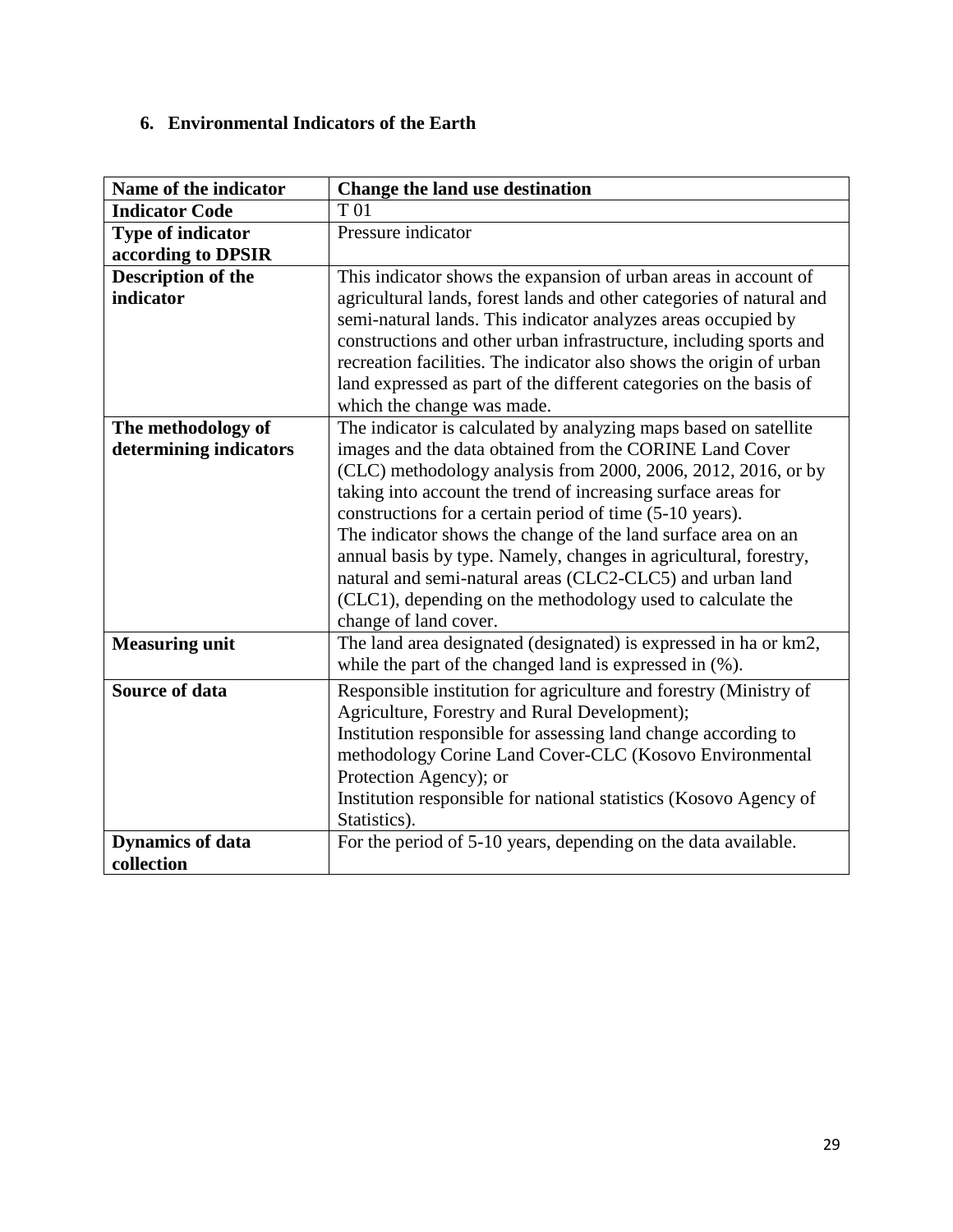| Name of the indicator     | <b>Erosion</b>                                                          |
|---------------------------|-------------------------------------------------------------------------|
| <b>Indicator Code</b>     | T <sub>02</sub>                                                         |
| <b>Type of indicator</b>  | State indicator                                                         |
| according to DPSIR        |                                                                         |
| <b>Description of the</b> | Through this indicator the intensity of the erosive processes is        |
| indicator                 | presented, as well as the representation of the real and potential      |
|                           | risk classes for soil erosion.                                          |
|                           |                                                                         |
| The methodology of        | The indicator is calculated by determining the riskiness of soil        |
| determining indicators    | surfaces from erosion. In order to calculate the indicator, data        |
|                           | modeling based on land use, climatic and topographic aspects            |
|                           | based on internationally accepted methodologies (for example the        |
|                           | European Pattern for soil erosion assessment, the PESERA model          |
|                           | or the USLE model).                                                     |
|                           |                                                                         |
| <b>Measuring unit</b>     | The indicator is expressed in surface units (ha) per year, the          |
|                           | surface of the eroded land in relation to the total surface area of the |
|                           | monitored area.                                                         |
|                           |                                                                         |
| Source of data            | MAFRD and the Hydrometeorological Institute (HMI).                      |
| <b>Dynamics of data</b>   | On an annual basis, no later than 31 March of the current year, for     |
| collection                | the previous year.                                                      |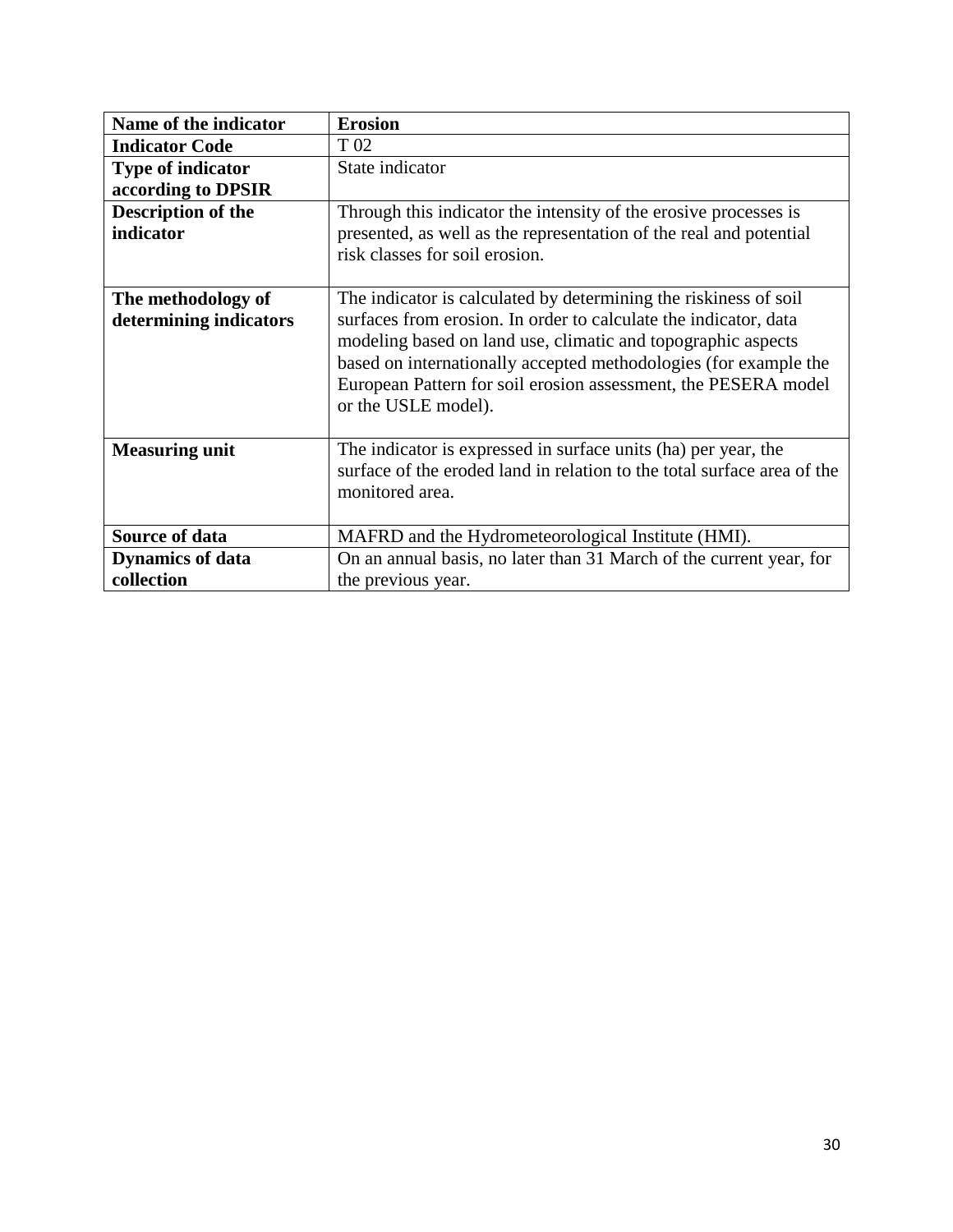| Name of the indicator               | <b>Surfaces with organic farming</b>                           |
|-------------------------------------|----------------------------------------------------------------|
| <b>Indicator Code</b>               | BU01                                                           |
| <b>Type of indicator</b>            | Response indicator                                             |
| according to DPSIR                  |                                                                |
| <b>Description of the indicator</b> | The indicator presents the total area of organic farming,      |
|                                     | including the areas under development, their participation in  |
|                                     | the overall agricultural production, and the number of farms   |
|                                     | that deal with organic farming.                                |
| The methodology of                  | The indicator is determined on the basis of data on the        |
| determining indicators              | surface area of organic production, total area of agricultural |
|                                     | production and number of farms dealing with organic            |
|                                     | agriculture.                                                   |
|                                     | The area with organic farming is calculated by dividing the    |
|                                     | total area of organic agriculture with the total area of       |
|                                     | agricultural production.                                       |
| <b>Measuring unit</b>               | The total surface area of agricultural production is           |
|                                     | expressed in hectares (ha).                                    |
|                                     | The organic farming area is expressed in hectares (ha)<br>٠    |
|                                     | Production share of organic farming in percentage (%)          |
| Source of data                      | MAFRD and Kosovo Agency of Statistics                          |
| <b>Dynamics of data collection</b>  | On an annual basis, no later than 31 March of the following    |
|                                     | year for the previous year.                                    |

## **7. Environmental indicators of agriculture**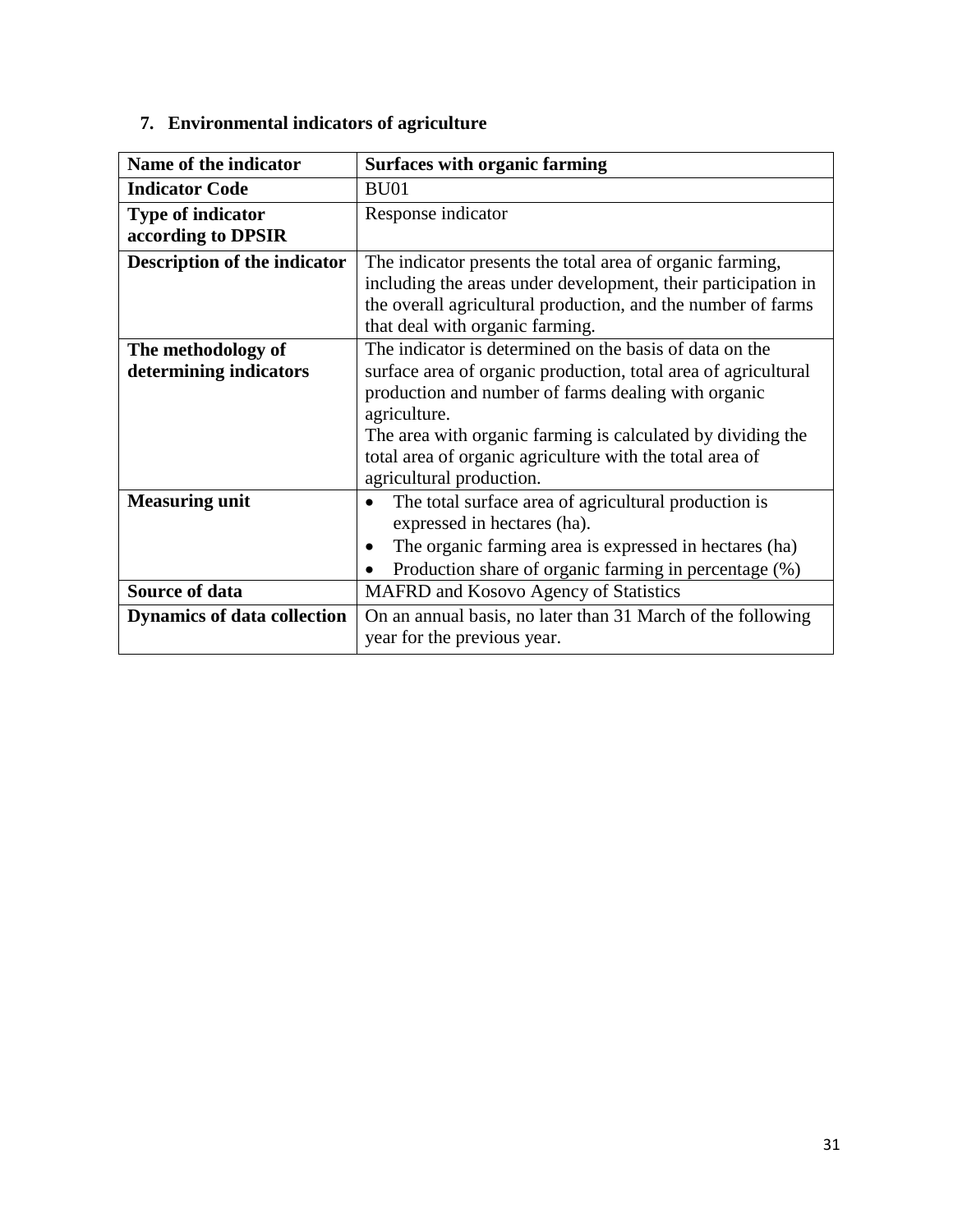| Name of the indicator                          | Use of mineral fertilizers                                                                                                                                                                                                                                                           |
|------------------------------------------------|--------------------------------------------------------------------------------------------------------------------------------------------------------------------------------------------------------------------------------------------------------------------------------------|
| <b>Indicator Code</b>                          | BU <sub>02</sub>                                                                                                                                                                                                                                                                     |
| <b>Type of indicator</b><br>according to DPSIR | Pressure indicator                                                                                                                                                                                                                                                                   |
| <b>Description of the indicator</b>            | The indicator presents the total amount of mineral fertilizer<br>used based on Azone (N), Phosphorus (P2O5) and Potassium<br>(K2O) in agricultural production as well as the consumption<br>of fertilizers separately by categories in kilograms per<br>hectare, total and by crops. |
| The methodology of<br>determining indicators   | The indicator is determined on the basis of data on the<br>consumption of mineral fertilizers on agricultural land<br>surfaces. The data is collected once a year for the agricultural<br>production season (from July to the previous year to July of<br>the following year).       |
| <b>Measuring unit</b>                          | The indicator is expressed in kilograms per hectare per year<br>$(kg/ha/year)$ .                                                                                                                                                                                                     |
| <b>Source of data</b>                          | MAFRD and Kosovo Agency of Statistics.                                                                                                                                                                                                                                               |
| <b>Dynamics of data collection</b>             | On an annual basis, no later than 31 March of the following<br>year for the previous year.                                                                                                                                                                                           |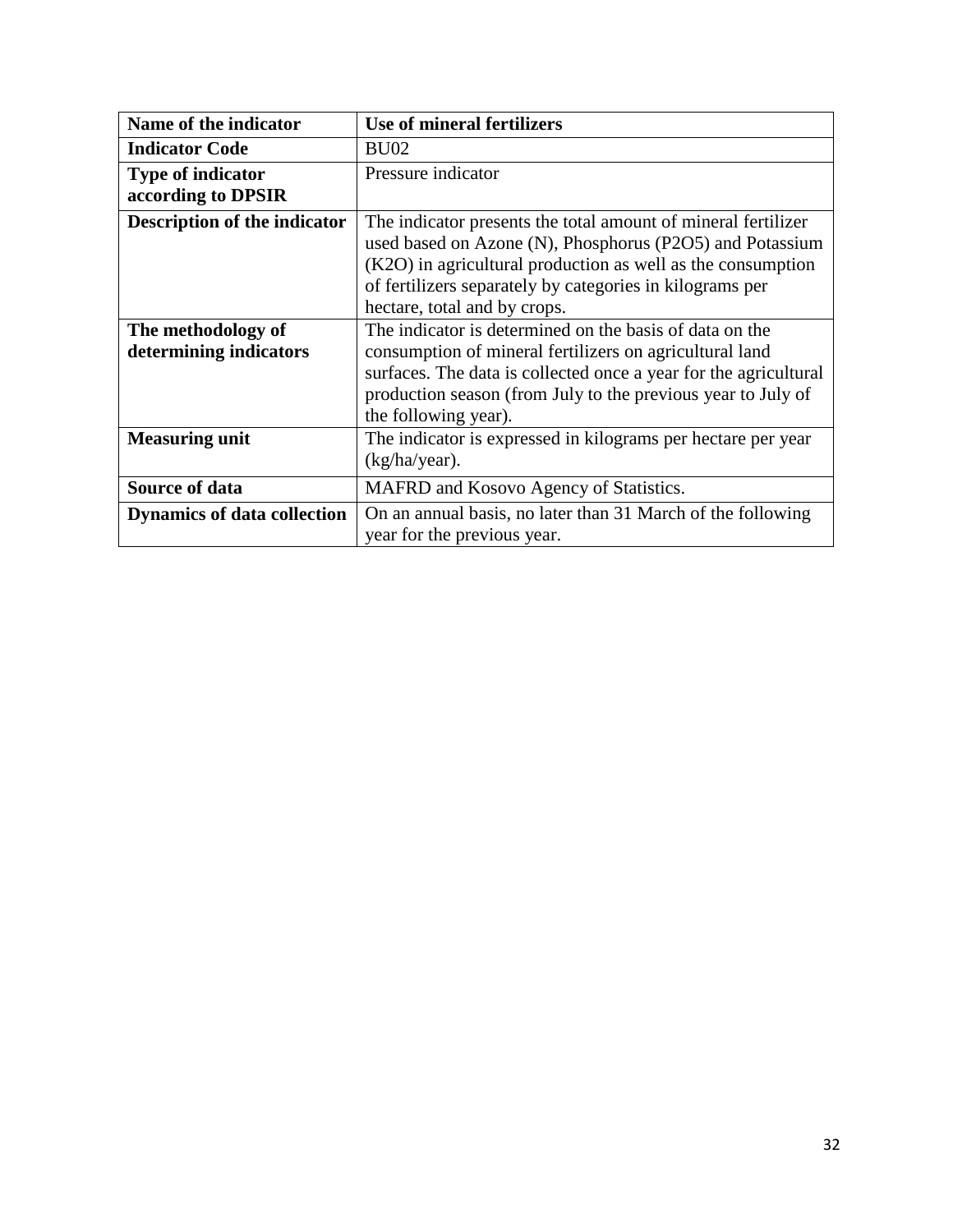| Name of the indicator               | Expenditure on the use of plant protection substances                     |
|-------------------------------------|---------------------------------------------------------------------------|
| <b>Indicator Code</b>               | <b>BU03</b>                                                               |
| <b>Type of indicator according</b>  | Pressure indicator                                                        |
| to DPSIR                            |                                                                           |
| <b>Description of the indicator</b> | The indicator presents the total amount of substances used for            |
|                                     | plant protection, import, export and production of plant                  |
|                                     | protection substances, treated surfaces and total crop area.              |
| The methodology of                  | The expense of the substances used for Plant Protection<br>$\bullet$      |
| determining indicators              | (SH) for the surface unit (ha) is calculated according to the             |
|                                     | formula: $Sh/ha = (I+PV-E)/ST$                                            |
|                                     | Where: I-Import, LP-Local Production, E-Exports and ST-<br>$\bullet$      |
|                                     | Surface treated per hectare.                                              |
| <b>Measuring unit</b>               | Spending of plant protection substances is expressed in                   |
|                                     | kilograms of active substances per unit of agricultural area              |
|                                     | per year (kg/ha/year).                                                    |
|                                     | Import, export and domestic production is expressed in<br>$\bullet$       |
|                                     | kilograms of substance 9kg/year).                                         |
|                                     | Treated agricultural areas and total areas with agricultural<br>$\bullet$ |
|                                     | crops are expressed in hectares (ha).                                     |
| <b>Source of data</b>               | MAFRD / Veterinary and Food Agency or Kosovo Agency of                    |
|                                     | Statistics.                                                               |
| <b>Dynamics of data collection</b>  | On an annual basis, no later than 31 March of the following               |
|                                     | year for the previous year.                                               |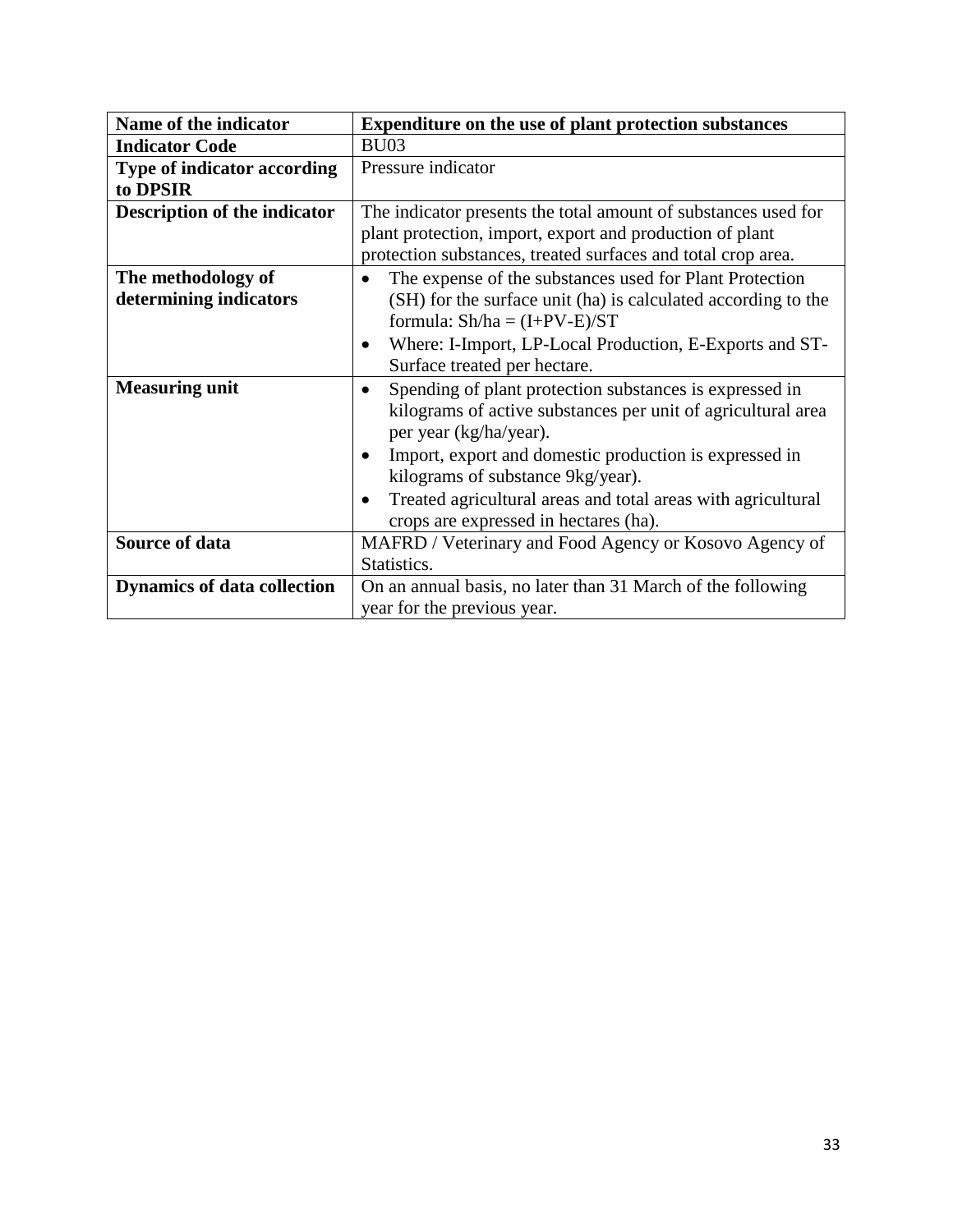### 8. **Fisheries environmental indicators**

| Name of the indicator               | Evaluation of the fish stock biomass and allowable quota       |
|-------------------------------------|----------------------------------------------------------------|
|                                     | for fishing                                                    |
| <b>Indicator Code</b>               | <b>PE01</b>                                                    |
| <b>Type of indicator according</b>  | State indicator                                                |
| to DPSIR                            |                                                                |
| <b>Description of the indicator</b> | The indicator shows the state of biomass and the level of      |
|                                     | exploitation of the fish stock at the national level.          |
| The methodology of                  | The indicator is determined on the basis of the percentage     |
| determining indicators              | participation of economically important species of fish within |
|                                     | the framework of the maximum sustainable profitability         |
|                                     | assessment. Calculation of population dynamics parameters      |
|                                     | is based on growth, mortality, reproductive characteristics,   |
|                                     | spatial distribution, biomass estimation, etc.                 |
| <b>Measuring unit</b>               | Biomass evaluation and its distribution expressed in           |
|                                     | kilograms respectively kilograms per square meter $kg/m2$ .    |
|                                     | Data on the total annual total catch of fishes, annual fishing |
|                                     | by groups and annual fishing by specific species are           |
|                                     | presented graphically                                          |
| <b>Source of data</b>               | The state administration body responsible for agriculture, the |
|                                     | administrative body responsible for statistics                 |
| <b>Dynamics of data collection</b>  | On an annual basis, by March 1 of the current year, data for   |
|                                     | the previous year should be sent.                              |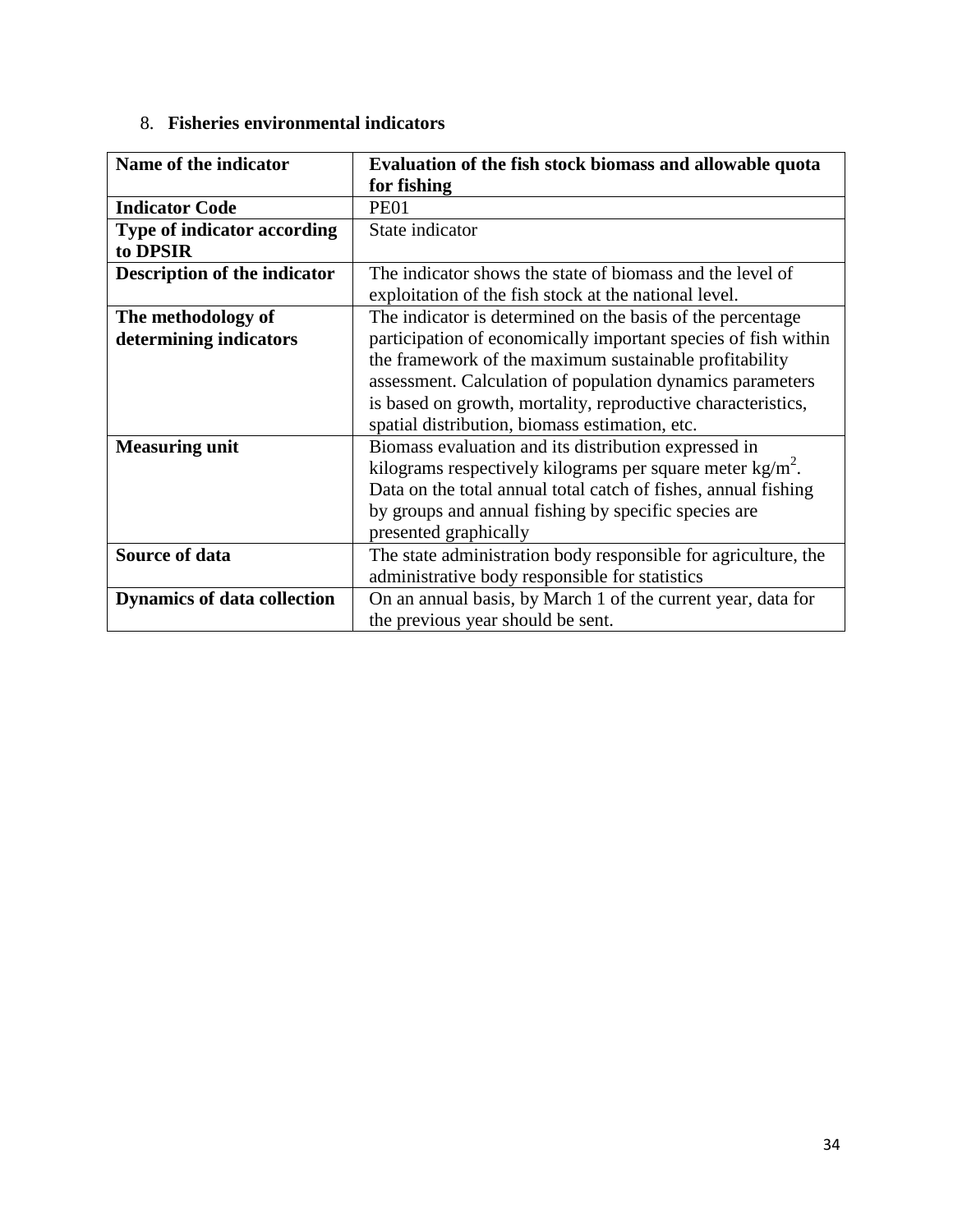# **9. Energy Environmental Indicators**

| Name of the indicator                          | <b>Consumption of primary energy from energy</b>                                                                                                                                                                                                                                                                                                                                                                                                                                                                                                                                                                                                                                                                                                       |
|------------------------------------------------|--------------------------------------------------------------------------------------------------------------------------------------------------------------------------------------------------------------------------------------------------------------------------------------------------------------------------------------------------------------------------------------------------------------------------------------------------------------------------------------------------------------------------------------------------------------------------------------------------------------------------------------------------------------------------------------------------------------------------------------------------------|
| <b>Indicator Code</b>                          | <b>E01</b>                                                                                                                                                                                                                                                                                                                                                                                                                                                                                                                                                                                                                                                                                                                                             |
| Type of indicator according to<br><b>DPSIR</b> | Driving Force indicator                                                                                                                                                                                                                                                                                                                                                                                                                                                                                                                                                                                                                                                                                                                                |
| Description of the indicator                   | The indicator is represented by the total primary energy ie the<br>amount of energy necessary to meet the energy consumption<br>in the country through the general consumption of primary<br>energy and the consumption of all energy sources, the primary<br>energy structure consumed by energy for the last year for<br>which data are available and increase the average annual rate<br>for different energy products.                                                                                                                                                                                                                                                                                                                             |
| The methodology of<br>determining indicators   | The indicator is calculated as the sum of gross consumption of<br>all energy sources which are grouped into the following<br>categories: coal, oil and petroleum products, gas, renewable<br>energy sources, and others where "others" include energy<br>produced from industrial waste and net electricity imports. The<br>relative share of energy separately is measured as the ratio<br>between the energy consumption of that energy source and the<br>total primary energy consumption and is calculated for the<br>calendar year.<br>The average annual growth rate is calculated using the<br>following formula:<br>(data for last year available/basic starting year $\frac{\text{A}}{\text{A}}$ ) (1/year<br>number)- $1$ <sup>*</sup> $100$ |
| <b>Measuring unit</b><br><b>Source of data</b> | energy consumption is expressed in thousand/million<br>$\bullet$<br>tonnes of oil equivalent (kten/Mten);<br>The share of energy in total energy consumption as well as<br>٠<br>the average annual growth rate for different energy<br>products are presented in percentage (%).<br>Energy Balance - Kosovo Agency of Statistics and Ministry                                                                                                                                                                                                                                                                                                                                                                                                          |
|                                                | of Economic Development.                                                                                                                                                                                                                                                                                                                                                                                                                                                                                                                                                                                                                                                                                                                               |
| <b>Dynamics of data collection</b>             | On an annual basis, at the latest by 31 March of the current<br>year should be sent data for the previous year.                                                                                                                                                                                                                                                                                                                                                                                                                                                                                                                                                                                                                                        |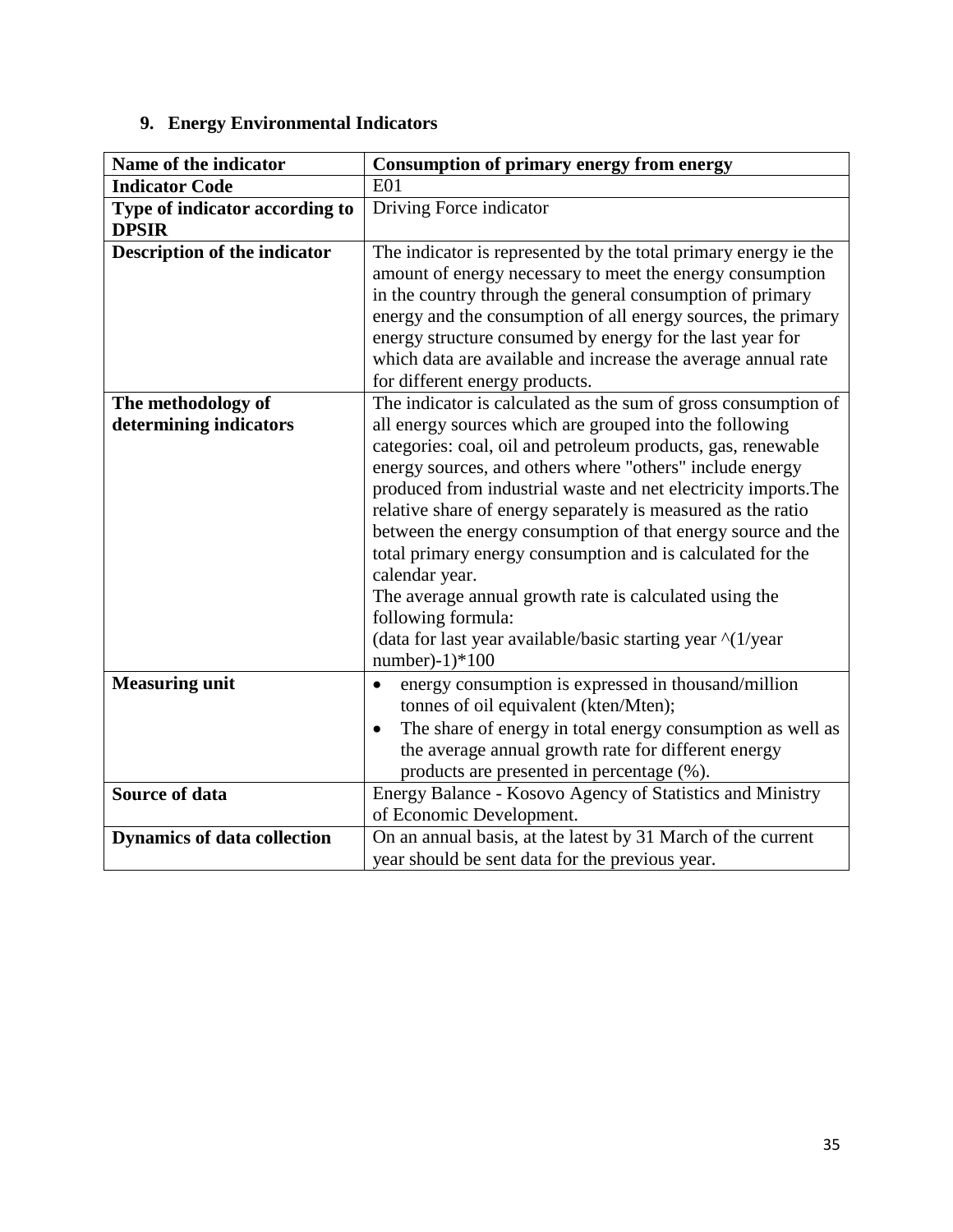| Name of the indicator                          | Final energy consumption by sectors                                                                                                                                                                                                                                                                                                                                                                                                                                                                                                                                                                                                                     |
|------------------------------------------------|---------------------------------------------------------------------------------------------------------------------------------------------------------------------------------------------------------------------------------------------------------------------------------------------------------------------------------------------------------------------------------------------------------------------------------------------------------------------------------------------------------------------------------------------------------------------------------------------------------------------------------------------------------|
| <b>Indicator Code</b>                          | E02                                                                                                                                                                                                                                                                                                                                                                                                                                                                                                                                                                                                                                                     |
| Type of indicator according to<br><b>DPSIR</b> | Driving Force indicator                                                                                                                                                                                                                                                                                                                                                                                                                                                                                                                                                                                                                                 |
| <b>Description of the indicator</b>            | Consumption of final energy for energy purposes (energy<br>consumed by consumers) is the amount spent on final energy<br>in all sectors: industry, traffic, households, services,<br>agriculture, and other consumables.<br>The indicator includes total final energy consumption, sector<br>spending structure, average annual growth rate for different<br>sectors, final energy consumption per capita for the last year<br>for which data is available and the final energy consumed in<br>industry by industry branch.                                                                                                                             |
| The methodology of<br>determining indicators   | The consumption structure by sectors is calculated as the ratio<br>between the final energy consumption of that sector and the<br>total final energy consumption calculated according to the<br>calendar year.<br>The final energy consumed per capita is obtained by dividing<br>the total final energy consumption (in tons of oil equivalent<br>(tons)) and the number of inhabitants for the last year for<br>which the data are available.<br>The increase in the average annual rate is calculated according<br>to the following formula: (data for last year available/starting-<br>base year $\frac{\text{N}}{\text{2}}$ (1/year number)-1)*100 |
| <b>Measuring unit</b>                          | final energy consumption is expressed in thousand/million<br>$\bullet$<br>tonnes of oil equivalent (kten/Mten);<br>The structure of consumption by sectors and the increase<br>٠<br>of the annual average rate is represented by percentage<br>(%).<br>the final energy consumption per capita is expressed by<br>$\bullet$<br>the equivalent tonne of oil per capita per year<br>ten/capita/year;<br>the final energy consumption in industry by industry is<br>expressed in thousand/million tonnes of oil equivalent<br>(ktoe/Mtoe).                                                                                                                 |
| Source of data                                 | Energy Balance - Kosovo Agency of Statistics and Ministry                                                                                                                                                                                                                                                                                                                                                                                                                                                                                                                                                                                               |
| <b>Dynamics of data collection</b>             | of Economic Development.<br>On an annual basis, at the latest by 1 March of the current                                                                                                                                                                                                                                                                                                                                                                                                                                                                                                                                                                 |
|                                                | year should be sent data for the previous year.                                                                                                                                                                                                                                                                                                                                                                                                                                                                                                                                                                                                         |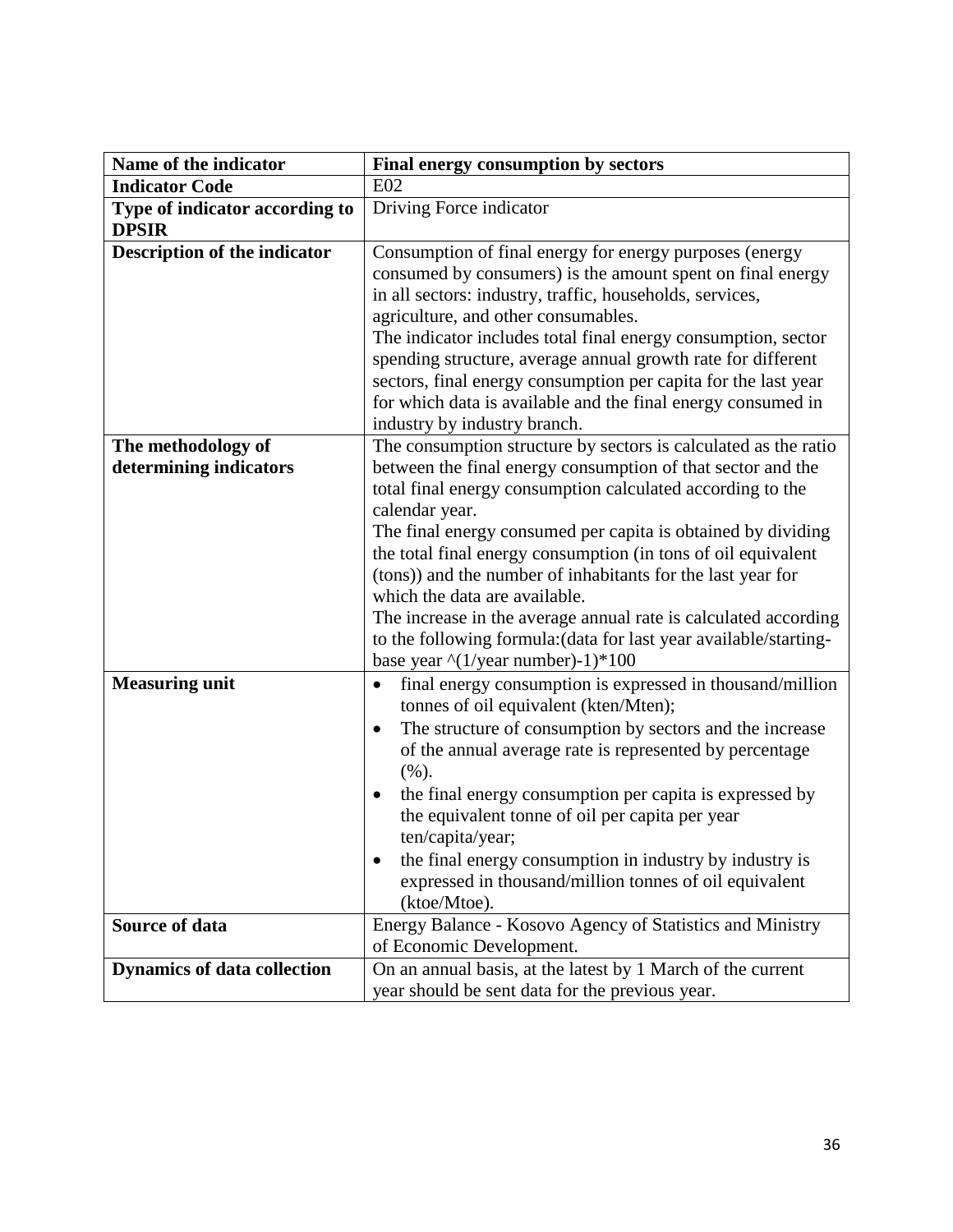| Name of the indicator              | <b>Import dependence on energy</b>                                |
|------------------------------------|-------------------------------------------------------------------|
| <b>Indicator Code</b>              | E03                                                               |
| Type of indicator according to     | Driving Forces indicator                                          |
| <b>DPSIR</b>                       |                                                                   |
| The methodology of                 | The indicator is determined based on data from the annual         |
| determining indicators             | energy balance. Import dependence represents the ratio of net     |
|                                    | imports (the amount of exports and imports) and the total         |
|                                    | consumption of energy and primary energy in relation to total     |
|                                    | primary energy consumption.                                       |
|                                    |                                                                   |
| <b>Measuring unit</b>              | the total imported energy is expressed in tons of<br>$\bullet$    |
|                                    | equivalent oil (ten);                                             |
|                                    | import dependency is expressed in percentage $(\%).$<br>$\bullet$ |
|                                    |                                                                   |
| <b>Source of data</b>              | Energy Balance - Kosovo Agency of Statistics and Ministry         |
|                                    | of Economic Development.                                          |
|                                    |                                                                   |
| <b>Dynamics of data collection</b> | On an annual basis, at the latest by 1 March of the current       |
|                                    | year should be sent data for the previous year.                   |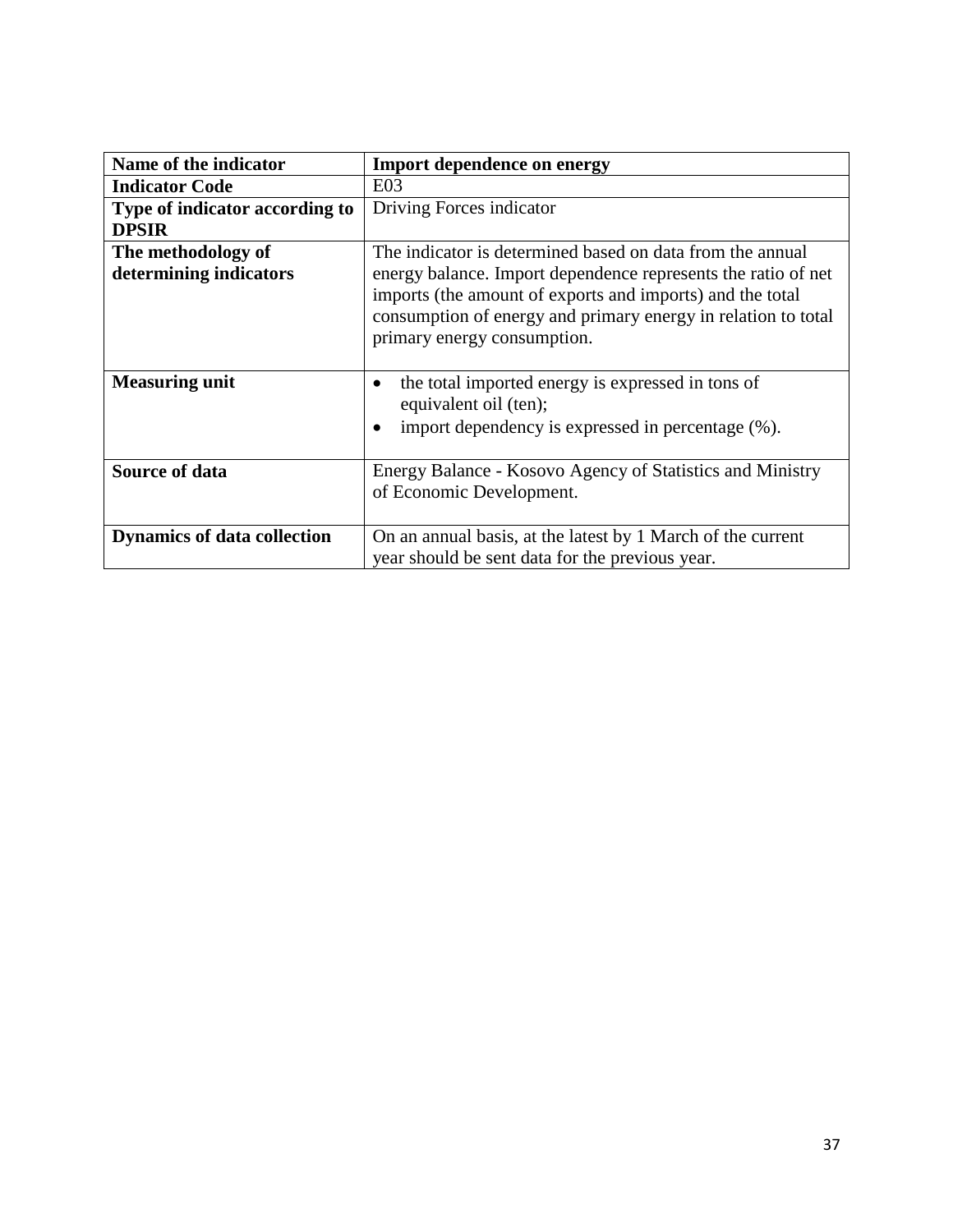| Name of the indicator               | <b>Energy intensity</b>                                                |
|-------------------------------------|------------------------------------------------------------------------|
| <b>Indicator Code</b>               | E <sub>04</sub>                                                        |
| Type of indicator according to      | Response indicator                                                     |
| <b>DPSIR</b>                        |                                                                        |
| <b>Description of the indicator</b> | This indicator shows the mass of total energy consumed in              |
|                                     | relation to economic activities over a year.                           |
|                                     |                                                                        |
| The methodology of                  | The indicator is determined on the basis of the primary energy         |
| determining indicators              | consumption ratio and gross domestic product. Gross                    |
|                                     | domestic product appears at constant prices in order to avoid          |
|                                     | the impact of inflation.                                               |
|                                     |                                                                        |
| <b>Measuring unit</b>               | primary energy consumption is expressed in thousands or<br>$\bullet$   |
|                                     | millions of tonnes of oil equivalent (kten/Mten);                      |
|                                     | the total intensity of primary energy is shown by indexes<br>$\bullet$ |
|                                     | (annual base $= 100$ );                                                |
|                                     | Gross Domestic Product is denominated in millions of<br>$\bullet$      |
|                                     | EUR annually (annual base is 2000).                                    |
|                                     |                                                                        |
| <b>Source of data</b>               | Energy Balance - Kosovo Agency of Statistics and Ministry              |
|                                     | of Economic Development.                                               |
|                                     |                                                                        |
| <b>Dynamics of data collection</b>  | On an annual basis, at the latest by 1 March of the current            |
|                                     | year should be sent data for the previous year.                        |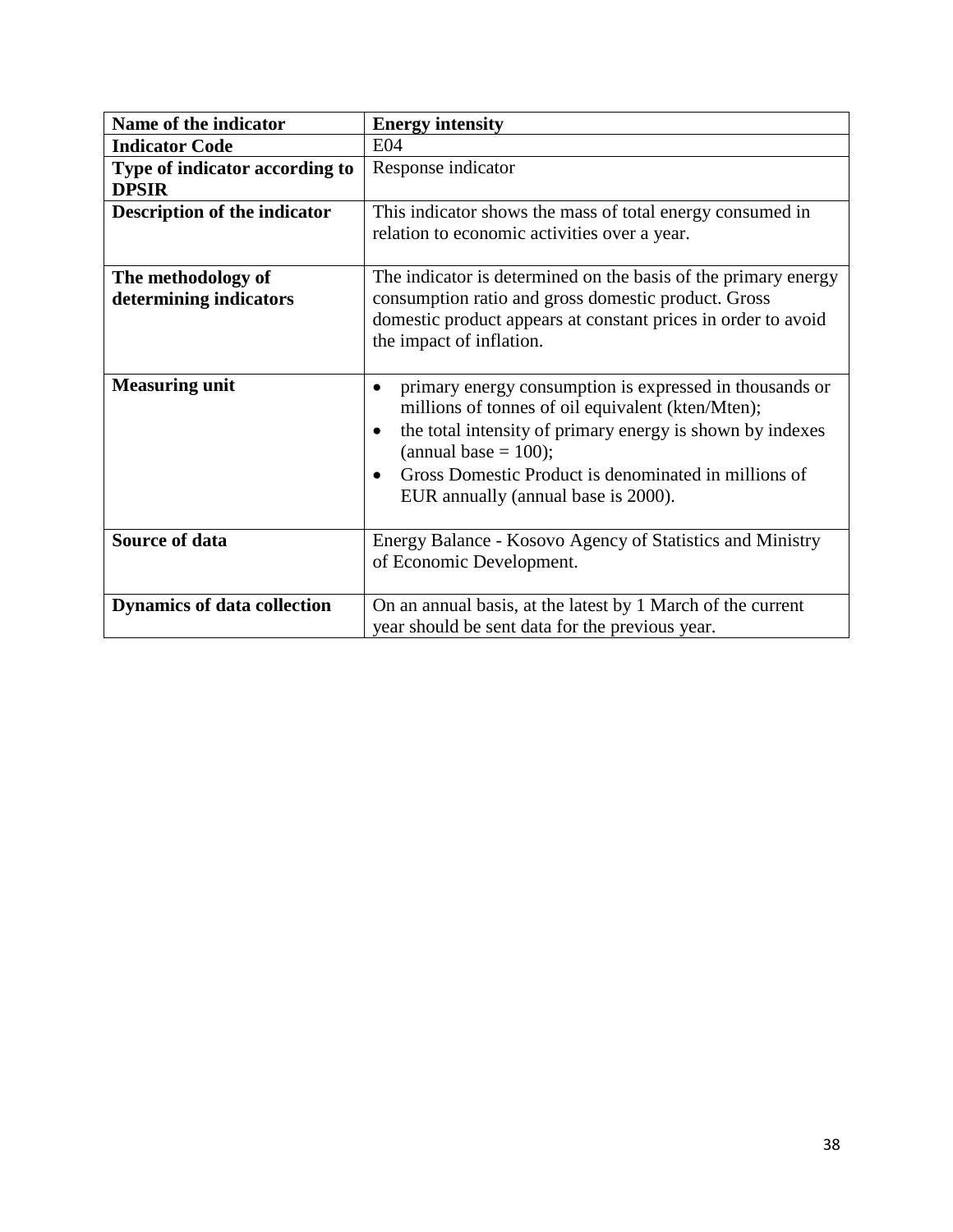| Name of the indicator                          | Consumption of primary energy from renewable energy                                                                                                                                                                                                                                                                                                                                                                                                  |
|------------------------------------------------|------------------------------------------------------------------------------------------------------------------------------------------------------------------------------------------------------------------------------------------------------------------------------------------------------------------------------------------------------------------------------------------------------------------------------------------------------|
|                                                | sources                                                                                                                                                                                                                                                                                                                                                                                                                                              |
| <b>Indicator Code</b>                          | E05                                                                                                                                                                                                                                                                                                                                                                                                                                                  |
| Type of indicator according to<br><b>DPSIR</b> | Response indicator                                                                                                                                                                                                                                                                                                                                                                                                                                   |
| Description of the indicator                   | An indicator is the annual consumption of primary energy<br>produced from renewable sources in relation to total primary<br>energy consumption. The indicator includes the total<br>consumption of primary energy from renewable energy<br>sources, the share of renewable energy sources in total<br>primary energy consumption, and the increase in the average<br>annual energy consumption rate from renewable sources,<br>according to sources. |
| The methodology of<br>determining indicators   | Relative turnout from special sources of renewable energy is<br>created by the ratio between spent energy derived from that<br>source and the total consumption of primary energy calculated<br>for the annual calendar.<br>The average annual growth rate is calculated according to the<br>following formula: (data for the previous year available/basic<br>starting year $\binom{1}{y}$ ear number)-1)*100                                       |
| <b>Measuring unit</b>                          | the consumption of energy from renewable sources and<br>$\bullet$<br>general primary energy is expressed in thousand or million<br>tonnes of oil equivalent (kten/Mten);<br>increase the average annual energy consumption rate from<br>$\bullet$<br>renewable sources expressed as a percentage (%).                                                                                                                                                |
| <b>Source of data</b>                          | Energy Balance - Kosovo Agency of Statistics and Ministry<br>of Economic Development.                                                                                                                                                                                                                                                                                                                                                                |
| <b>Dynamics of data collection</b>             | On an annual basis, at the latest by 1 March of the current<br>year should be sent data for the previous year.                                                                                                                                                                                                                                                                                                                                       |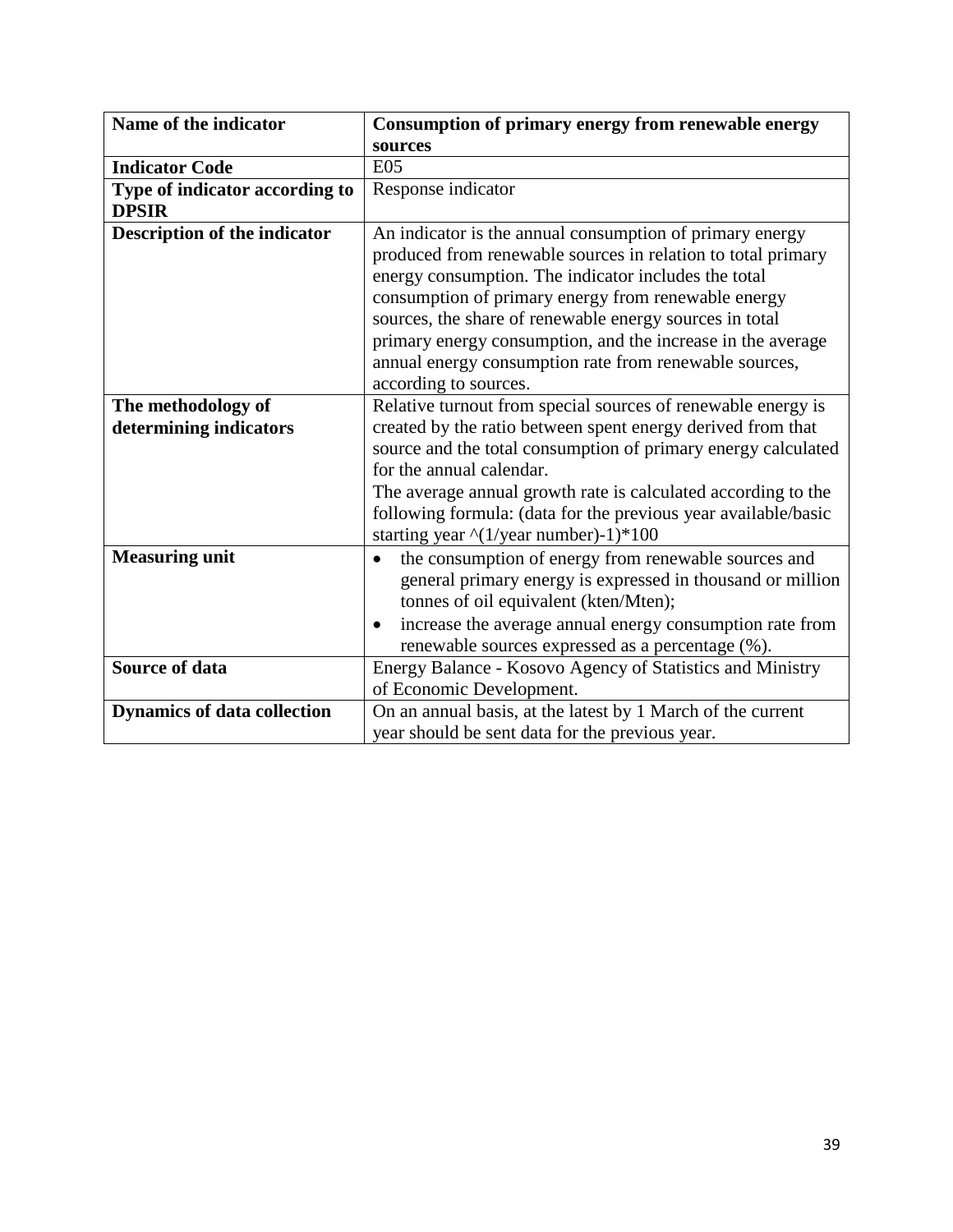| Name of the indicator                          | Consumption of electricity from renewable energy sources                                                                                                                                                                                                                                                                                                                                                                                                   |
|------------------------------------------------|------------------------------------------------------------------------------------------------------------------------------------------------------------------------------------------------------------------------------------------------------------------------------------------------------------------------------------------------------------------------------------------------------------------------------------------------------------|
| <b>Indicator Code</b>                          | E <sub>06</sub>                                                                                                                                                                                                                                                                                                                                                                                                                                            |
| Type of indicator according to<br><b>DPSIR</b> | Response indicator                                                                                                                                                                                                                                                                                                                                                                                                                                         |
| <b>Description of the indicator</b>            | Indicator shows the production of electricity from renewable<br>energy sources in relation to the consumption of general<br>electrical energy.<br>The indicator includes the total production of electricity from<br>renewable energy, the share of electricity produced from the<br>renewable energy source in relation to the overall electricity<br>consumption of increasing the average annual electricity<br>production rate from renewable sources. |
| The methodology of<br>determining indicators   | The share of separate sources of renewable energy is<br>accounted for as the ratio between electricity generation from<br>the analyzed source of renewable energy and total electricity<br>consumption.                                                                                                                                                                                                                                                    |
| <b>Measuring unit</b>                          | Generation of electricity from renewable energy sources<br>and total electricity consumption is measured with Giga<br>Wat per hour (GWh) or with a thousand tonnes of oil<br>equivalent (kten);<br>Increasing the annual average rate of electricity<br>$\bullet$<br>consumption from renewable sources is represented by<br>percentage (%).                                                                                                               |
| Source of data                                 | Energy Balance - Kosovo Agency of Statistics and Ministry<br>of Economic Development.                                                                                                                                                                                                                                                                                                                                                                      |
| <b>Dynamics of data collection</b>             | On an annual basis, at the latest by 1 March of the current<br>year should be sent data for the previous year.                                                                                                                                                                                                                                                                                                                                             |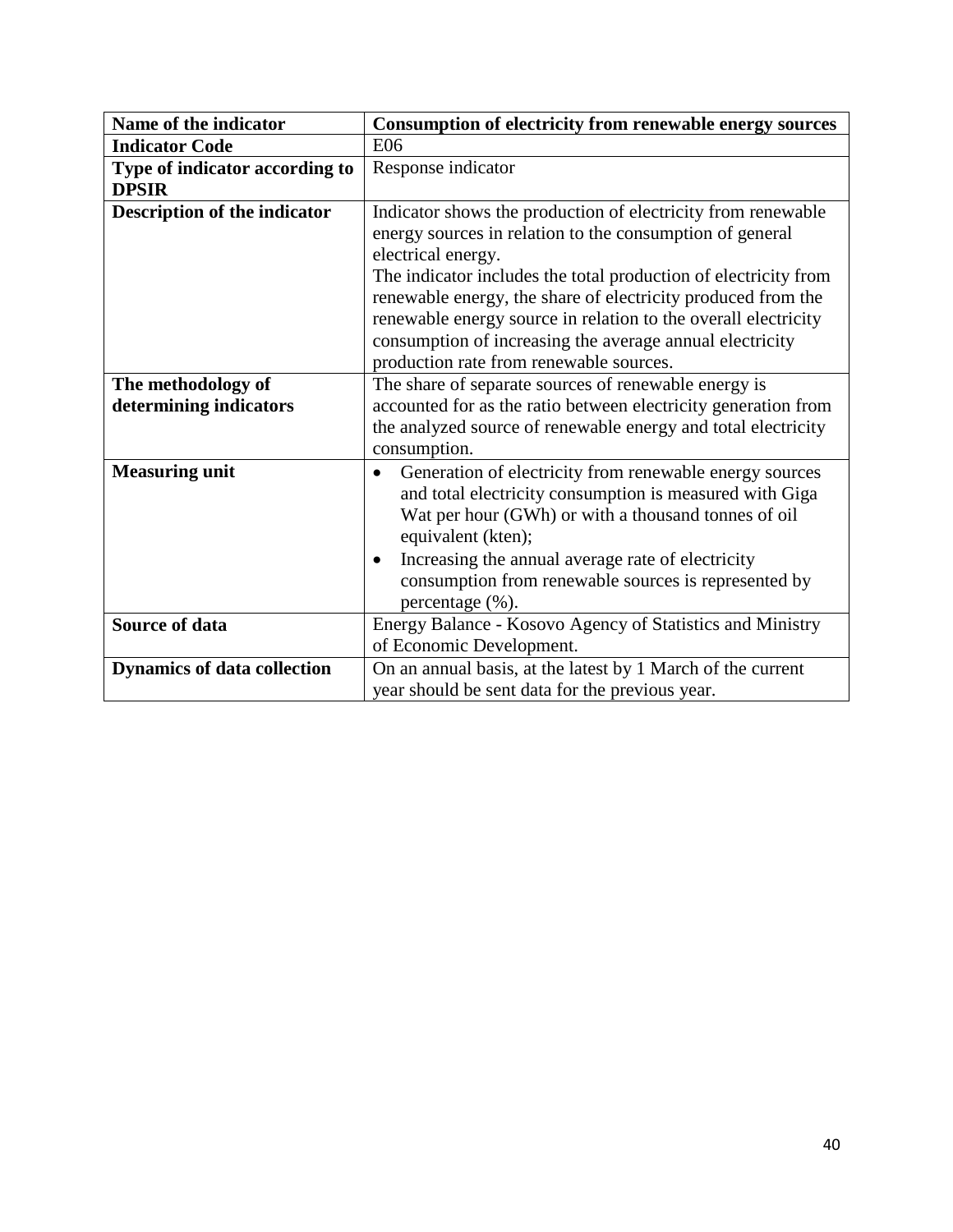## **10. Environmental transport indicators**

| Name of the indicator    | Passenger traffic                                                     |
|--------------------------|-----------------------------------------------------------------------|
| <b>Indicator Code</b>    | TR01                                                                  |
| <b>Type of indicator</b> | Driving Forces indicator                                              |
| according to DPSIR       |                                                                       |
| Description of the       | The indicator represents the amount of passenger miles (kmp) per      |
| indicator                | year in Kosovo in relation to the Gross Domestic Product GDP          |
|                          | growth rate. Land transport includes the transport of passengers by   |
|                          | road and rail. Air transport is not covered by the budget. The        |
|                          | indicator also includes passenger land traffic in accordance with     |
|                          | the type of transport is measured as the percentage of each type of   |
|                          | transport in total passenger land transport                           |
| The methodology of       | Separation of passenger demand and GDP are determined based on        |
| determining indicators   | index values, where as a base year $2000 (2000 = 100)$ . This way, it |
|                          | can monitor the growth rate of passenger miles compared to the        |
|                          | GDP growth rate.                                                      |
| <b>Measuring unit</b>    | - land transport involves the carriage of passengers and rail         |
|                          | passengers, and is expressed in kilometres of passengers (kmp)        |
|                          | and/or the number of passengers (kmp) when the number of              |
|                          | kilometres represents the transport of a passenger at a distance of   |
|                          | one kilometre.                                                        |
|                          | - Gross Domestic Product (GDP) is expressed in constant prices        |
|                          | $(EUR)$ .                                                             |
|                          | - kilometres per passenger are expressed in kmp, and the              |
|                          | passenger demand split and GDP represents an index $(2000 =$          |
|                          | $100$ ).                                                              |
| <b>Source of data</b>    | Kilometres per passenger are expressed in kmp, and the passenger      |
|                          | demand split and GDP represent an index $(2000 = 100)$ .              |
| <b>Dynamics of data</b>  | On an annual basis, until March 31 of the current year for the        |
| collection               | previous year                                                         |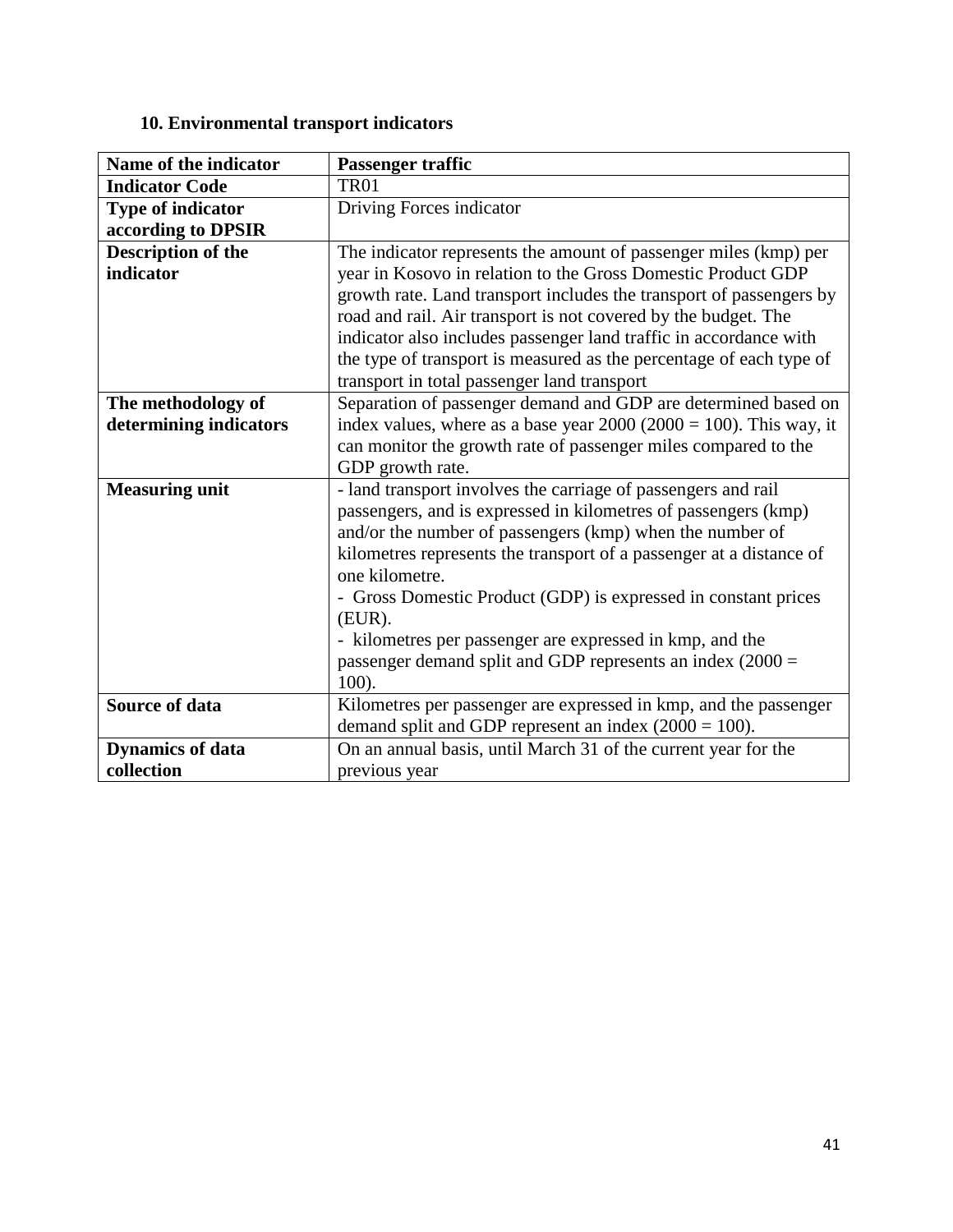| Name of the indicator     | <b>Freight transport</b>                                              |
|---------------------------|-----------------------------------------------------------------------|
| <b>Indicator Code</b>     | <b>TR02</b>                                                           |
| <b>Type of indicator</b>  | Driving Forces indicator                                              |
| according to DPSIR        |                                                                       |
| <b>Description of the</b> | The indicator represents the amount of tons (kmt) realized over a     |
| indicator                 | year in Kosovo in relation to the GDP growth rate. Freight traffic    |
|                           | including land transport of goods by road and rail. The indicator     |
|                           | also includes land-based transport by type of transport measured as   |
|                           | a percentage of road and rail transport of goods in total for land-   |
|                           | based goods traffic.                                                  |
| The methodology of        | The allocation of demand for freight transport and GDP was done       |
| determining indicators    | based on the index values, where the base year was taken in 2000      |
|                           | $(2000 = 100)$ . In this way it can monitor the growth rates of kmt   |
|                           | compared to the GDP growth rate.                                      |
| <b>Measuring unit</b>     | - land transport (carriage of goods by road and rail) is expressed in |
|                           | tons (t) and/or tons-kilometres (km). Kmt is the transport of one     |
|                           | ton of cargo at a distance of one kilometre                           |
|                           | - gross domestic product (GDP) is expressed in constant prices        |
|                           | $(EUR)$ .                                                             |
|                           | - ton kilometres are expressed as ktm, while the allocation of        |
|                           | demand for freight transport and GDP is presented through index       |
|                           | $(2000 = 100).$                                                       |
| Source of data            | Ministry of Infrastructure and Kosovo Agency of Statistics            |
| <b>Dynamics of data</b>   | On an annual basis, until March 31 of the current year for the        |
| collection                | previous year                                                         |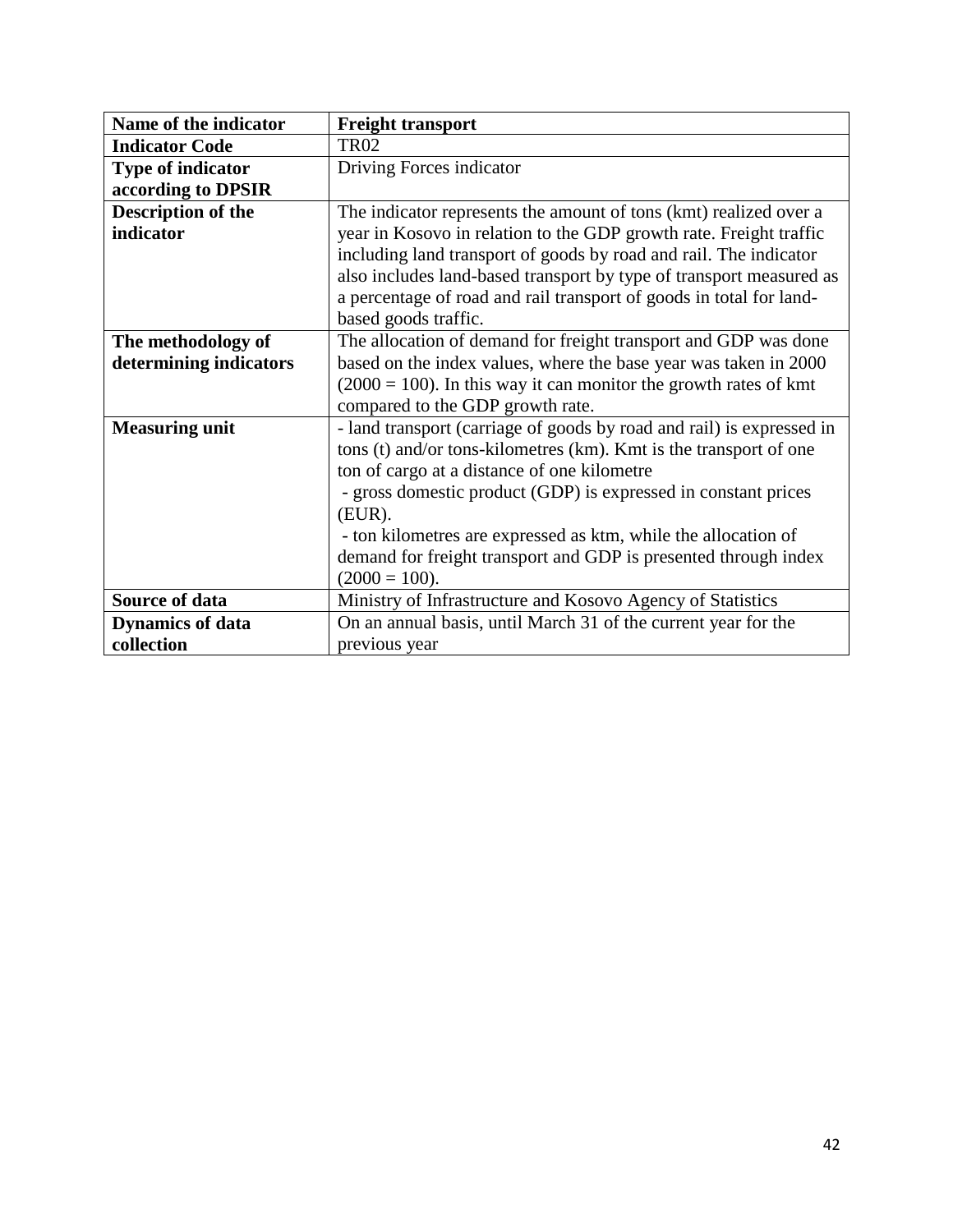| Name of the indicator    | The average age of motor vehicles                                                                                                                                                                                                                                                                                  |
|--------------------------|--------------------------------------------------------------------------------------------------------------------------------------------------------------------------------------------------------------------------------------------------------------------------------------------------------------------|
| <b>Indicator Code</b>    | TR <sub>03</sub>                                                                                                                                                                                                                                                                                                   |
| <b>Type of indicator</b> | Pressure indicator                                                                                                                                                                                                                                                                                                 |
| according to DPSIR       |                                                                                                                                                                                                                                                                                                                    |
| Description of the       | The indicator represents the average age of vehicles (motorcycles,                                                                                                                                                                                                                                                 |
| indicator                | passenger cars, buses, trucks and trailers).                                                                                                                                                                                                                                                                       |
|                          |                                                                                                                                                                                                                                                                                                                    |
| The methodology of       | The indicator is based on data from the vehicle registration                                                                                                                                                                                                                                                       |
| determining indicators   | database for a given year: for each individual vehicle is calculated<br>age in a way that the vehicle production date is subtracted from the<br>date of registration. Collect all the years of the vehicle divided by<br>the total number of vehicles. Calculations should be made for each<br>machine separately. |
| <b>Measuring unit</b>    | Number of years (age)                                                                                                                                                                                                                                                                                              |
| <b>Source of data</b>    | Ministry of Internal Affairs and Kosovo Agency of Statistics                                                                                                                                                                                                                                                       |
| <b>Dynamics of data</b>  | On an annual basis, until March 31 of the current year for the                                                                                                                                                                                                                                                     |
| collection               | previous year                                                                                                                                                                                                                                                                                                      |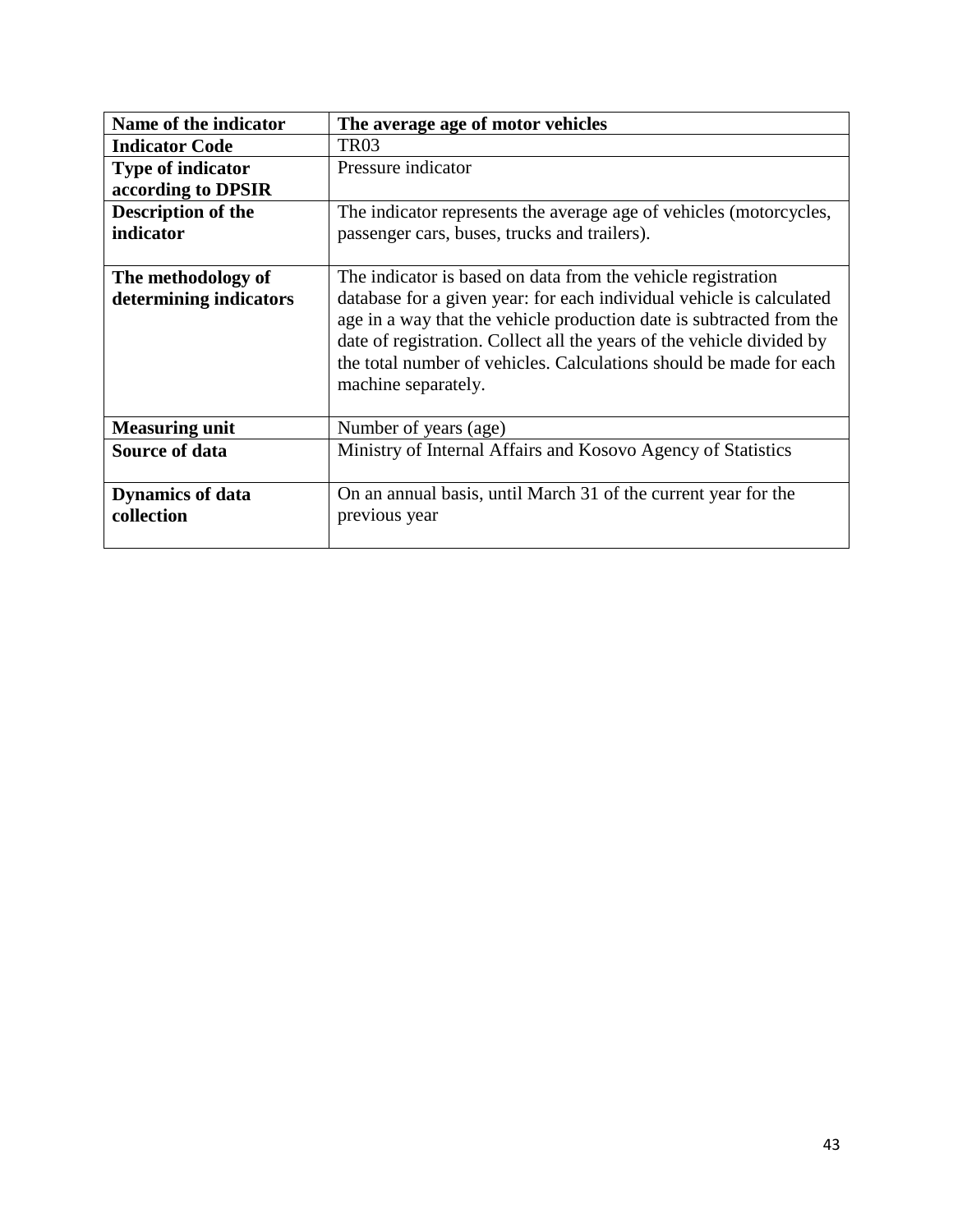| Name of the indicator    | <b>Number of vehicles</b>                                             |
|--------------------------|-----------------------------------------------------------------------|
| <b>Indicator Code</b>    | TR <sub>04</sub>                                                      |
| <b>Type of indicator</b> | Pressure indicator                                                    |
| according to DPSIR       |                                                                       |
| Description of the       | This indicator represents the number of vehicles in Kosovo, which     |
| indicator                | are in the course of one year adhered to vehicle registration         |
|                          | (motorcycles, passenger cars and commercial vehicles), by type of     |
|                          | fuel (diesel, gasoline, natural gas, diesel, electric cars and hybrid |
|                          | vehicles). Indicator indicators include the following information:    |
|                          | - number of motor vehicles by type;                                   |
|                          | - number of motor vehicles by type of fuel;                           |
|                          | - percentage of passenger cars using diesel in the total number of    |
|                          | passenger cars;                                                       |
|                          | - the number of passenger cars for a thousand people;                 |
| The methodology of       | This indicator should be based on the number of vehicles by type      |
| determining indicators   | and type of fuel, which in one year has been integrated into the      |
|                          | regular vehicle registration.                                         |
| <b>Measuring unit</b>    | number of motor vehicles by type;                                     |
|                          | - number of motor vehicles by type of fuel;                           |
|                          | - percentage of used diesel passenger vehicles as a percentage        |
|                          | (%);                                                                  |
|                          | - number of passenger cars/1,000 inhabitants                          |
|                          |                                                                       |
| Source of data           | Ministry of Internal Affairs and Kosovo Agency of Statistics          |
| <b>Dynamics of data</b>  | On an annual basis, until March 31 of the current year for the        |
| collection               | previous year                                                         |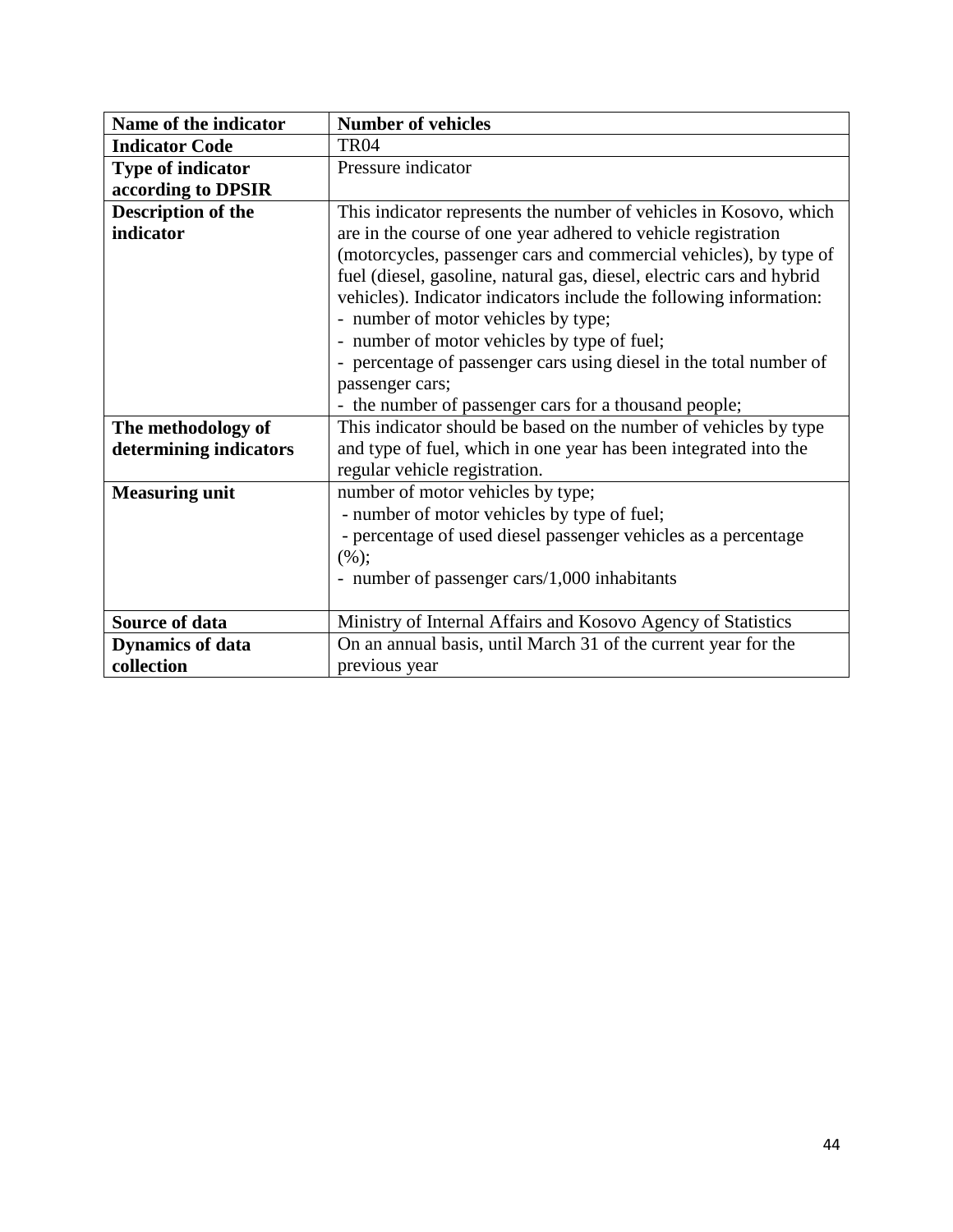| Name of the indicator   | <b>Number of victims of road accidents</b>                           |
|-------------------------|----------------------------------------------------------------------|
| <b>Indicator Code</b>   | <b>TR05</b>                                                          |
| Type of indicator       | Pressure indicator                                                   |
| according to DPSIR      |                                                                      |
| Description of the      | This indicator represents the number of victims of traffic accidents |
| indicator               | in Kosovo. This indicator is monitored annually by type of           |
|                         | transport (road, rail, air), expressed in absolute numbers and in 10 |
|                         | 000 inhabitants. The indicator also includes the number of people    |
|                         | killed in road accidents, the number of people injured in road       |
|                         | accidents, the relative change in the base year.                     |
|                         |                                                                      |
| The methodology of      | Number of victims (killed and injured) in common road accidents      |
| determining indicators  | with 10 000 inhabitants each year.                                   |
|                         |                                                                      |
| <b>Measuring unit</b>   | Number of victims of road accidents                                  |
|                         |                                                                      |
| <b>Source of data</b>   | Ministry of Internal Affairs and Kosovo Agency of Statistics         |
|                         |                                                                      |
| <b>Dynamics of data</b> | On an annual basis, until March 31 of the current year for the       |
| collection              | previous year                                                        |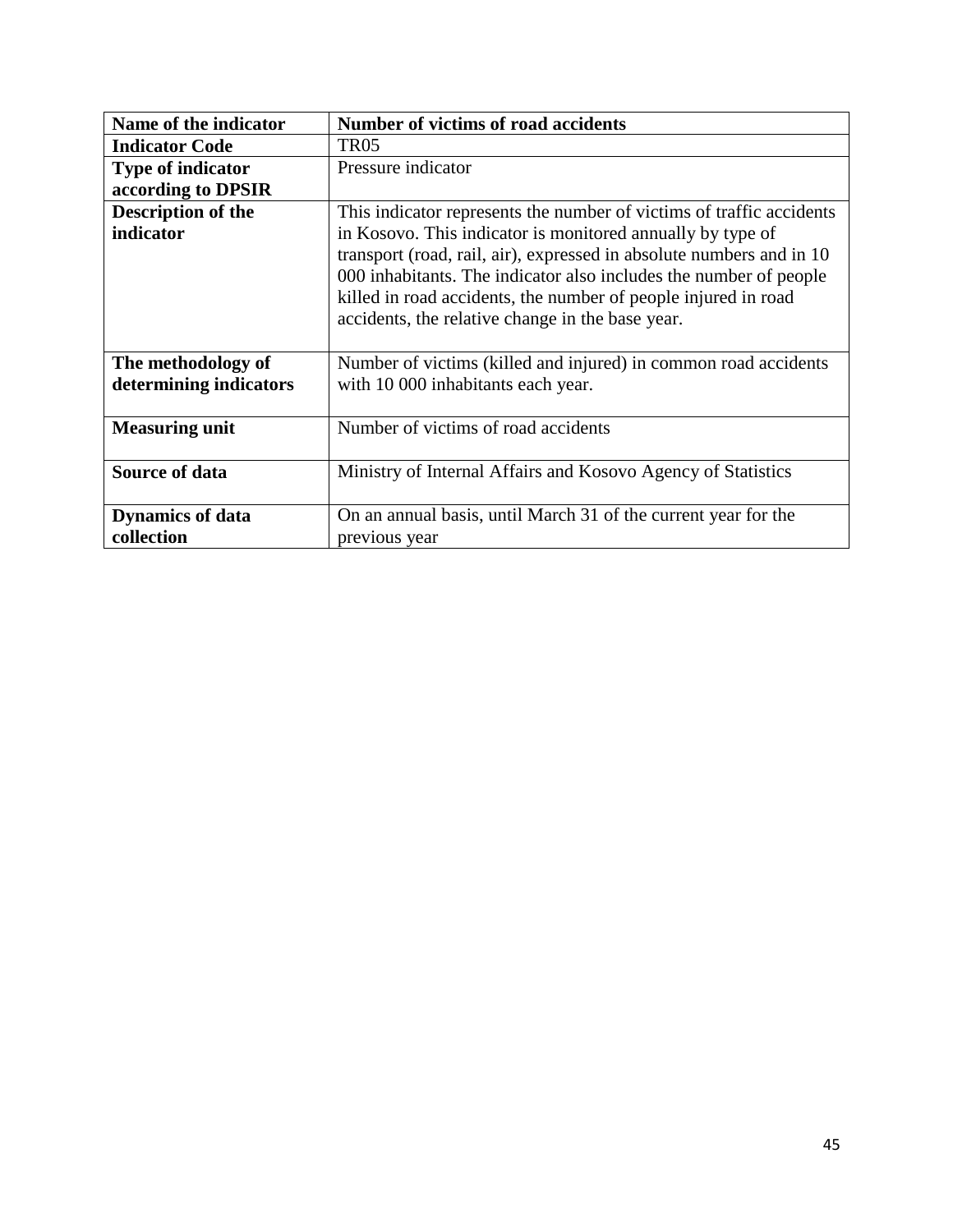# **11. Tourism**

| Name of the indicator    | <b>Tourists' Visits</b>                                                                                     |
|--------------------------|-------------------------------------------------------------------------------------------------------------|
| <b>Indicator Code</b>    | <b>TU01</b>                                                                                                 |
| <b>Type of indicator</b> | Driving Forces indicator                                                                                    |
| according to DPSIR       |                                                                                                             |
| Description of the       | This indicator presents the dynamics of tourists' visits (local and                                         |
| indicator                | external), in total and by country of origin, according to                                                  |
|                          | municipalities, according to the tourist sites, according to the                                            |
|                          | places where they are located and the types of facilities where they<br>are located.                        |
|                          | By the term visitors, the number of tourists staying one or more                                            |
|                          | nights in the respective facilities (hoteliers or others) for the<br>specified period of time is monitored. |
|                          | This indicator presents the data on the density of touristic traffic                                        |
|                          | and shows the pressure in tourist areas based on these parameters:                                          |
|                          | Number of tourists per $km^2$                                                                               |
|                          | Number of tourists per inhabitant<br>$\bullet$                                                              |
|                          | Number of tourists per month                                                                                |
|                          | Number of tourists by region<br>$\bullet$                                                                   |
| The methodology of       | The methodology of statistical data collection in the tourism sector                                        |
| determining indicators   | that is carried out by the national responsible statistical institution                                     |
|                          | should be based on the tourism statistics guide by the European                                             |
|                          | Union or the World Trade Organization.                                                                      |
| <b>Measuring unit</b>    | The number of tourists is expressed in thousands per $km^2$ , per<br>$\bullet$                              |
|                          | capita, per month and per region                                                                            |
|                          | Participation of the number of tourists by municipality, places<br>$\bullet$                                |
|                          | to come, types of facilities for staying in the total number of                                             |
|                          | tourists expressed in percentage (%)                                                                        |
| <b>Source of data</b>    | Kosovo Agency of Statistics and Ministry of Trade and Industry -                                            |
|                          | Division of Tourism                                                                                         |
| <b>Dynamics of data</b>  | On an annual basis, until March 31 of the current year for the                                              |
| collection               | previous year                                                                                               |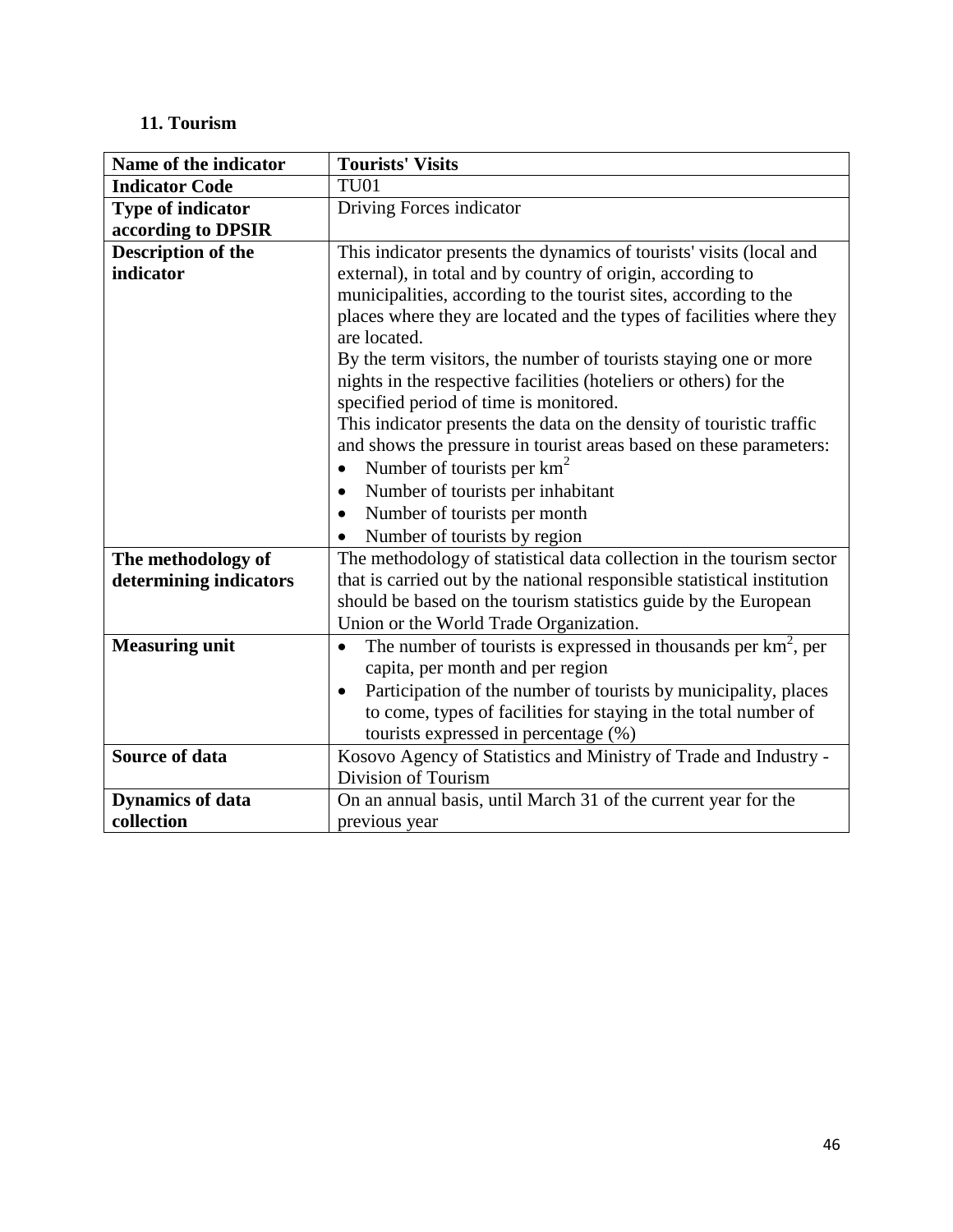| Name of the indicator    | <b>Nights of tourists stay</b>                                          |
|--------------------------|-------------------------------------------------------------------------|
| <b>Indicator Code</b>    | <b>TU02</b>                                                             |
| <b>Type of indicator</b> | Driving Forces indicator                                                |
| according to DPSIR       |                                                                         |
| Description of the       | This indicator presents the trend of tourist nights (local and          |
| indicator                | foreign), in total and by country of origin, according to the           |
|                          | municipalities, according to the tourist places, according to the       |
|                          | places where they are located and the types of accommodation            |
|                          | where they are located.                                                 |
|                          | This indicator presents the data on the density of tourist traffic and  |
|                          | shows the pressure in tourist areas and the seasonal influences         |
|                          | based on these parameters:                                              |
|                          | Number of tourists per $km^2$                                           |
|                          | Number of tourists per inhabitant<br>$\bullet$                          |
|                          | Number of tourists per month                                            |
|                          | Number of tourists by region                                            |
| The methodology of       | The methodology of statistical data collection in the tourism sector    |
| determining indicators   | that is carried out by the national responsible statistical institution |
|                          | should be based on the tourism statistics guide by the European         |
|                          | Union or the World Trade Organization.                                  |
| <b>Measuring unit</b>    | The number of tourists nights is expressed in thousands<br>$\bullet$    |
|                          | Participation of the number of nights of tourist stay by                |
|                          | municipalities, places to come, types of accommodation for              |
|                          | the total number of tourists expressed in percentage (%)                |
|                          | The number of nights of tourist stay by the types of tourist            |
|                          | sites is expressed in thousands or as a percentage (%) of the           |
|                          | turnout of each tourist site in the total number of tourists.           |
| <b>Source of data</b>    | Kosovo Agency of Statistics and Ministry of Trade and Industry -        |
|                          | Division of Tourism                                                     |
| <b>Dynamics of data</b>  | On an annual basis, until March 31 of the current year for the          |
| collection               | previous year                                                           |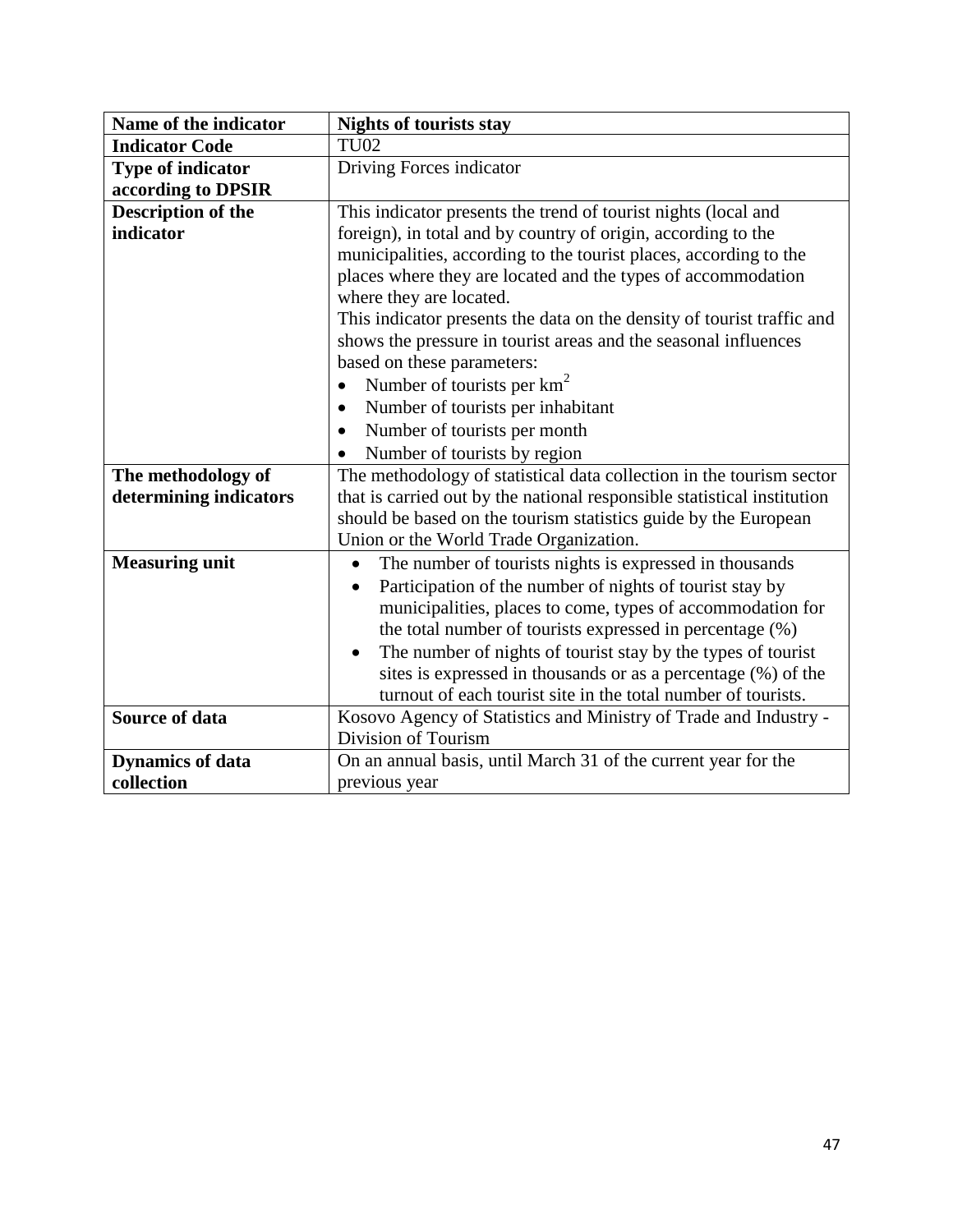| Name of the indicator    | The intensity of tourism (Number of beds and the rate of                |
|--------------------------|-------------------------------------------------------------------------|
|                          | utilization of this capacity)                                           |
| <b>Indicator Code</b>    | TU <sub>03</sub>                                                        |
| <b>Type of indicator</b> | Driving Forces indicator                                                |
| according to DPSIR       |                                                                         |
| Description of the       | This indicator presents the number of beds and their availability by    |
| indicator                | country of origin, according to the municipalities, regions and         |
|                          | types of accommodation for rest/break, as well as their utilization     |
|                          | rate.                                                                   |
| The methodology of       | The methodology of statistical data collection in the tourism sector    |
| determining indicators   | that is carried out by the national responsible statistical institution |
|                          | should be based on the tourism statistics guide by the European         |
|                          | Union or the World Trade Organization.                                  |
|                          | Also, the calculation can be done according to the European             |
|                          | Environmental Agency's methodology for the Tourism Intensity            |
|                          | Indicator                                                               |
| <b>Measuring unit</b>    | Number of beds per $km^2$<br>$\bullet$                                  |
|                          | Number of beds per inhabitant<br>$\bullet$                              |
|                          | Relationship between the number of nights of tourists and<br>$\bullet$  |
|                          | beds available for the monitoring period.                               |
|                          | Availability of capacity for tourist placement is expressed in          |
|                          | percentage %.                                                           |
| Source of data           | Kosovo Agency of Statistics and Ministry of Trade and Industry -        |
|                          | Division of Tourism                                                     |
| <b>Dynamics of data</b>  | On an annual basis, until March 31 of the current year for the          |
| collection               | previous year                                                           |